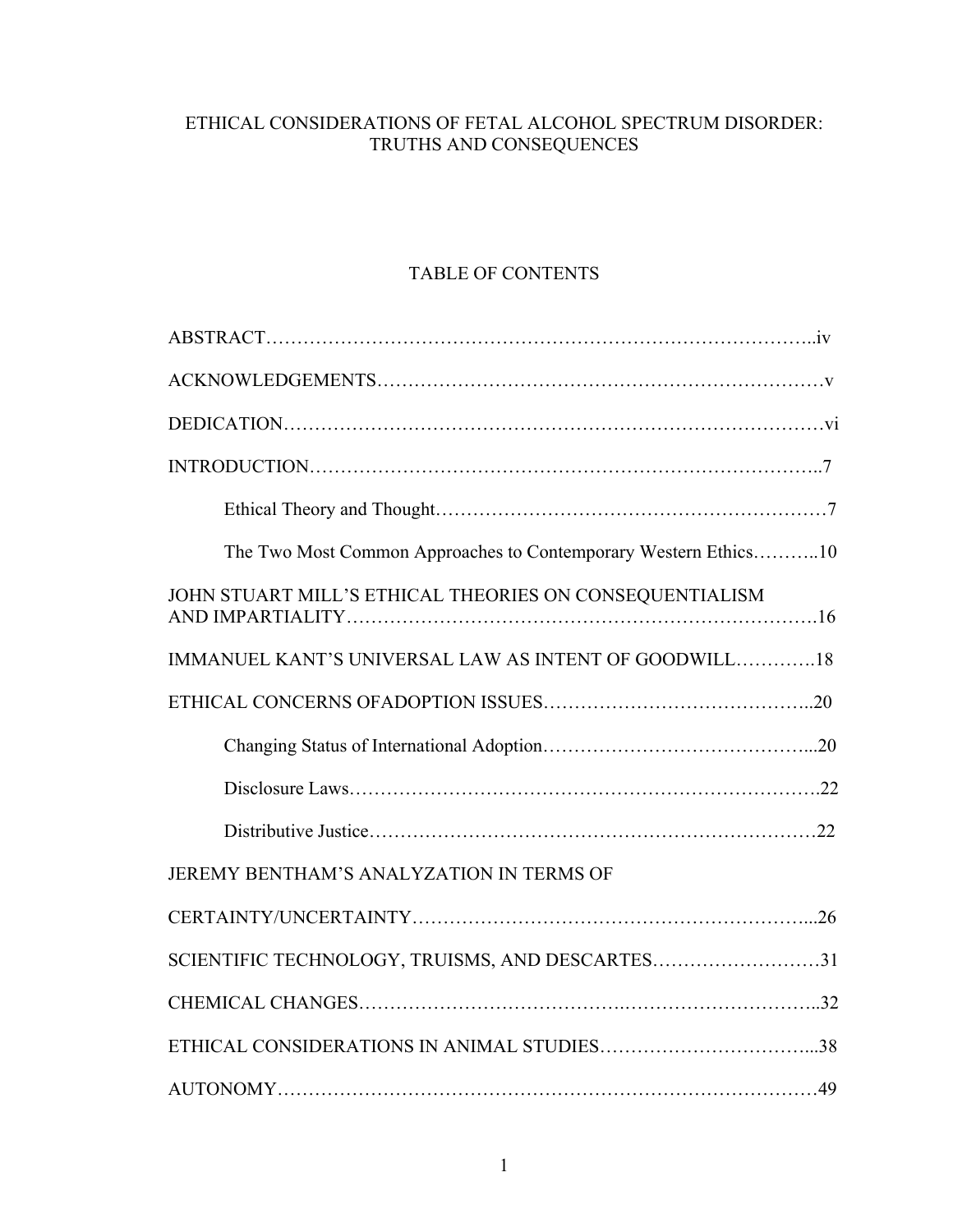| LEGISLATIVE ACTION AND UNIVERSAL RESPONSIBILITY59     |  |
|-------------------------------------------------------|--|
|                                                       |  |
| RESOURCES FOR ALCOHOL AND DRUG AFFECTED INDIVIDUALS64 |  |
|                                                       |  |
| FETAL ALCOHOL SPECTRUM DISORDER RECOMMENDED READING66 |  |
|                                                       |  |
|                                                       |  |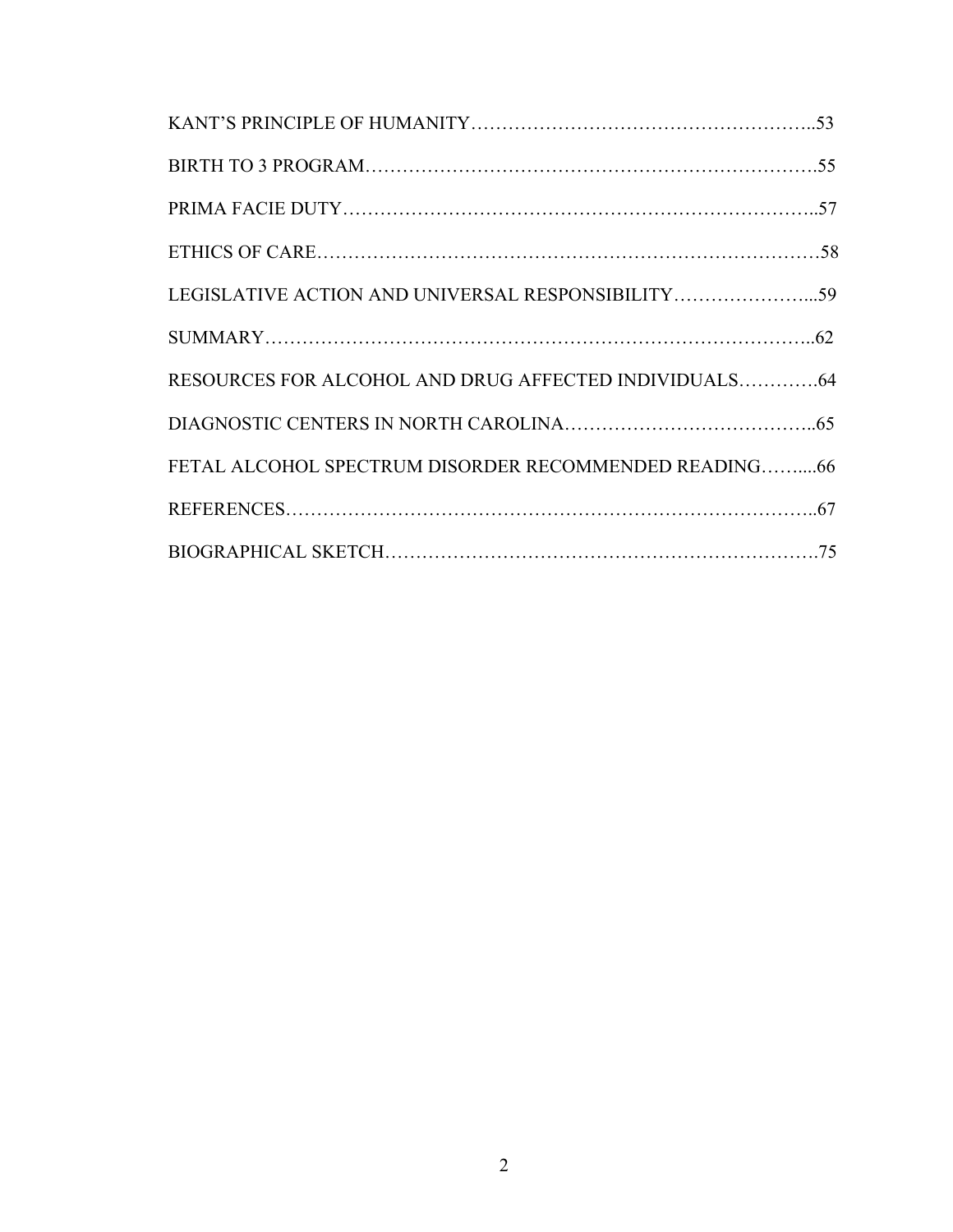#### ABSTRACT

 Alcohol use during pregnancy has long been known to cause negative effects on the newborn. It has been and is acknowledged that prenatal alcohol usage presents babies that are smaller in size. This, however, is assumed to be corrected by adequate nutrition, time, and nurturing. It also was and is held that any problem of Fetal Alcohol Syndrome would be evidenced on the face with certain anomalies. Fetal Alcohol Syndrome is only the "tip of the iceberg" regarding what alcohol use during pregnancy can do to the unborn fetus. Those infants not showing any evident physical abnormalities can have just as many detrimental life outcomes as those who do have the anomalies. It is lesser known, but true, that prenatal alcohol causes behavioral and educational deficits due to permanent structural brain damage of the individual affected. It is estimated that 50,000 infants each year are affected. This paper will address the whole realm of prenatal alcohol effects known as Fetal Alcohol Spectrum Disorder. Ethical considerations will be correlated along with issues connected to Fetal Alcohol Spectrum Disorder.

 Ethical issues to be regarded with Fetal Alcohol Spectrum Disorder focus on various aspects. What are individual and autonomous rights? What is termed abuse? What is the end result of alcohol use during pregnancy? How is this information to be effectively and compassionately used? Ethics involves what is right and what is wrong in human behavior. There are "oughts" and "ought nots" in action. Ethics also involves dilemmas and what, if any, actions are an individual's or society's duties in rectifying these dilemmas? How can the intent of goodwill be used? What obligation does the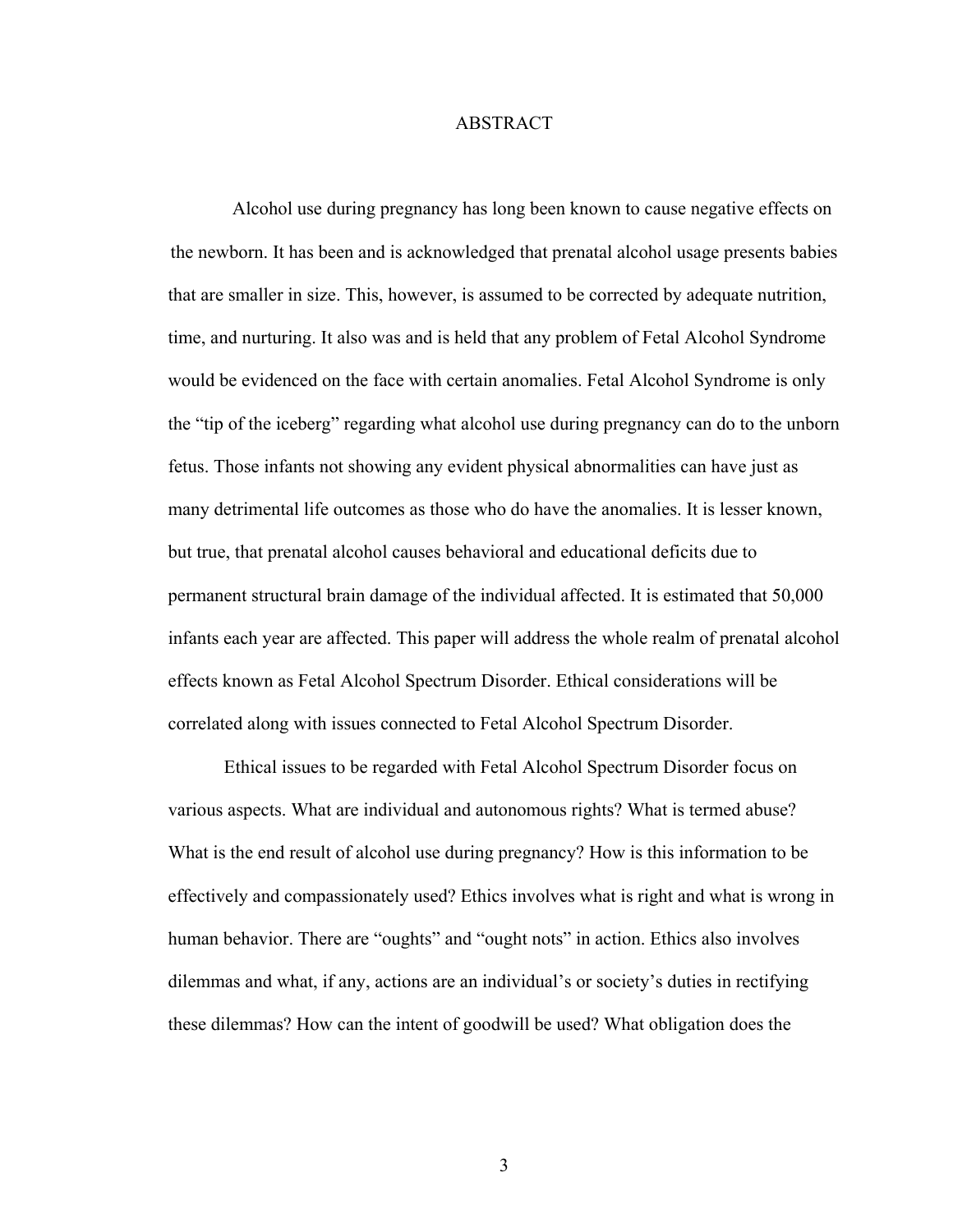scientific community or educational institutions have to educate or inform the public? Do ethical values translate into legislation?

The approach of this paper includes facts, interpretation of facts, consequences, obligations, rights, and virtues of ethics in conjunction with various aspects of Fetal Alcohol Spectrum Disorder. The ethics pertain to those who perpetuate this disorder; those who are affected by it; the preponderance of the disorder in adopted children; and the effect on society as a whole. The fact that this is a 100% preventable disorder is of relevance and makes ethical approaches viable and worthwhile.

 Overall, the design of the paper is to make all of us philosophers by virtue of examining an important issue, using our own reasoning abilities, and subsequently acting or not on this information. It is a look at defining the injustice of Fetal Alcohol Spectrum Disorder and the possible compassionate, beneficial application of ethical principles for the betterment of all mankind.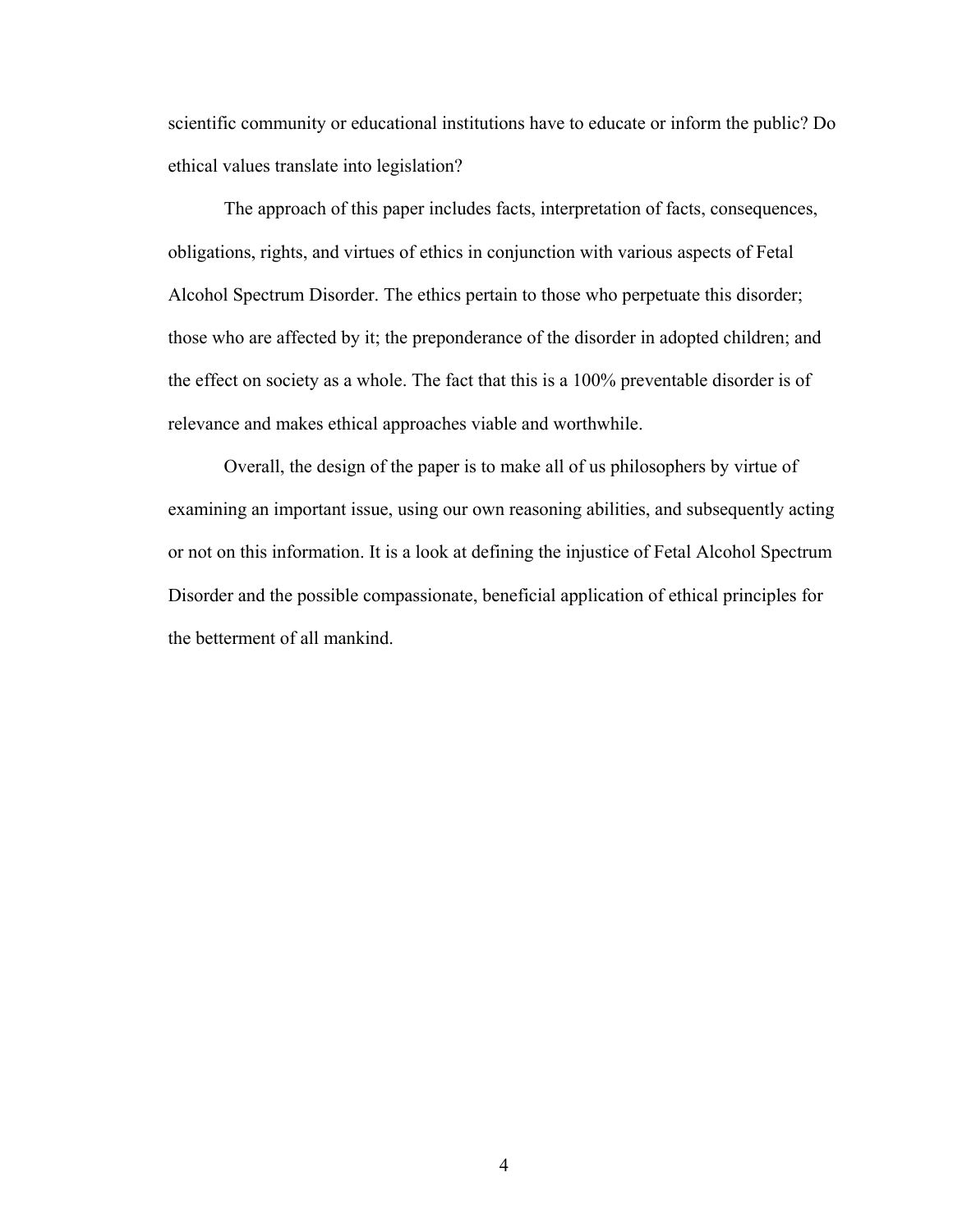#### ACKNOWLEDGMENTS

 This realm of study could not have been pursued in its needed perspective unless afforded the opportunity of the Master's of Liberal Studies at UNCW program directed by Dr. Michael Wentworth. Dr. Wentworth has a sense of honing each individual's propensities and strengths into worthy endeavors. I would like to thank Dr. Wentworth for providing the vitalizing courses and instructors that deliver this wherewithal.

 The inspiration for this final project was given to me through Dr. Jenny Yates. She helps her students "find their voice" in parleying information. The knowledge Dr. Yates conveys about personality types helped affirm my desire and inclination to research. Her vast wisdom is subtly relayed by her adept way of giving at the time one is ready to receive.

 Pragmatic and humanitarian ethical concerns were learned from the enthusiasm of Dr. Candace Gauthier. Many thanks to her friendly yet forthright approach in addressing relevant issues of today. Much was learned not only by principles taught but also by Dr. Gauthier's own societal commitments in ethics.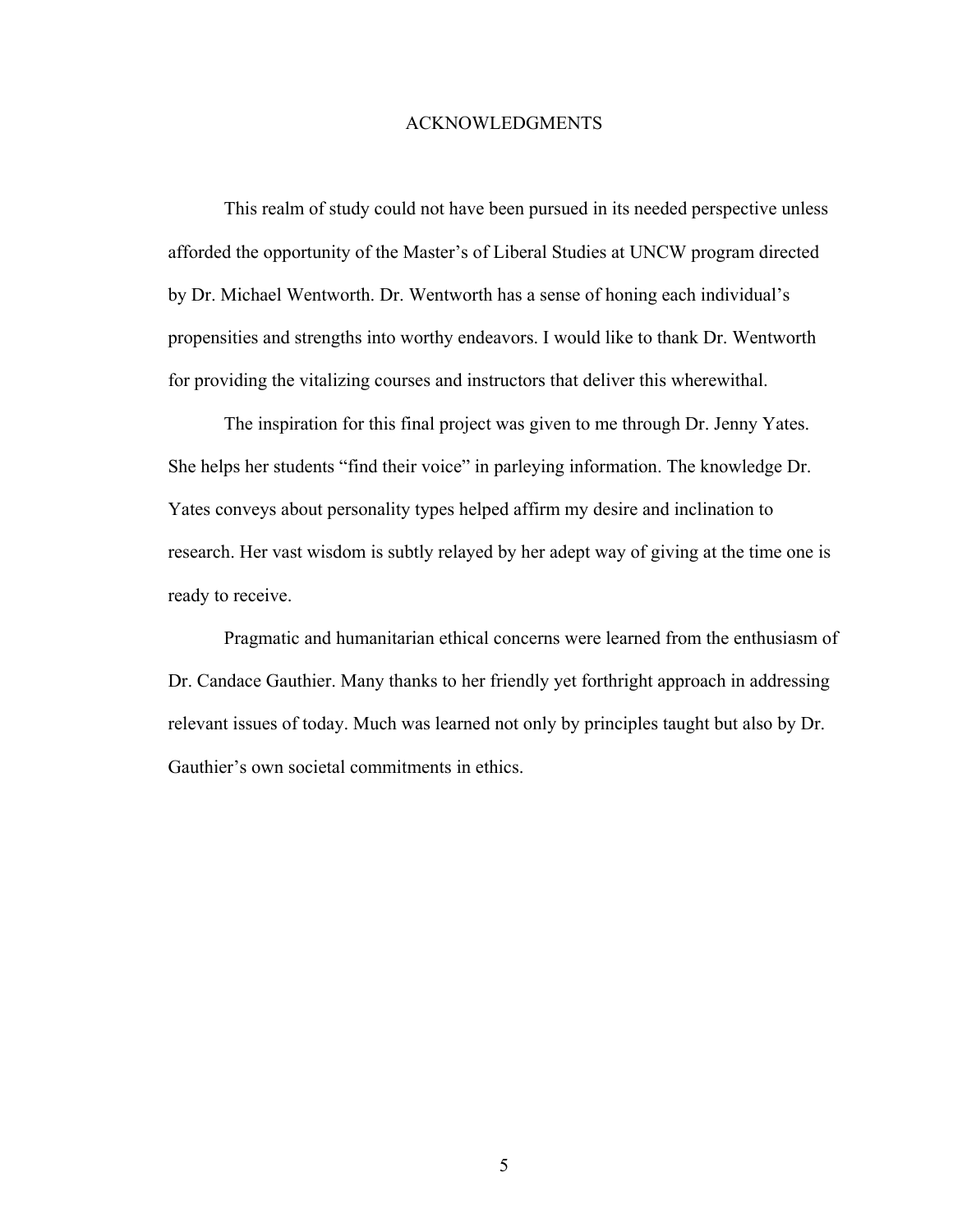#### DEDICATION

 This paper is dedicated to two individuals who give enormous amounts of time and energy on behalf of the cause of Fetal Alcohol Spectrum Disorder. They do this without financial compensation but because of their dedication caused by the ramifications of this disabling disorder. One is affected by a close relatives' children and the other is implicated by her adopted children.

The first, Peggy Seo Oba is executive director of Family Information Network. Peggy works tirelessly disseminating scientific and sociological information to those who want to gain the knowledge of this disorder and to those who need information on how to best navigate the issues connected to this disorder.

 The second individual, Mary Ann Lee, is the director of Fetal Alcohol Syndrome Support and Information Group in the state of Virginia. She has won a governor's award for her many contributions by speaking at seminars all over the country about the consequences of Fetal Alcohol Spectrum Disorder. I salute both of them for their endeavors. This work is dedicated in their honor.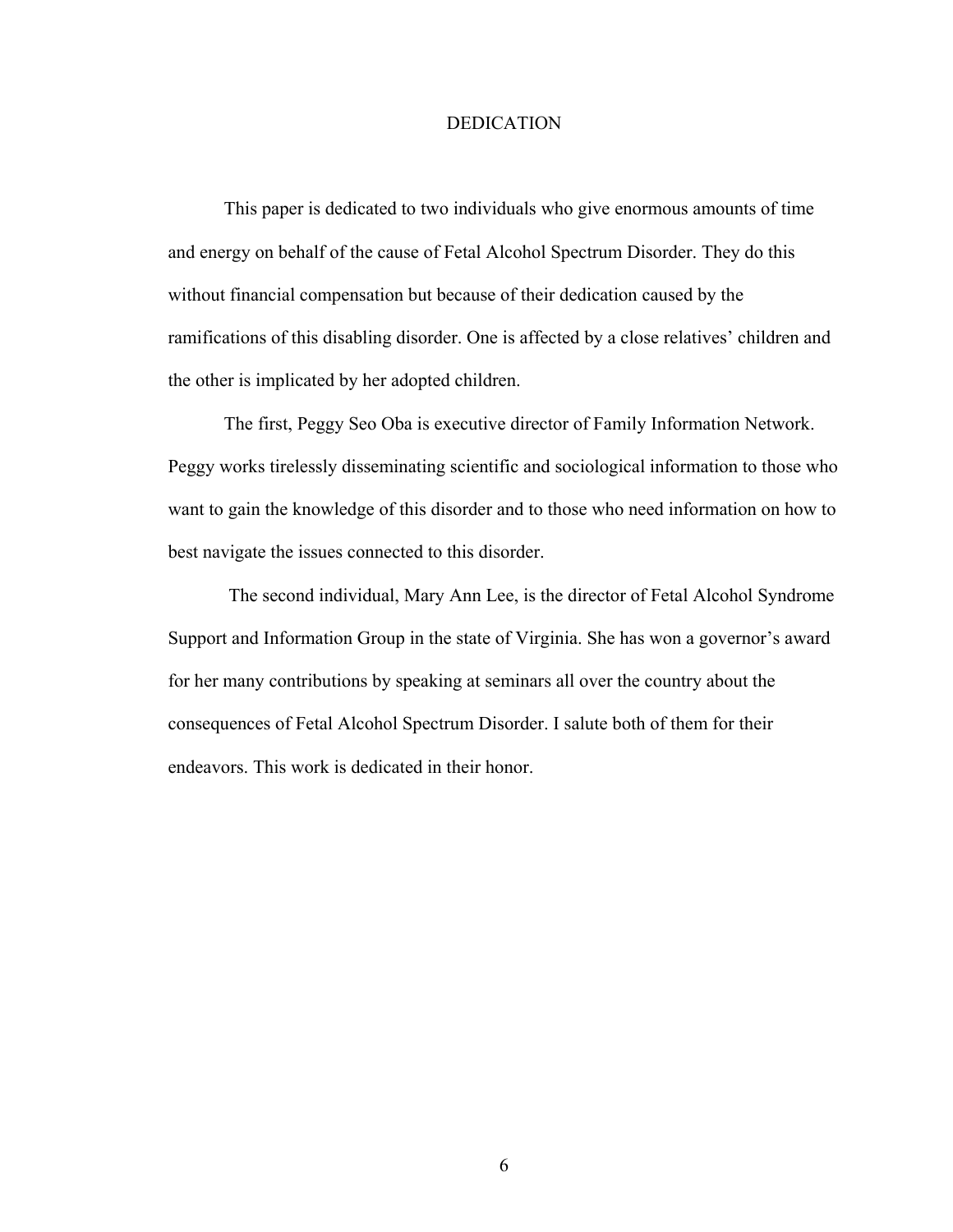#### INTRODUCTION

Ethical Thought and Theory

Ethics is one of the main fields of philosophy. Ethics is essentially the theory of right or wrong. The other three main fields of philosophy, according to some philosophers, are metaphysics, the theory of reality; epistemology, the theory of knowledge; and human nature, as Socrates said, "Know Thyself." The whole of philosophy has to do with the search for wisdom. Philosophers are the lovers of wisdom. Philosophy, with the desire of finding wisdom, examines opinions, ideas, and thoughts that shape our lives. The value of logical thought has long been esteemed. Socrates said that, "The unexamined life is not worth living" (The Apology, Melchert, 1999, p. 97). Matters that form our lives must be thought about rationally and logically. The ethical concerns of philosophy deal with what is right and what is wrong. Ethics are these considerations put into action. Yet ethics is not as simple as compartmentalizing the good and the bad. Additional theory is needed. Is happiness the ultimate goal? How will an action affect others? On what basis do we judge what is good and what is bad? Are there societal duties as well as individual ones? What is virtue? How does justice play a part in our lives? These questions need to be examined in ethical considerations.

 The Dali Lama feels that altruistic actions bring about happiness and actually lessen not only society's experience of suffering but also our own. It is an ethical act, he feels, to refrain from causing harm to either other's experience or expectation of happiness (Dali Lama, 1999). We need a two-pronged approach according to the Dali Lama. On one hand we have to cultivate any factors which are conducive to this type of happiness. In his view of happiness the Dali Lama is not addressing material gain in an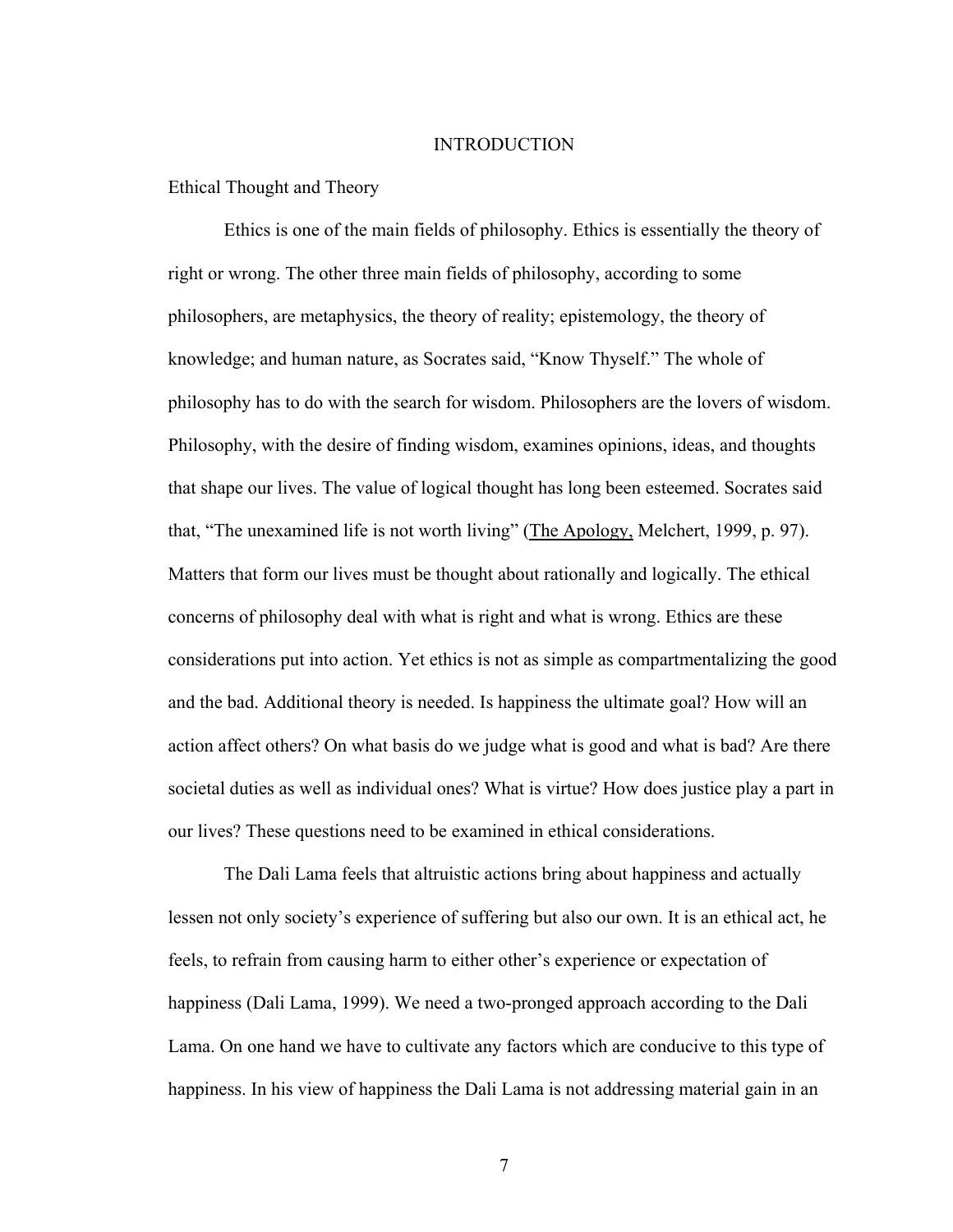abundance of material wealth. He is discussing more of allowing the flourishing of mental and emotional health.

 In regard to social issues the Dali Lama feels that "despair is never a solution. It is rather the ultimate failure" (Dali Lama, 1999, p.129). He reminds us that, as the Tibetan expression says, if the rope breaks nine times we must splice it together for the tenth time. Consistent endeavor is the way to provide solutions. Insight and clear appreciation of our potential to help others is necessary to lead the way. Collectively the Dali Lama sees society in recent years as giving more weight to the values of justice and truth.

 The philosopher Soren Kierkegaard even goes further with his statement on despair. Kierkegaard states that despair is sin. Despair, according to his definition is an unwillingness to be yourself or what one makes of oneself. Ethically, to rid yourself of despair, serious choices must be made to make life meaningful (Melchert, 1999).

 Ethics takes a preeminent role for many philosophers. Charles Sanders Peirce saw ethics as having two main divisions. Pure ethics deals with the ideal or ultimate aim of conduct. Practical ethics advances action to the ideal. Both are required. All conduct has as its aim the sake of an end. Pure ethics must be a theatre of discussion . . . study consists in the gradual development of a distinct recognition of a satisfactory aim, explains Peirce (Copleston VIII, 1966).

Rene Descartes implores us to use our reasoning powers. The difference between humans and other animals is that a human is rational. His cogito from the Latin "I think" states, "I think, therefore I am" (Melchert, 1999, p. 334). The fact that Descartes thinks proves his existence. He recommends guiding our mental powers so we can be capable of realizing and making sound and true judgments on various issues.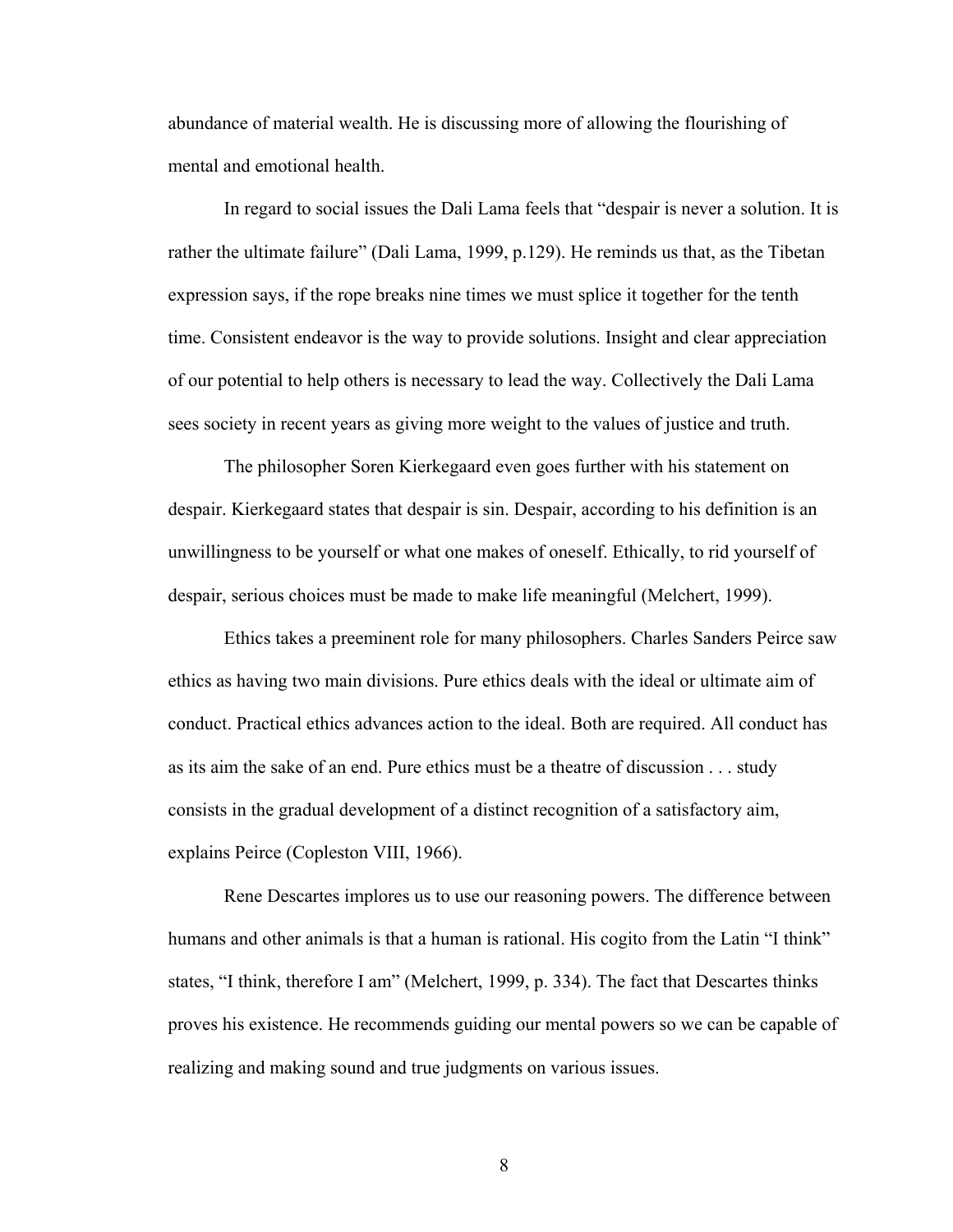The respect for autonomy allows for individual freedom and choice. This allows for personal rule of the self while remaining free from controlling interferences. This does, however, imply that the autonomous person have the presence of critical mental capacities such as understanding, ability to proceed by intentions, and unforced decision making capacity (Beauchamp  $&$  Walters, 1999). Individuals are allowed to hold their own personal beliefs and values according to respect for autonomy. This idea is connected to the idea that persons possess intrinsic value. Individuals should be allowed to determine their own destiny. The concept also supposes the inherent dignity of all persons. Controversial problems arise with this principle when the principle of the respect for autonomy conflicts with other moral principles. That is when it must be determined which duty or duties are of the most importance. In this paper it is important to consider the relationship of the pregnant woman to the fetus she is carrying. Does the woman retain an autonomous status? Does she have a responsibility to the fetus she is carrying? These issues will be addressed.

W. D. Ross was a prominent twentieth century British philosopher. Ross' view is to find your actual duty among your *prima facie* duties, and act on your actual duty. A *prima facie* duty is always the strongest duty. It is to be acted upon unless it conflicts with a stronger duty. The *prima facie* duty is found by examining the respective weights of competing duties (Beauchamp & Walters, 1999). Ross adheres to the value of duties of fidelity (truth-telling), beneficence, justice (social fairness), and self-improvement (advancement). His defense is premised on basic moral conventions. A *prima facie* duty is right and binding unless it is outweighed by another more important *prima facie* duty.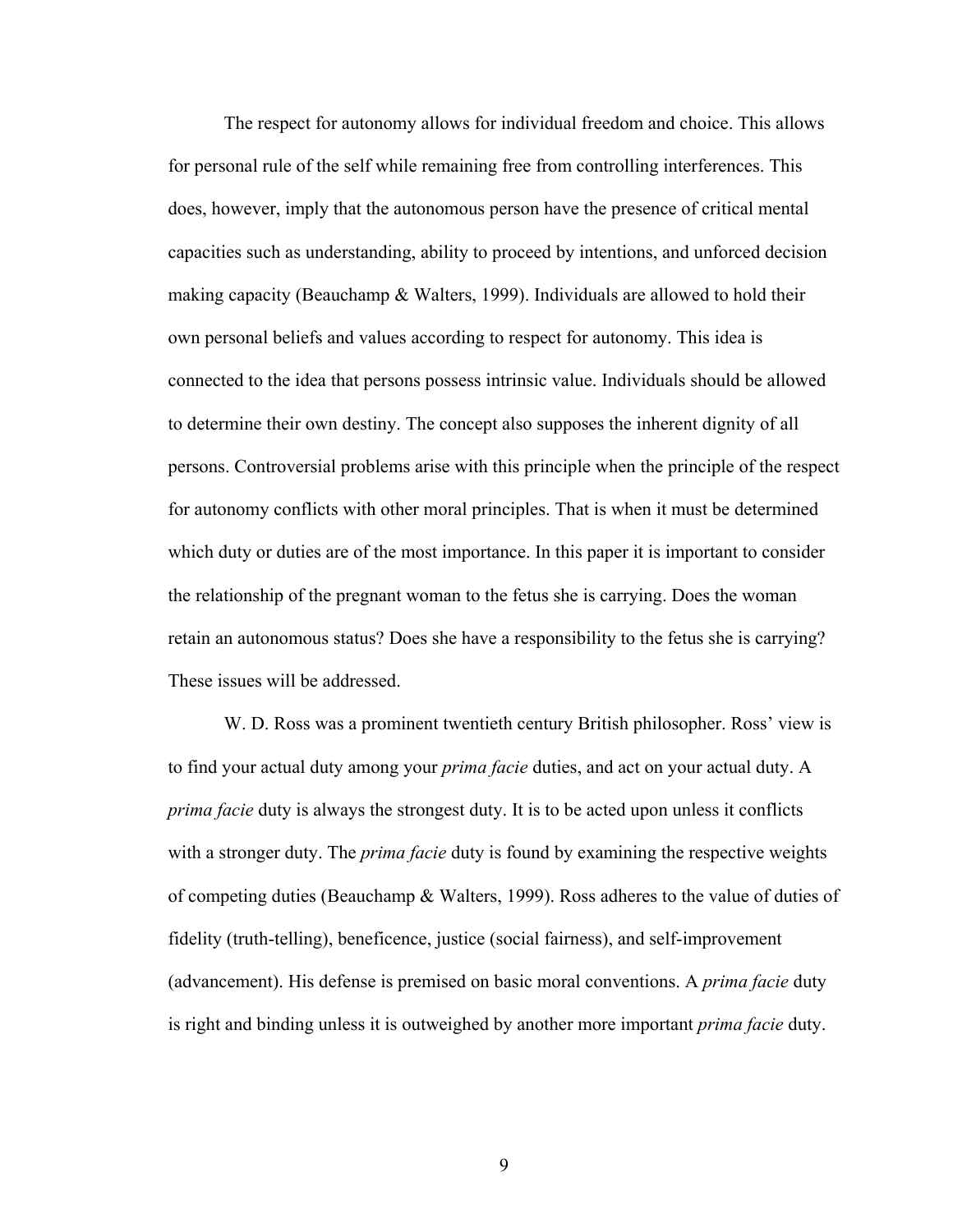The Two Most Common Approaches to Contemporary Western Ethics

Two of the most common contemporary approaches to present day ethics are deontological and utilitarianism. These approaches are exemplified by two eminent philosophers. The theorist Immanuel Kant (1724-1804) is best known for the deontological approach. Two notable utilitarians are John Stuart Mill (1806-1873) and Jeremy Bentham (1748-1832).

The deontological approach is best characterized by the concepts of duty and/or obligation. One must behave for the sake of duty. Duty is performed in the absence of hedonism or egoism. "Duty is the necessity of acting out of reverence for the law," (Copleston VI, 1966, qtd. 318). This law is universality. The principle of duty, never acting otherwise than according to universal law, formulates the categorical imperative. Kant's categorical imperative states, "Act only on that maxim whereby thou canst at the same time will that it should become a universal law" (Kant, p.38). The categorical imperative connotes obligation. Imperatives are expressed by an "ought."

 Kant also promulgates an ethical stance of respect for humanity. This is in terms of never using persons as a means only; but always as an end. Means act as pathways for personal goals. Ends suffice as perpetuating the good or worthiness of the individual with no outside motive. Humanity is viewed as rational nature existing as an end in itself.

Kant views morality as *a priori* (independently of appeal to experience). The moral philosopher, according to him, should isolate the a priori elements of moral knowledge and show their origin. Practical reason is directed towards choice in accordance with moral law yet the basis of obligation is *a priori* in the concepts of pure reason (Copleston VI, 1966).He makes known explicit truth of moral knowledge as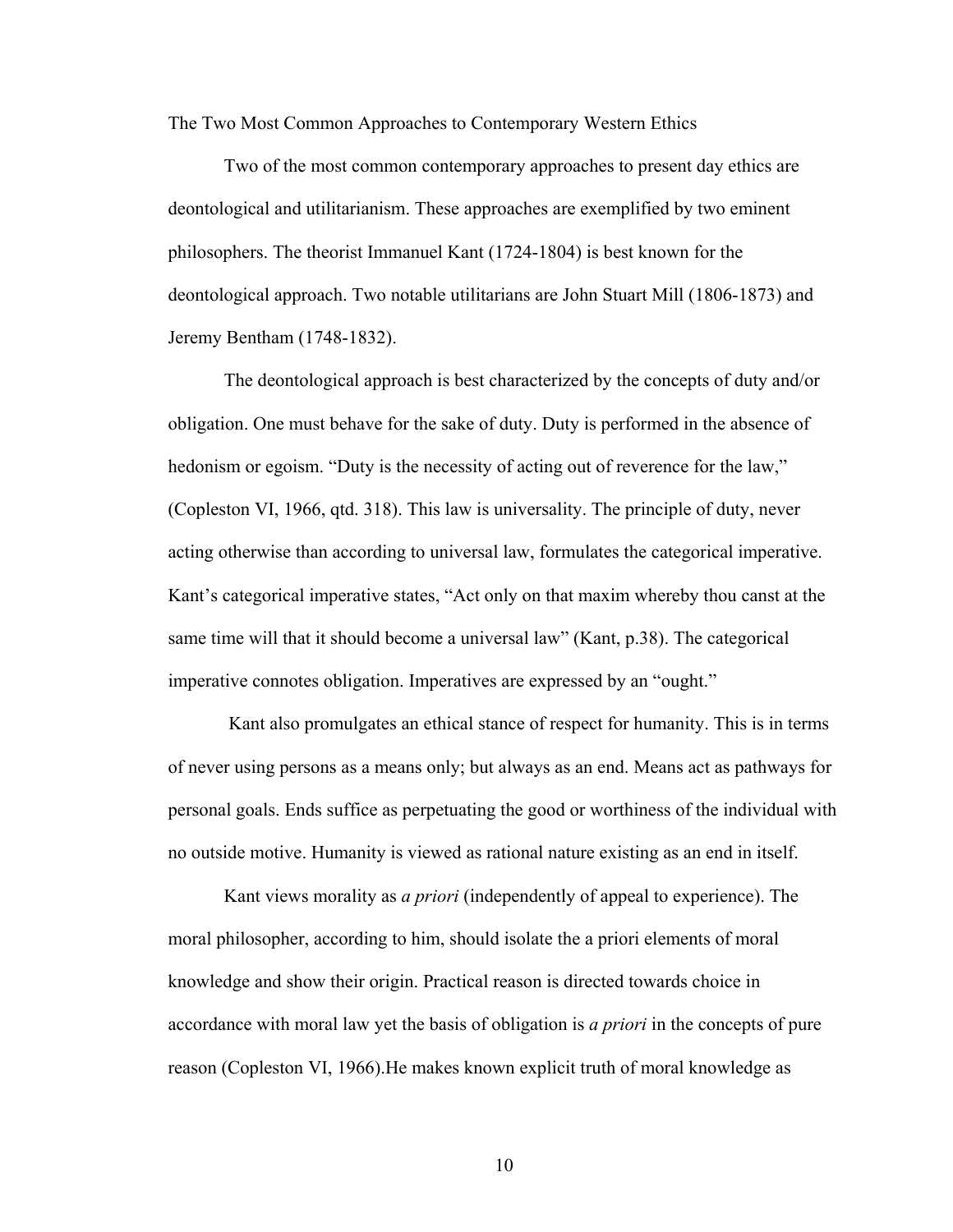exemplifying good will. The good will does not depend on consequences but always conveys good intentions.

 The basic concept of utilitarian moral philosophy is based on John Stuart Mill's theory of consequentialism. Actions are determined to be morally acceptable or not due to their consequences. The way to determine this is by those who have knowledge of a situation. The only premise on which this knowledge is used is by the consequences that will arise. The consequences of an action posit whether an action is right or wrong. One must choose what is morally relevant since every action imparts many consequences.

 Mill, as well as Bentham, claims that happiness is the particular end. Happiness is not only for the person perpetuating the act but for all concerned. Some thinkers contend that happiness varies from individual to individual. But according to Mill and Bentham happiness is alike for everyone. The principle of utility includes every action whatsoever in regard to how it augments and diminishes happiness for all parties involved (Copleston VIII, 1966). The greatest happiness principle involves the greatest happiness for the greatest number. The action to be performed offers the best pleasure/pain ration for all in deciding alternatives in actions. The utilitarian principal is impartial to all parties involved (Elliot & Stern, 1997).

Mill encourages people to develop individuality though. "Free development of individuality is one of the principle ingredients in human happiness," (qtd. Copleston VIII, 1966, p.36). Therefore, there is a need for liberty. As much liberty as possible should be conceded to the individual. This maintains social harmony. Conformity to a mold is not in the common interest. The individual's freedom should be unrestricted as long as freedom of others is not compromised. The only time one need compromise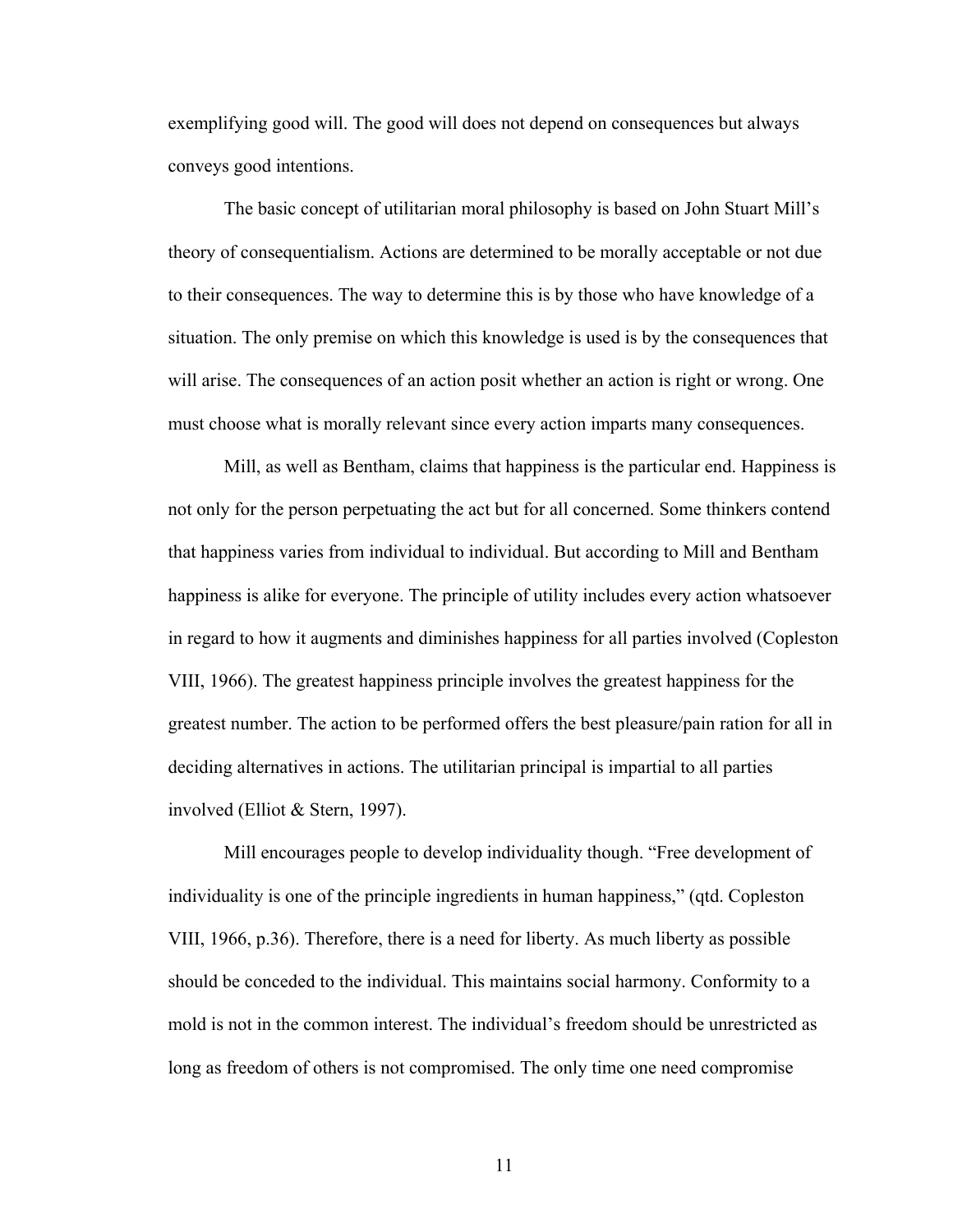absolute freedom is when others' rights may be diminished or by preventing harm to others. Altruism is a goal but egoism is also possible. Individuality, according to Mill, is not a "following of individual impulses but rather the harmonious integration of all one's powers" (qtd. Copleston VIII, 1966, p. 32). Mill views the individual as a social being, a member of society and that her/his happiness is an element of the whole. The fact that individuals conceive themselves as members of a social body is a powerful principle in human nature. Mill maintains that social feelings grow through education and advancing civilizations.

 Utilitarians are not concerned with merely private actions. The party whose interest is in question is the community. Legislation and government should be directed for the greatest happiness of the greatest number who are members of the society to be affected. Utilitarians are active in areas of reform of law and in putting forth legislation. Legislation and acts of government fall within the moral sphere. The principle of utility is not only a moral guide but also a tool of social reform. Mill felt that by aiming at the improvement of mankind one could attain happiness along the way.

 Jeremy Bentham saw that in order to calculate in detail pleasure and pain actions must be analyzed in terms of: intensity, duration, certainty/uncertainty, propinquity/remoteness, and fecundity (bringing further pleasure or pains), purity, and extent (number of persons to be affected) (Melchert, 1999). He and other utilitarians feel that morally and judicially choices in actions can approximate science. Bentham is concerned with establishing an objective criterion of morality (Copleston VIII, 1966).

 Let us begin by looking at how these ethical theories, issues, and considerations can be discussed and applied to Fetal Alcohol Spectrum Disorder.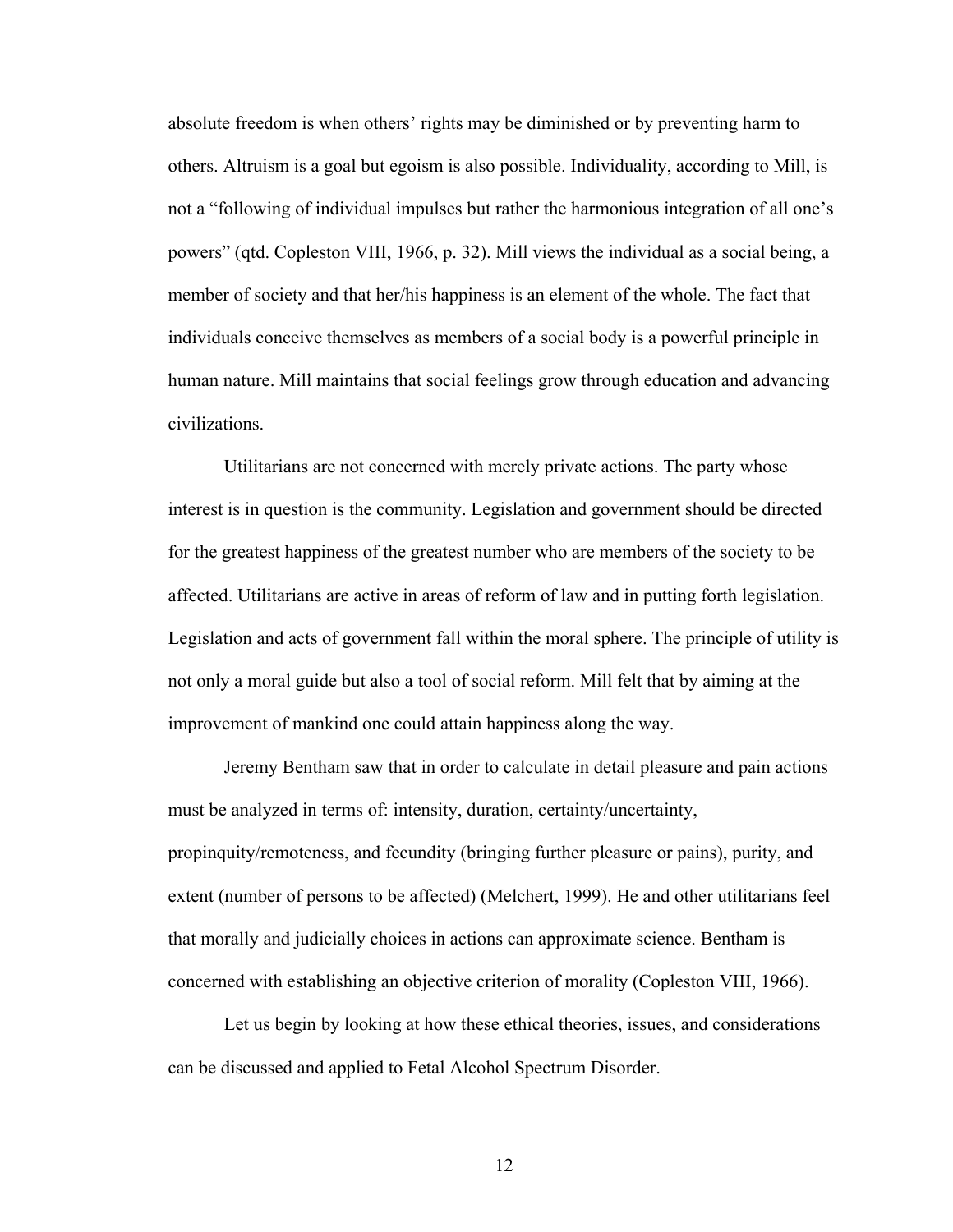- **Fetal Alcohol Syndrome is amidst the most commonly known causes of mental retardation.**
- **How can FAS be defined? Is FASD different?**
- **How does it affect one?**
- **What can/should we do about it?**

The severity of the prenatal issue is shown by facts and figures. Researchers Jacobson and Jacobson (1999) link moderate alcohol usage during pregnancy (7-14 drinks per week) with developmental problems. Pregnant women drink despite warnings. It is not uncommon for pregnant women to drink frequently. Binge drinking is termed at drinking four or more drinks in one sitting. This type of drinking quadrupled in the early 1990's and has not changed since ("Alcohol use among women of childbearing age – United States, 2002"). The March of Dimes states that there are more than 50,000 infants born each year with at least some degree of alcohol-related effects in the United States (Tanner-Halverson).

 These alcohol related effects deal with executive functioning or the management system of the brain's working memory, planning, and inhibitory control that allow for goal directed behavior. Key findings show that even one alcoholic beverage per day has effects on cognitive functioning in the offspring (Noland, Singer, Arendt, Short, & Bearer, 2003). Alcohol exposed children had more difficulty learning and following rules that conflicted with their natural response tendency. Children exposed prenatally to alcohol found it more difficult to inhibit inappropriate behaviors.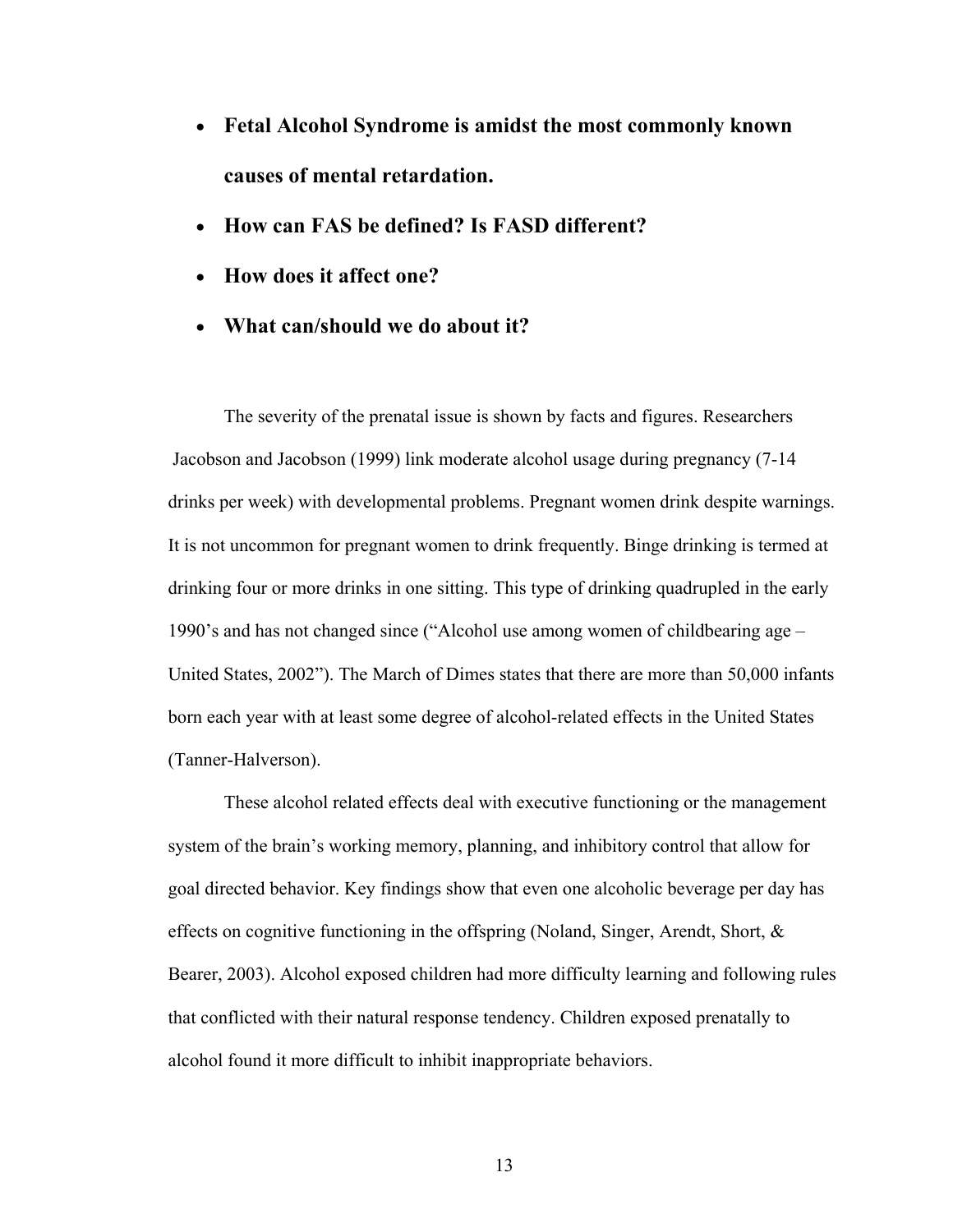- **Distinctive facial features**
- **Growth deficiency**

# • **Central nervous system dysfunction**

The above three conditions were determined by Ken Jones and colleagues as Fetal Alcohol Syndrome in 1973. In order to be diagnosed as having full Fetal Alcohol Syndrome the individual must have all three criteria. The specific pattern of facial features can involve micrognathia (small chin), indistinct philtrum (vertical lines between nose and mouth), thin upper lip, short palpebral fissues (eye openings) a flattened midface, or minor ear anomolies . Usually the children are born below the twenty-fifth percentile in height and weight. There also must be evidence of central nervous system (CNS) dysfunction. The CNS dysfunction might be physical (microencephaly: smaller head circumference) or behavioral (hyperactivity, mental retardation). The diagnosis during infancy is difficult. It seems that diagnosing this condition in young children is easier. Of societal and ethical concern is the need to; 1) document the exposure history of the mother, 2) educate about the lifelong effects, 3) know intervention techniques, and 4) care for those affected by prenatal alcohol. It is now known that the facial features indicative of Fetal Alcohol Syndrome (hereafter referred to as FAS) are only formed during a limited period during pregnancy. But the abnormal facial features are only a minor lifelong problem. **The major life long problems are experienced by those even without the facial features of Fetal Alcohol Syndrome.** The condition of being affected by prenatal alcohol without the distinctive facial features is Fetal Alcohol Effects. A newer term is now in use, since the lifetime outcomes are close to the same, as Fetal Alcohol Spectrum Disorder (FASD) (Dr. Kieran O'Malley, interview, 11 Aug. 2003).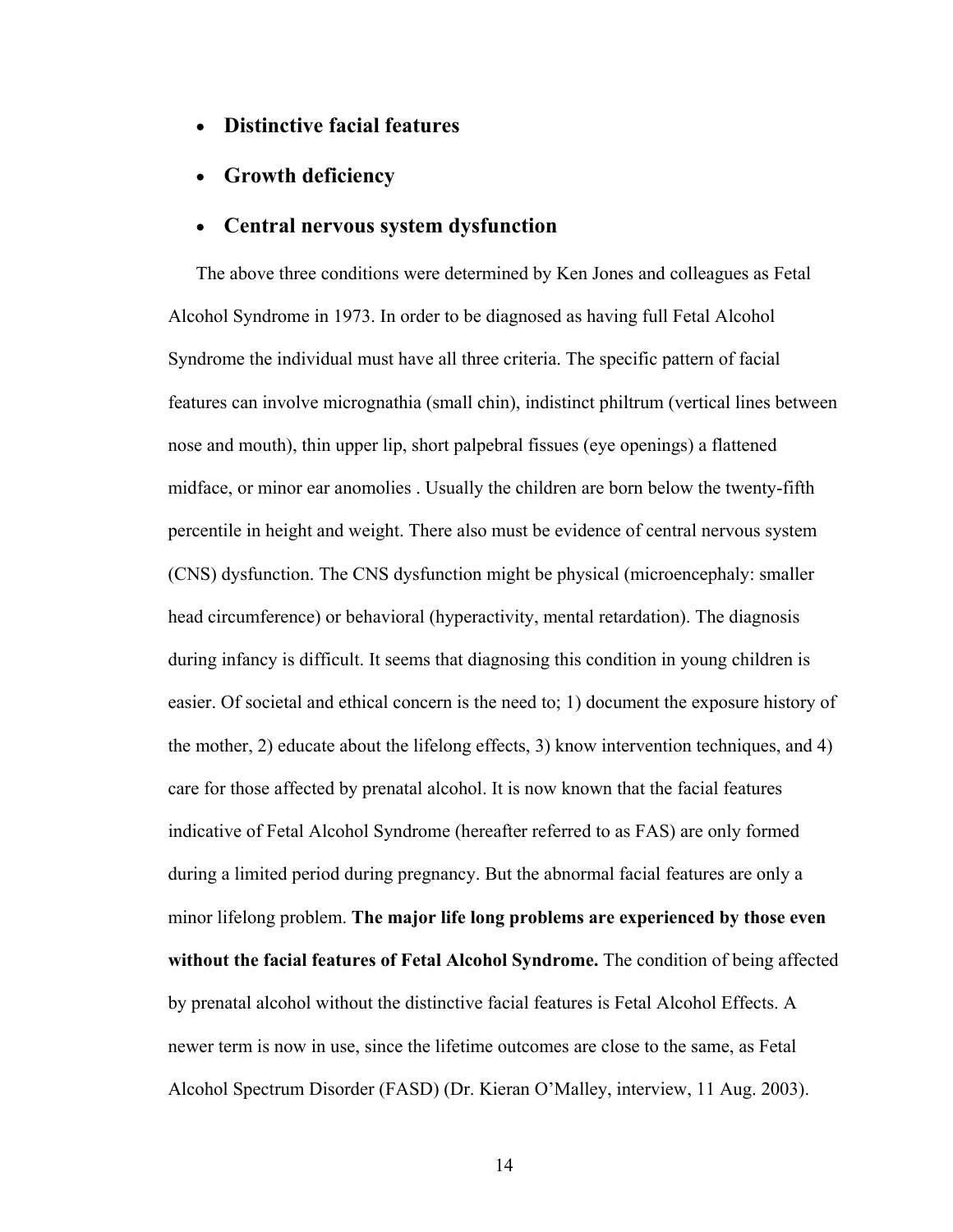• **Foolish, drunken, or harebrain women most often bring forth children like unto themselves.** 

**Aristotle in** *Problemata* 

• **Behold, thou shalt conceive and bear a son: And now, drink no wine or strong drink.** 

**Judges 13:7**

A teratogen is a substance that causes birth defects. Detrimental effects of prenatal alcohol have been known for some time. Here are quotes from Aristotle and the Bible. The lithograph is titled "Gin Lane" by William Hogarth (1697-1764) (Rosett, 1984). It shows a prevalent condition in England during the first part of the 1700's. A lifting of the tax made gin very cheap. At this period of time infant mortality increased and the incidence of epilepsy increased. Infant mortality and epilepsy decreased when the British College of Physicians encouraged the Parliament to re-impose the taxation (Lemoine, 1968).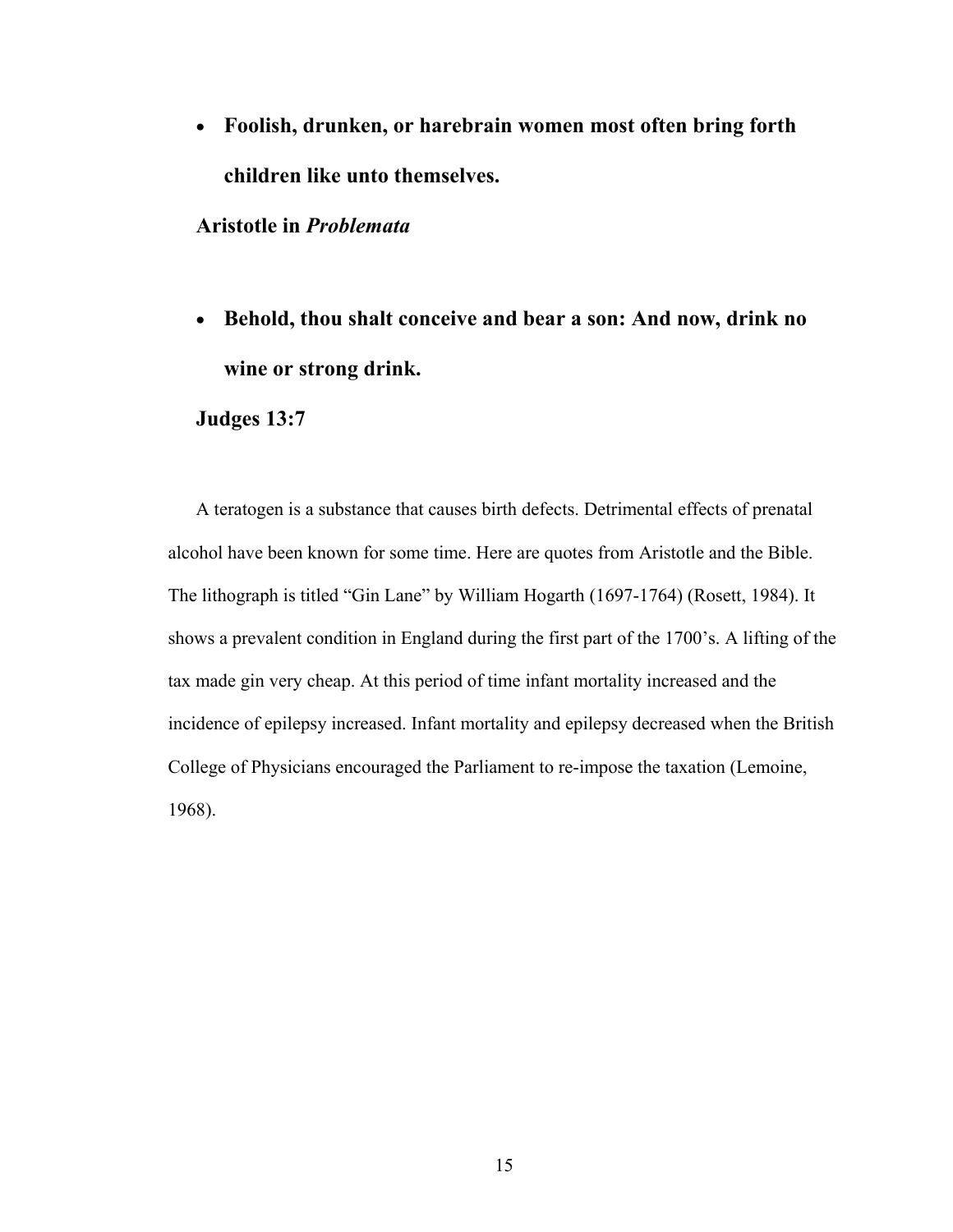# JOHN STUART MILL'S ETHICAL THEORIES ON CONSEQUENTIALISM AND IMPARTIALITY

Only a small segment of those affected by prenatal alcohol show the identifiable facial features of FAS. The identifiable facial features are only formed during several days during pregnancy of the first trimester. Many more children are included who do not manifest physical features of FAS but have cognitive and behavioral problems. The cognitive and behavioral problems may show up even when the facial features do not. Even children with normal IQ's who have been prenatally exposed to alcohol do not live up to their potential (Streissguth, 1997). Cognitive memory problems or behavioral difficulties may keep them from doing so.

 Dr. Edward Riley, Ph.D., is highly noted and well regarded in the fetal alcohol field. He is Director of Behavioral Teratology at San Diego State University. A behavioral teratogen is a substance causing birth defects that affects an individual's behavior detrimentally. This is an important aspect to note. Not all behavior can be determined or modified by the environment or sociologically. Much of behavior is determined by what occurs developmentally before birth. Dr. Riley is a researcher of FASD and publishes his findings worldwide. He also is an international presenter of his and his colleague's studies in this regard.

 Sara Mattson and Edward Riley (1995) found that children, adolescents, and adults of alcoholic mothers and those diagnosed with FASD show a high level of neuropsychological problems. These problems included deficits in fine and gross motor function, attention, verbal learning and memory, visuo-spatial functioning, and language.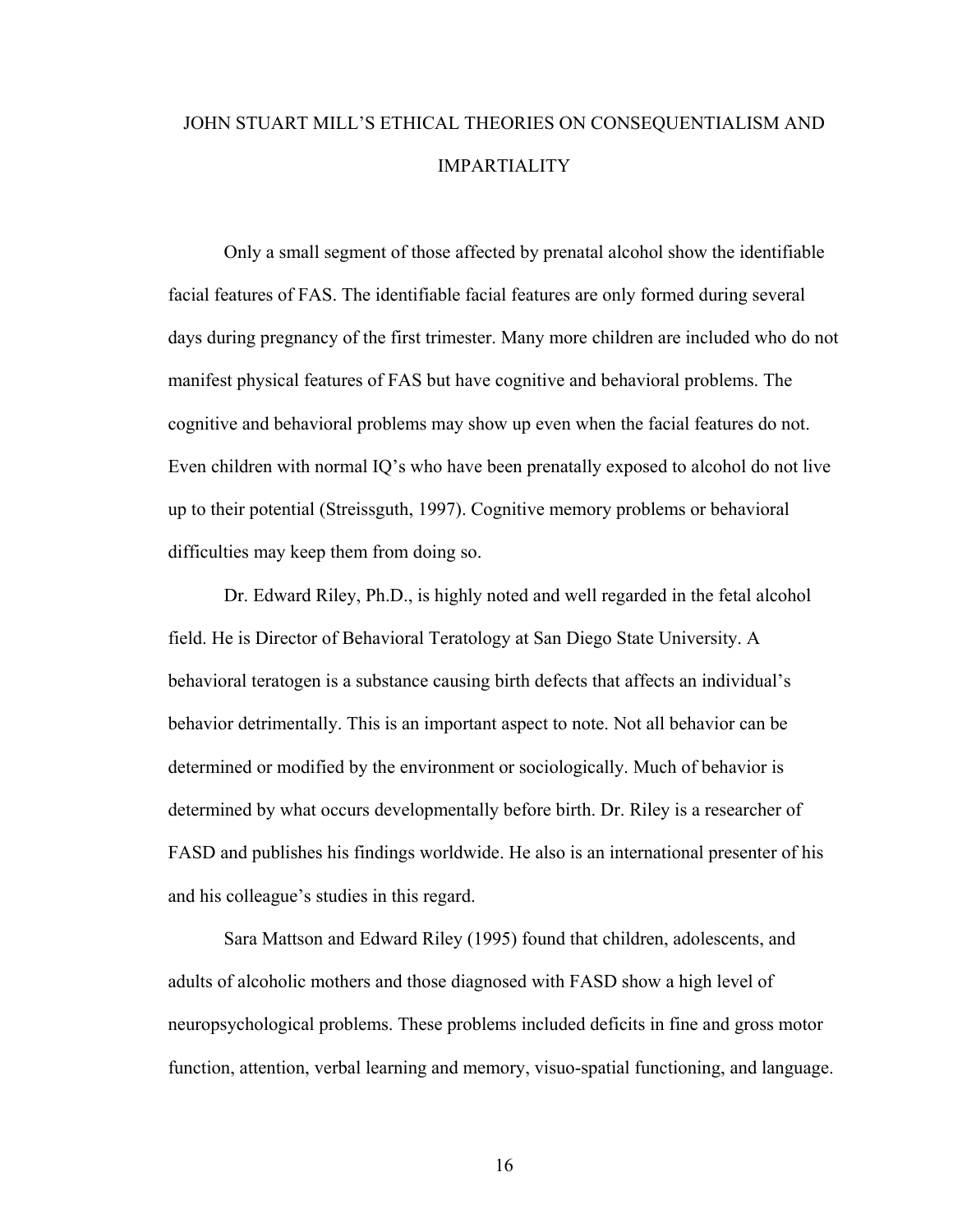In another study the following maladaptive behaviors were found in more than half of those with FASD; 1) poor concentration, 2) withdrawal, 3) impulsivity, 4) dependency, 5) teases or bullies, 6) exhibits extreme anxiety, 7) is stubborn or sullen, and 8) lies, cheats, or steals.

 John Stuart Mill's ethical theory of consequentialism decides which actions are right and which are wrong by the consequences of the action. This demands that we take into account what can be expected to produce the greatest balance of good and the least amount of harm. Perhaps the relaxing effect of the alcohol and/or euphoric feeling produced is a good for the pregnant woman. Perhaps one could consider the needs of a chronic alcoholic being met as a good. But according to Mill's consequentialism the consequences of an act must be examined. We thus need to rectify the greatest balance of good with the least amount of harm.

Another element of Mill's ethical theory is impartiality. The consequences affecting all parties must receive equal and impartial consideration. All parties affected by an action must be aligned by the best good and moral judgment (Beauchamp & Walters 1999). The parties affected in FASD would be; 1) the drinking mother, 2) the unborn child, 3) the person (infant, child, adolescent, adult) with FASD, 4) the caregivers (biological and adoptive parents), and 5) society itself. The egoism of one person is never considered above the consideration of all persons affected.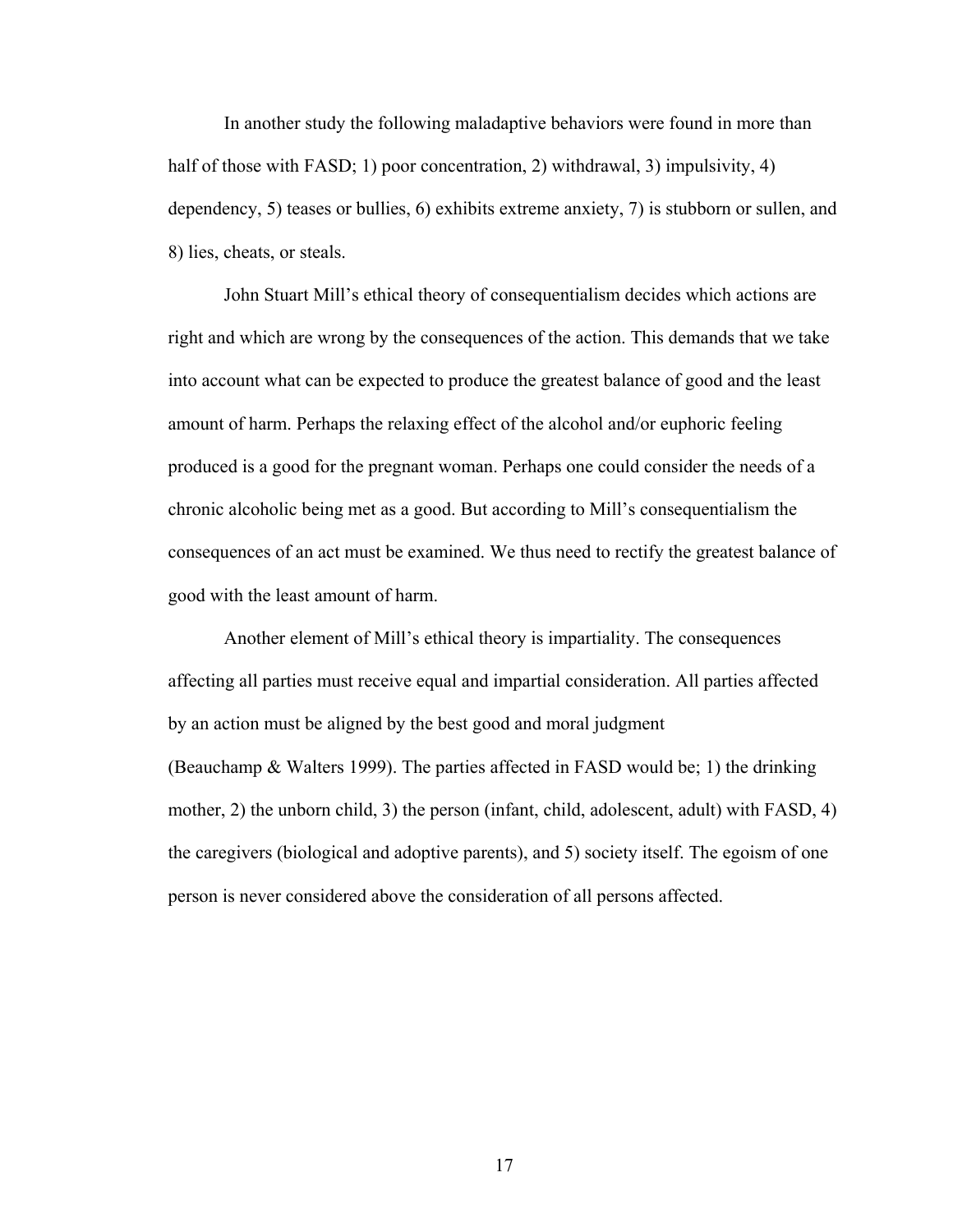#### IMMANUEL KANT'S UNIVERSAL LAW AS THE INTENT OF GOODWILL

Individuals affected by prenatal alcohol may be marked by distinct facial features or not. These individuals can also have less apparent deformations. These can be heart defects, skeletal anomalies, altered palmar creases, and uro-genital anomalies (Streissguth 1994). Children with FASD often have smaller brains (microencephaly). There can be many structural anomalies inherent in the smaller brain.

 There are a number of blood test biomarkers to detect alcohol consumption and abuse. The gamma glutamyl transferase (GGT), mean corpuscular volume (MCV), and carbohydrate-deficient transferring (CDT) are a few to use on the pregnant mother. Even using maternal self-report screening tools such as T-ACE (tolerance, annoyed, cut down, eye opener) and TWEAK (tolerance, worried, eye opener, amnesia, cut down) can be used in a non-threatening, compassionate way to identify "at risk" infants. There has been recent research showing that the Binge Alcohol Rating Criteria (BARC) may identify mothers at risk having alcohol-affected offspring (O'Malley & Streissguth July 2000). Biomarkers in the newborns' meconium (stool sample) can confirm those babies who have been exposed to alcohol in utero.

 The intention of using biomarkers for mothers and infants is defined ethically by Kant's concern of perpetuating good will. Good will, Kant conveys, should always promulgate good intentions. Having explicit knowledge creates an obligation of creating good will. Knowledge of a situation, negative or positive, can be used with good will in virtuous actions.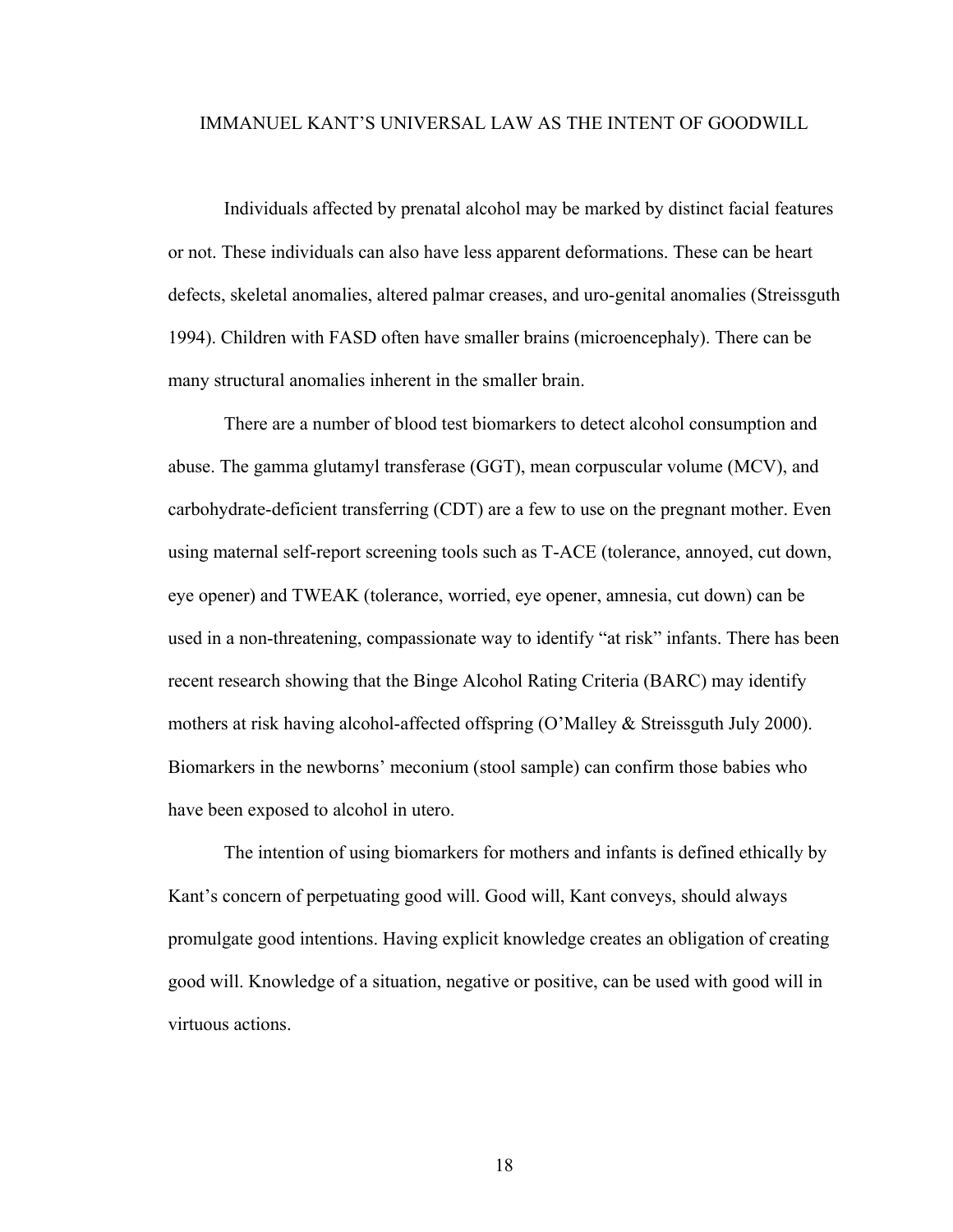For example the good will measure of advocating neuro-protective agents that can mollify some of the neurotoxic effects of prenatal alcohol are is an affirmation of good will. Folic acid has the most documentation. There are ongoing studies of ASA and indomethicin which inhibit the alcohol induced high prostaglandin levels in urine and embryonic tissue. They have reduced perinatal mortality and decreased the incidence of alcohol related birth defects in animal models (O'Malley & Streissguth July 2000). Alcohol use during pregnancy reduces important nutrients which could be supplemented. The include thiamin, folate, pyridoxine, vitamin A, vitamin D, magnesium, and zinc. Zinc supplementation has been studied to be a neuro-protective agent. If the physician, nurse, or diagnostician acts ethically with the intention of goodwill the subject of concern is more likely to follow through with supplementation of neuro-protective agents and even consider a reduction or cessation of alcohol intake during pregnancy.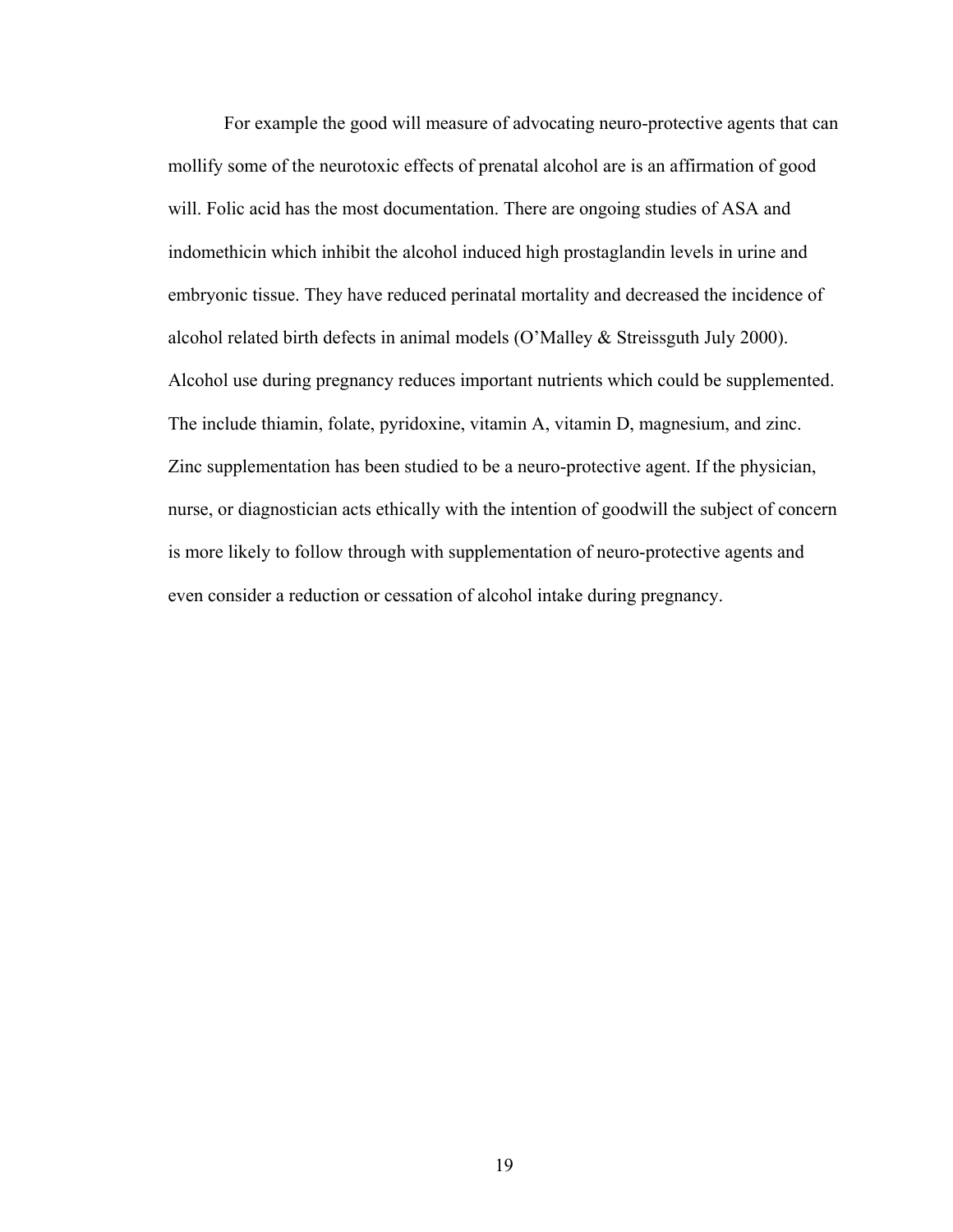#### ETHICAL CONCERNS OF ADOPTION ISSUES

Changing Status of International Adoption

A situation that we, as a society, need to examine more fully is the current trend of adoptions. Two-thirds of international adoptees came from Korea fifteen years ago. At this time Korea was a country with a decent standard of living and good health care. New statistics of 1999 prove that 81% of international adoptions result from countries that rely on institutional care (Johnson, 2001). These infants and children have questionable nutrition and health care. The number of children adopted from abroad doubled in the past decade and is likely to grow 5-10% annually. There are two main reasons for this increase. One is the shortage of what is considered acceptable children for adoption in terms of race and age in the United States. Potential parents are also very concerned about the rights of biological parents and their possible return to claim.

 Medical morbidity often occurs because biological mothers who relinquish their infants/children for the common economic reason usually receive inadequate prenatal care and have nutritionally inadequate diets. When evaluating an adoptee the health professional often views the socio-economic status of the adoptive family and assumes this family to be the rectifying agent for the "catching up" of the child. Just physical examination fails to diagnose half of the adopted children from abroad with major infectious diseases. It is recommended that prior to adoption health care professionals should: 1) help potential parents become familiar with developmental issues, 2) provide local resources for any possible rehabilitation, and 3) state the essential nature of obtaining as much information as possible about the child for adoption.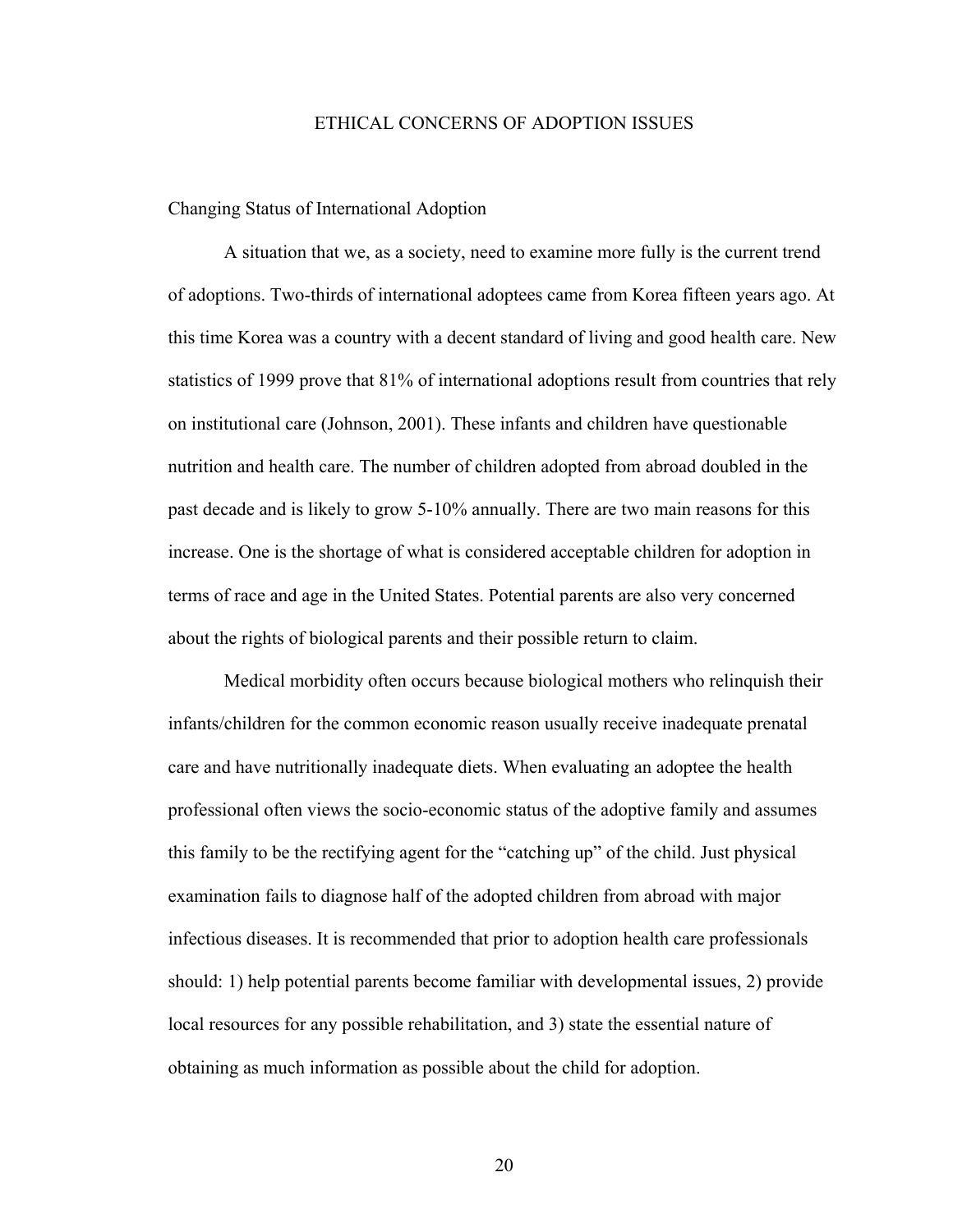"Alcohol is a major factor in morbidity and mortality particularly in Eastern Europe and the Russian Federation" (Johnson, 2001, p. 17). Statistics show that 30% of the population may chronically abuse alcohol in the Russian Federation. An even more ominous statistic is the 48.1% increase in alcoholism among women during the past decade. For girls 15-17 years old, 80-94% drank sometimes and 17% drank frequently (Johnson, 2001).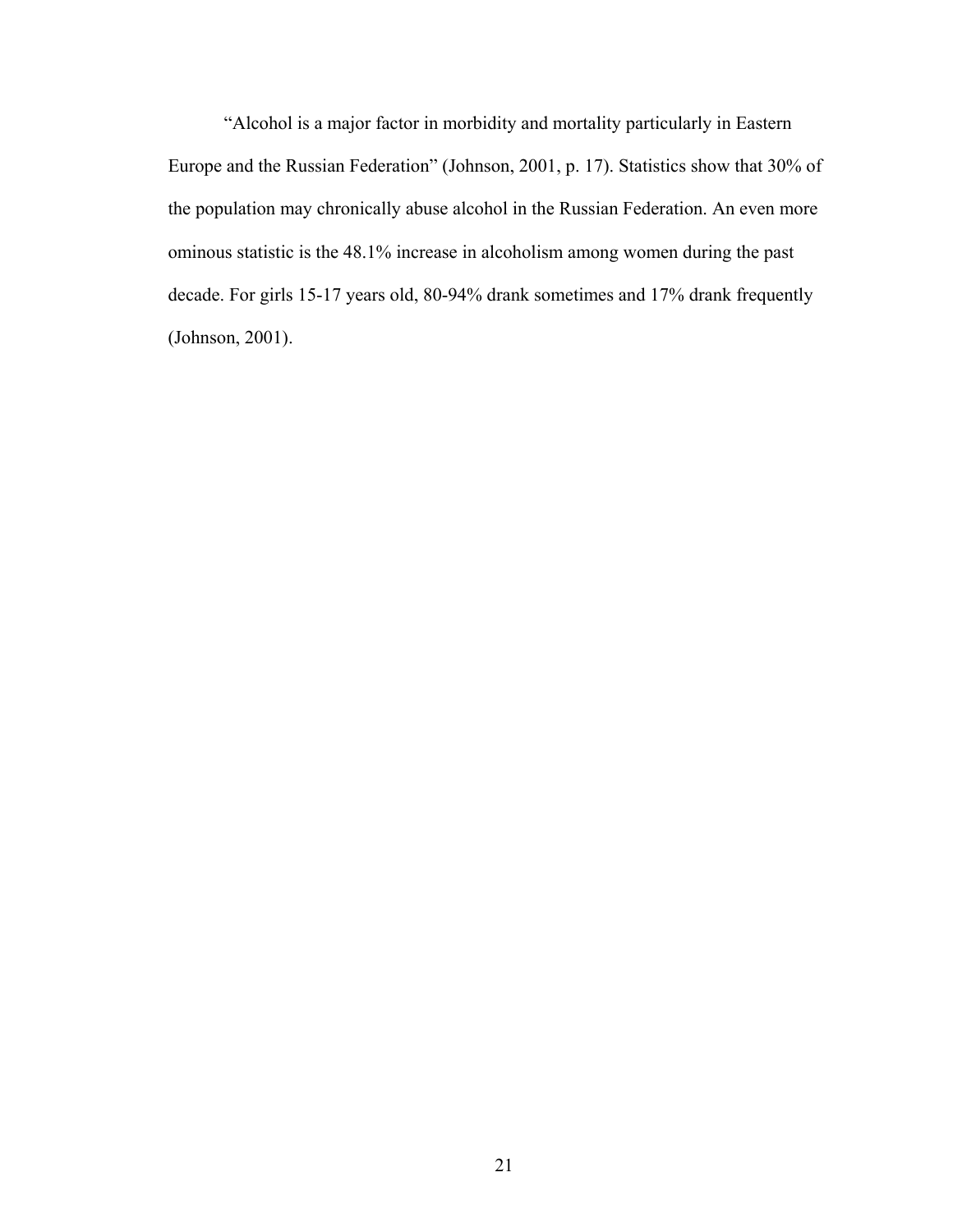Disclosure Laws

Extraordinary costs are incurred in raising a child with FASD. Unfortunately, this condition is currently and will become an even more prevalent occurrence in adopted populations. The costs to society include medical, educational, familial, and community assistance. Society-at-large must be educated to the life-long expensive care for this segment of our society. Specific caretaker needs are coming to the forefront. The main ones entail medical information, peer support, financial assistance, and respite care. Those affected by FASD impact various systems. The systems include; 1) health care system, 2) mental health system, 3) child welfare system, 4) vocational/rehabilitation system, 5) disability system, 6) chemical dependency, and 7) criminal justice system (Gelo  $& O'Malley, p. 2$ ).

#### Distributive Justice

The ethical principle of distributive justice may be used to gauge the justice of health care systems. Two theories of distributive justice to be discussed are egalitarian and utilitarian. John Rawls' A Theory of Justice is an influential work on social justice using egalitarian theory. He argues that the good of all society is perpetuated by a communal effort (1999). People in a cooperative society should aim to correct or mollify unequal situations of disadvantaged members. Rawls cites that inequities of birth, historical circumstance, and natural endowment are undeserved and should be conciliated. He views this as a fundamental part of our shared conception of justice. This is a societal obligation that corrects, if possible, or compensates for various disadvantages. The egalitarian theory promotes increasing access to health care to those who are the least fortunate.

<u>22</u>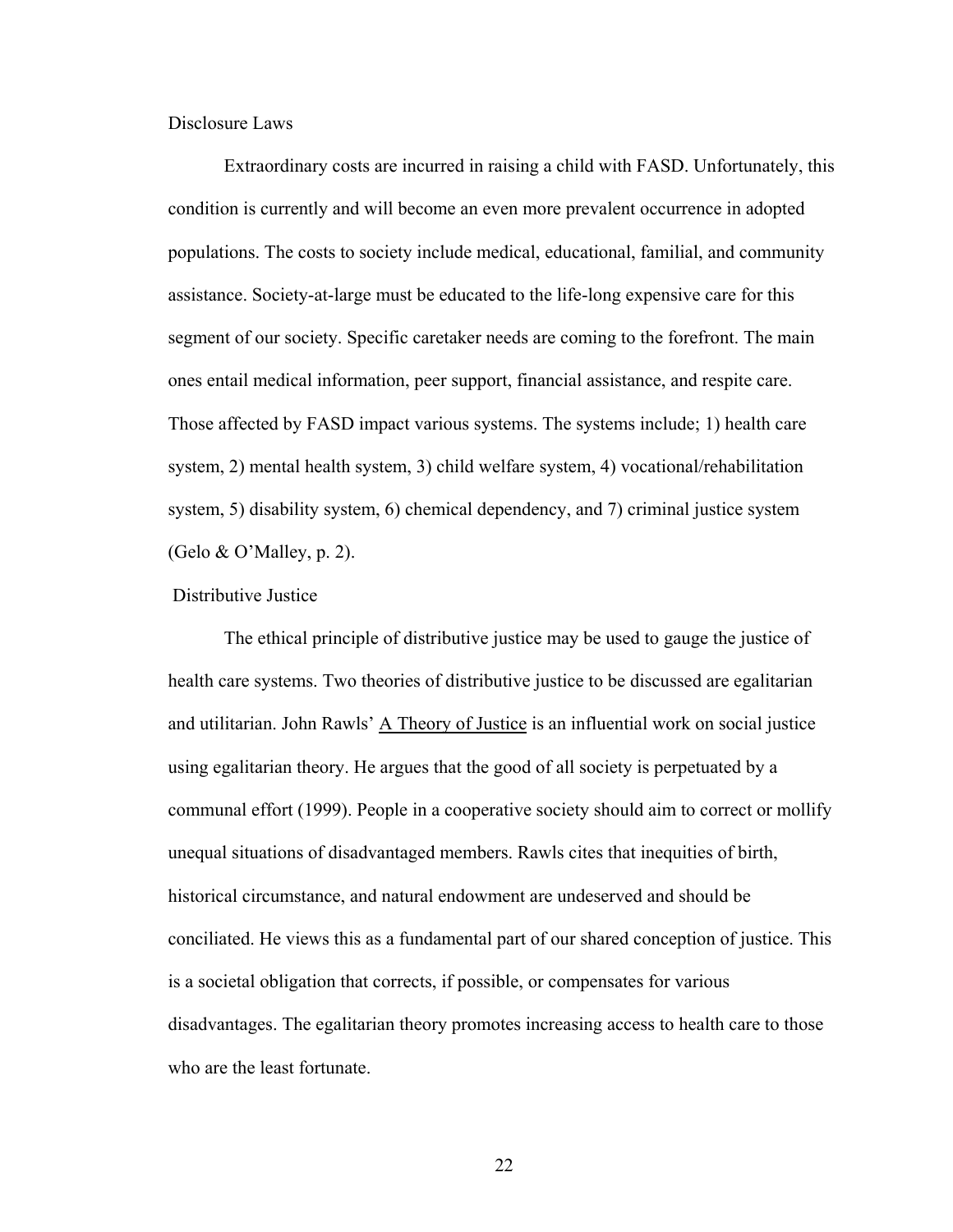The utilitarian theory believes in an equitable social system that redistributes monies in order to improve health care needs of all citizens. The utilitarians believe that society must prevent harm to all members when feasible and we are blameworthy to do nothing at all. Justice, according to utilitarians, is the most stringent form of social obligation generated by the principle of utility. Justice involves seeking a balance. In terms of public funding for health care the following items/issues and the like must be balanced and weighed; public and private benefit, cost savings, probability of failure, and the magnitude of risks. The President's Commission for the Study of Ethical Problems in Medicine and Biomedical and Behavioral Research considered issues of social responsibility, individuality, and social resources. Their report advocates the two tier system of health care where those who wish to pay for more than the social format of insurance may do so with their own funds (Beauchamp & Walters, 1999).

 We must consider weighing the costs of prevention techniques versus the costs of care for the infant, child, and adult after the fact. Lifelong costs of necessary additional services needed for an FASD individual are tremendously high. Prevention techniques must prove effective and many studies need yet to be done. The Ninth Special Report to Congress (1997) advocates a multilevel approach. This type of approach would include community educational programs to increase the general awareness of the risks of drinking during pregnancy and identifying women. Our "fix it" society needs to examine what occurs before and during pregnancy.

 Sociologically it may be impossible to remedy the effects of prenatal alcohol. We have been told to "ready" poor children for kindergarten. The Head Start Program is often thought one to effect this transition. Head Start, a federal program, does have many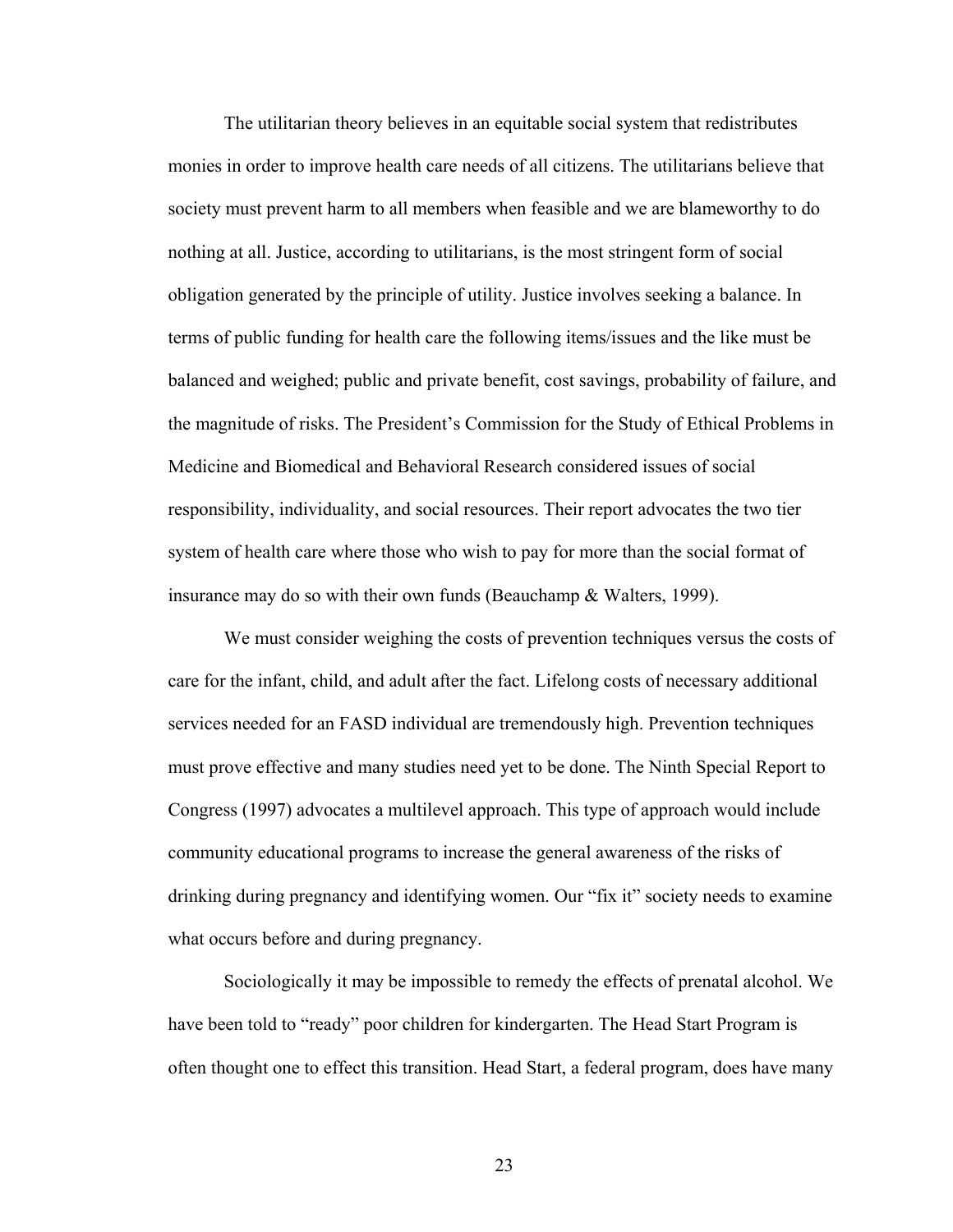beneficial tangential health services for poor children. But the long-term educational benefits are not produced (Olsen, 2000). This \$2.2 billion annual program, now nearing a forty year history, educationally has produced no significant impact. Initially those involved in the program show gains upon entering first grade. By the third grade, however, these gains are ameliorated. The Head Start children are at the same educational level as their counterparts who were not involved in the program. "Two years is all it takes for the educational gains to disappear" (Hood, 1993, p. 1).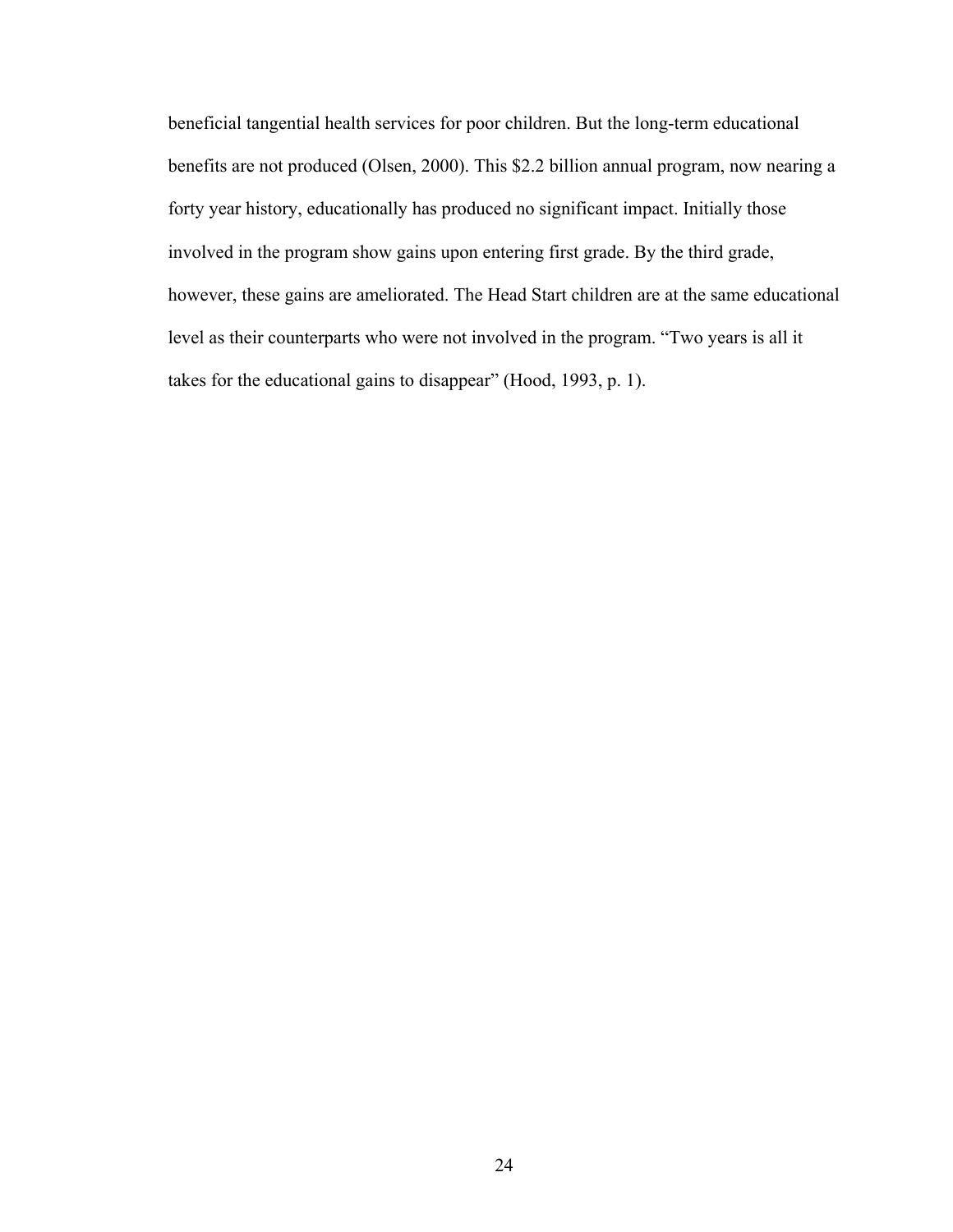One anomaly in FAS can be shrinking or agenesis of the corpus callosum. Reduction of the size of the corpus callosum usually occurs anteriorly and posteriorly but the corpus callosum can be totally agenized or missing. The corpus callosum is the major fiber connecting the two hemispheres of the brain. Often, where there are structures missing, vacuous areas filled with fluid can form.

The scientific community recognizes the vast implications that the MRI allows in diagnosing disorders of the brain. The Nobel Prize in medicine was won in October 2003 by an American and a Briton for their discoveries leading to the MRI (Magnetic Resonating Imagery). Paul Lauterbur of the University of Illinois at Urbana-Champaign and Sir Peter Mansfield of the University of Nottingham at England worked independently of one another in the 1970's. The Nobel Assembly in Stockholm, Sweden noted the breakthrough in diagnostics and research that the MRI has brought about in medicine. In the true scientific and humanitarian spirit, Dr. Lauterbur said that he thinks the work is helpful to many people. Dr. Mansfield also conveys a sense of authentic endeavor as he continues to work in research although retired (Weiss, 2003).

The MRI has allotted visible proof of permanent structural damage that is attributable to alcohol use during pregnancy. It is the evidence of truth-telling that can be noted in some cases by the malformed or reduced sized corpus callosum. The MRI uses gradient coils which vary the magnetic field strength of the image. This allows for a 3-D view. MRI scans appear to be biologically harmless.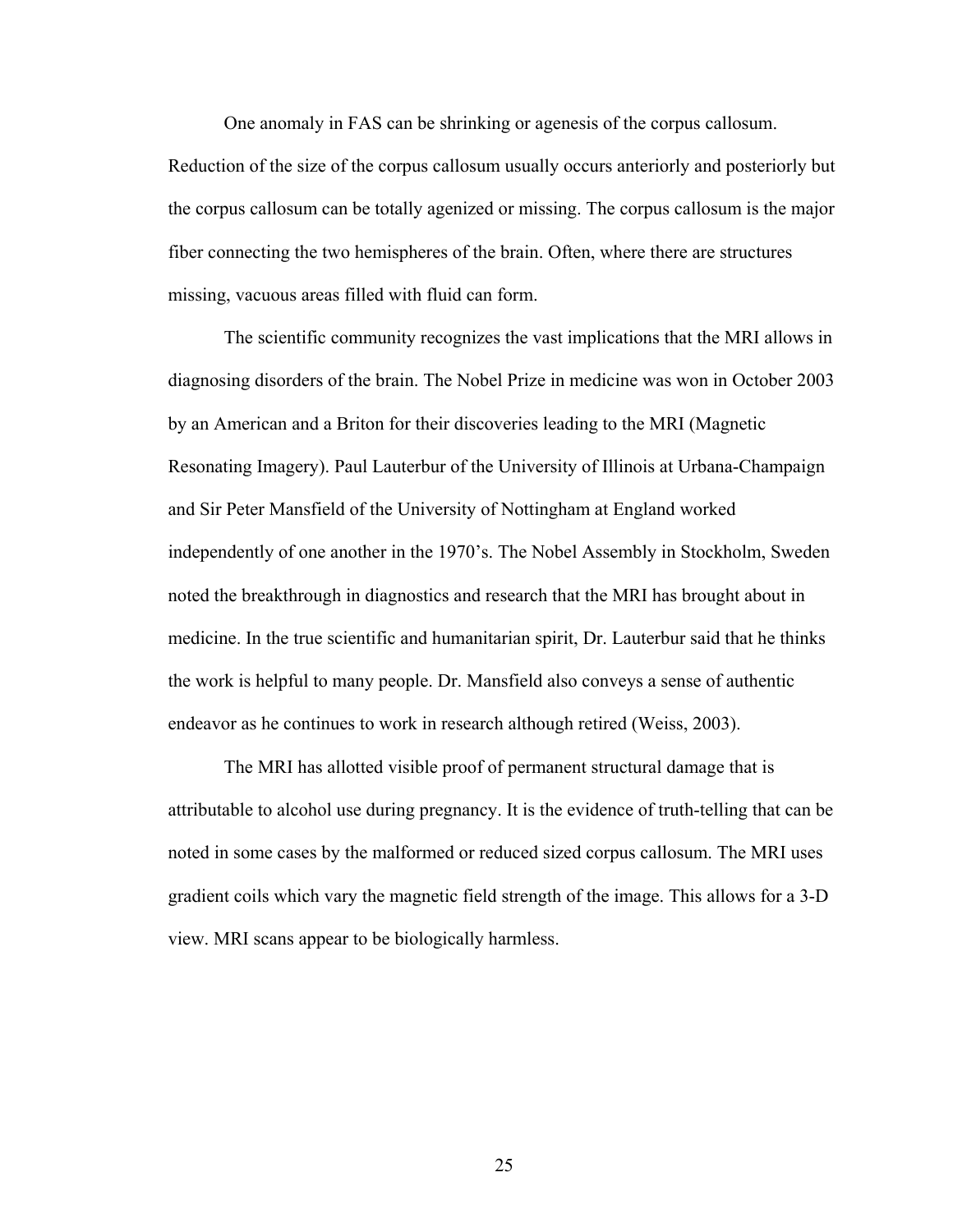### JEREMY BENTHAM'S ETHICAL PRINCIPLE OF CERTAINTY/UNCERTAINTY

The principle of utility, being a moral guide as well as a tool of social reform, is used to calculate the good for society. Jeremy Bentham, a noted utilitarian, believes the good can be analyzed by weighing certainty versus uncertainty of events. Moral obligations in regard to probable certainty need to be put forth in legislation.

 Deborah Mathieu addressed the "uncertainty principle" in an analysis of the pros and cons of state interventions of pregnant substance abusers in order to prevent harm to their unborn child. The "uncertainty principle" means that usually we cannot predict which infants will be injured by maternal substance abuse. How can we take cohesive action against a pregnant woman to prevent prenatal harm from illegal or legal drugs? That would mean punishing someone for an injury for which there is not definite certainty. What is the percentage of certainty needed to qualify as reasonably "good proof.." Autti-Ramo, et al. (1992) found that 60% of the children exposed to heavy prenatal alcohol consumption (2 to 4 standard drinks per day) met criteria for central nervous system dysfunction, 47% for growth retardation, yet only 10% for craniofacial anomalies.

 Ernest Abel who has been studying FAS for twenty five years has found a much higher occurrence is in the United States (1998). He is still in agreement, though, that consumption of alcohol alone, even at high levels, does not conclusively result in a child with FAS. There is, however, a set of circumstances in which there is almost virtual certainty that a woman will give birth to a child with fetal alcohol syndrome or a child that dies at or shortly after birth. The two conditions that assure this are: 1) she already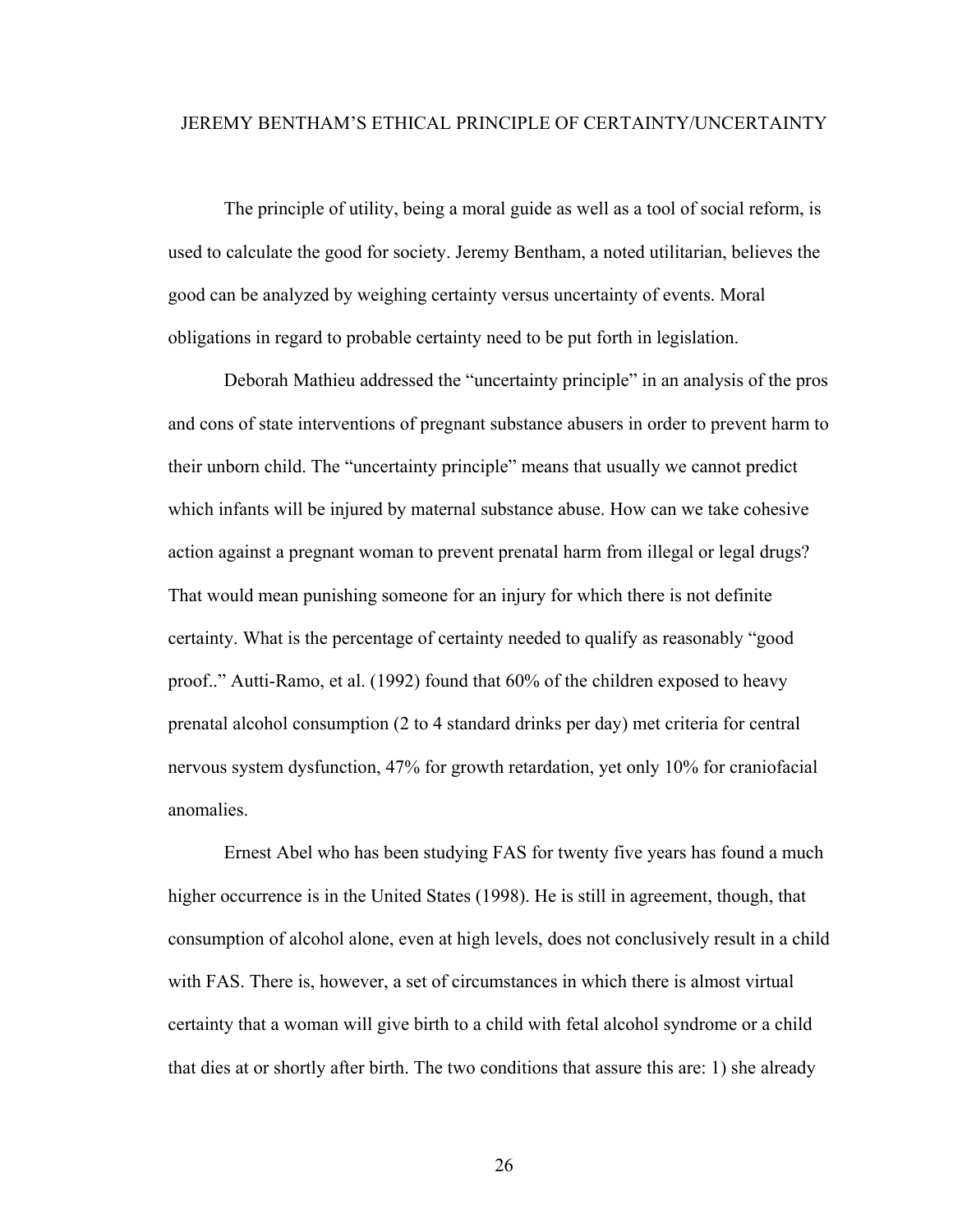has a child with FAS, and 2) she drinks during the subsequent pregnancy at the same or greater level. If the two conditions are met there is a 77% chance the subsequent children will have FAS. If the statistics include dead newborns, the certainty rises to over 90% (Abel, 1988). Abel believes that state action is moral and prudent in this situation. Also, when a child has FAS the child will likely experience child neglect/abuse since the mother's alcohol abuse will likely continue.

 To quote Mathieu (Abel, 1998), "the pregnant alcoholic is less than fully autonomous." Madden (1996) has pointed out that it is the problems that lead to alcohol that causes the abuse. Madden believes that alcohol is a coping mechanism. We must then help alleviate the underlying problems which cause the abuse.

 The father factor is considered of nominal importance by Abel. He sees that the father's use of alcohol or other drugs as instrumental to the increase in birth defects but that the risk is so low in comparison with the mother's use of the same substances. Yet he admits that this is as of yet an unexplored issue in research (NIAAA, 1997). Strickland (1996) has found that "no father has ever sired a child with fetal alcohol syndrome if that child's mother is not an alcoholic" (p. 70). He does admit that partial FAS is possible as the result of paternal alcoholism but the possibility is much lower than with maternal alcoholism. Other investigators found that paternal alcohol may have harmful effects on the fetus. Cicero found that male offspring of rat males exposed to alcohol before mating exhibited lower levels of testosterone and beta endorphin, poor spatial learning, and impaired immune function (NIAAA, 1997). Female offspring had abnormal stress-related hormones. Cicero believes that paternal effects may result in damage to the genetic material is sperm and altered chemical composition of semen. There are many

<u>27</u>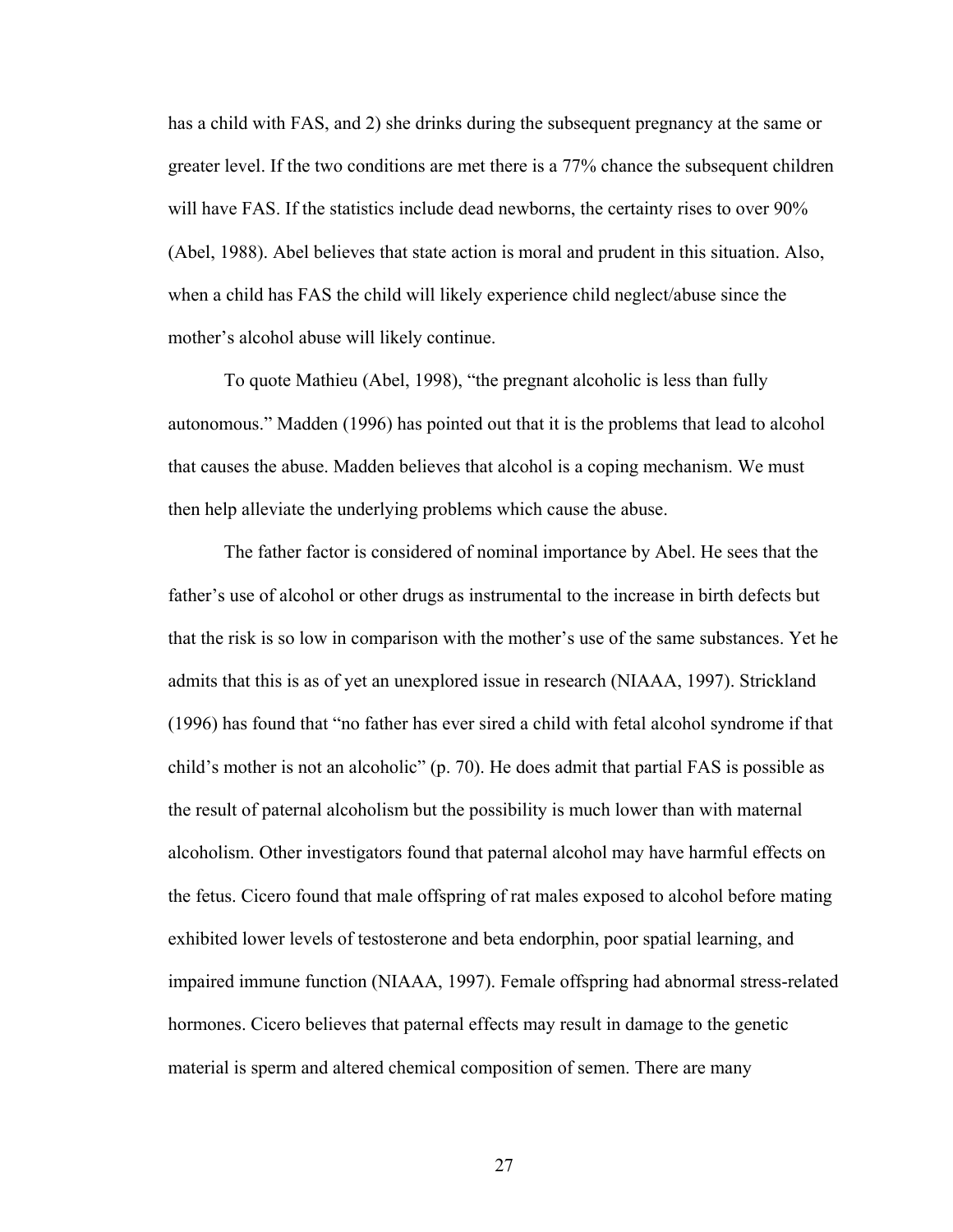unanswered questions about the role of paternal alcoholism that can be explored through future animal studies. The accuracy of data is often tied to currency. Further studies must be noted for their new informational data.

 The case for intervention is cohesive because brain damage from alcohol and drugs can occur anytime in a fetus' life (Abel, 1989). The decrease in birth weight, one of the hallmarks of FAS, only occurs during the last trimester. Quitting drinking anytime during pregnancy can have beneficial effects.

John Stuart Mill wrote in On Liberty:

 Drunkenness, for example, in ordinary cases, is not a fit subject for Legislative interference; but I should deem it perfectly legitimate that a person, who had once been convicted of any act of violence to others under the influence of drink, should be placed under a special legal restriction, personal to himself; that if he were afterwards found drunk, he should be liable to a penalty, and that if and when in that state he committed another offence, the punishment to which he would be liable for that other offence should be increased in severity. (1975, p. 98)

This argument as applicable to the "uncertainty principle" states that society does not have a right to interfere with a pregnant woman's drinking. But in the case of a woman already with a child who has FAS this offence has been committed and society has a legal and moral right to protect itself from the recurrence of another offense, which we now know gives rise to another child with FAS. Society should not ignore its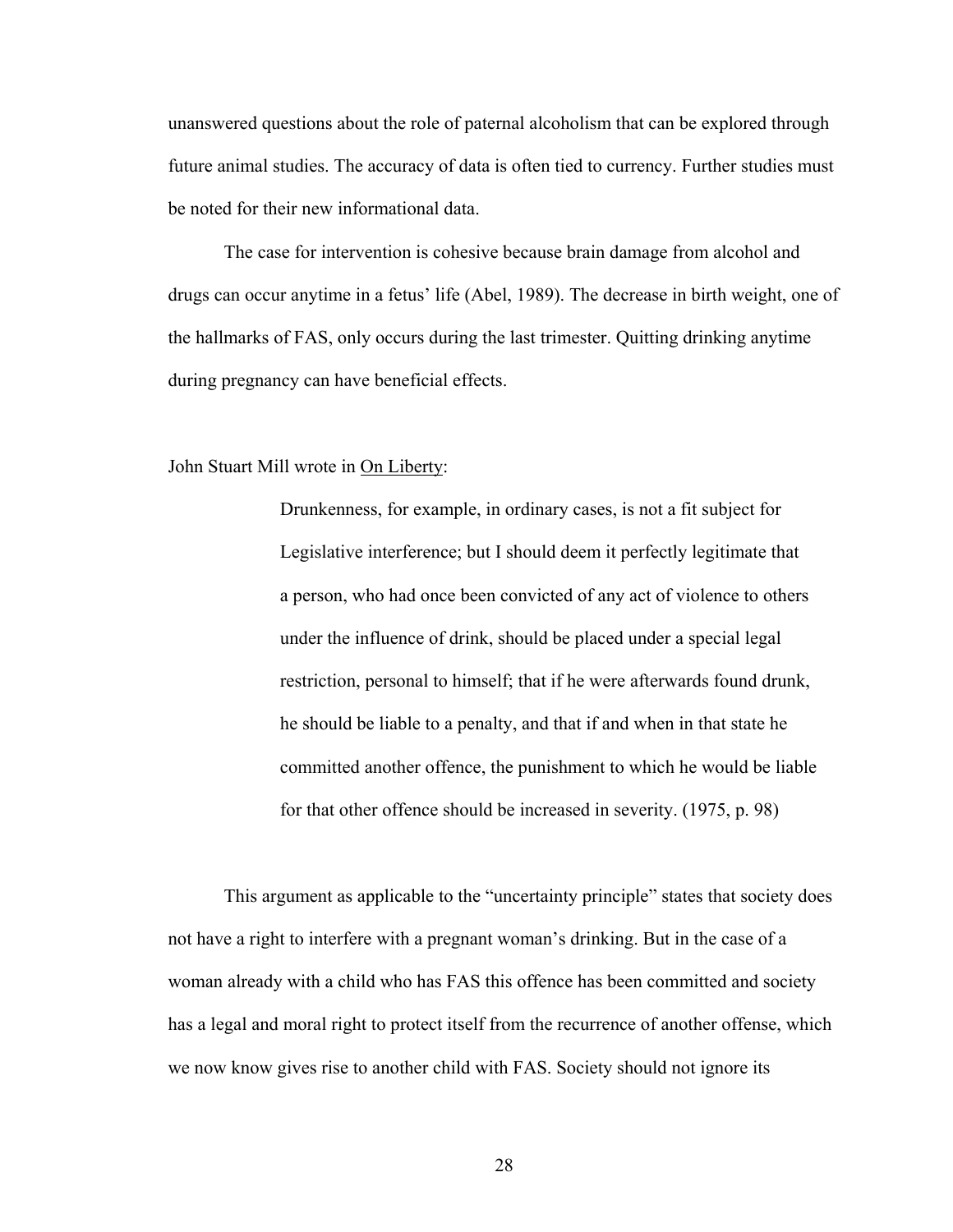obligation to protect these children. Mathieu (1995) feels that we must face reality and not pretend that pregnant women are not responsible for the harms they cause. She argues against autonomy in this situation in that she feels that anyone's rights to be free of interference are not absolute. Mathieu seeks a compromise between doing nothing and coercion. She proposes that a pregnant woman who already has a child with FAS must agree to participate in a community based outpatient treatment program. The penalty for not agreeing to do so would be confinement in a residential treatment facility. The justification for such action resides in the states' *parens patriae* power or its police powers, both of which are aimed at preventing harm to others (Mathieu, 1995).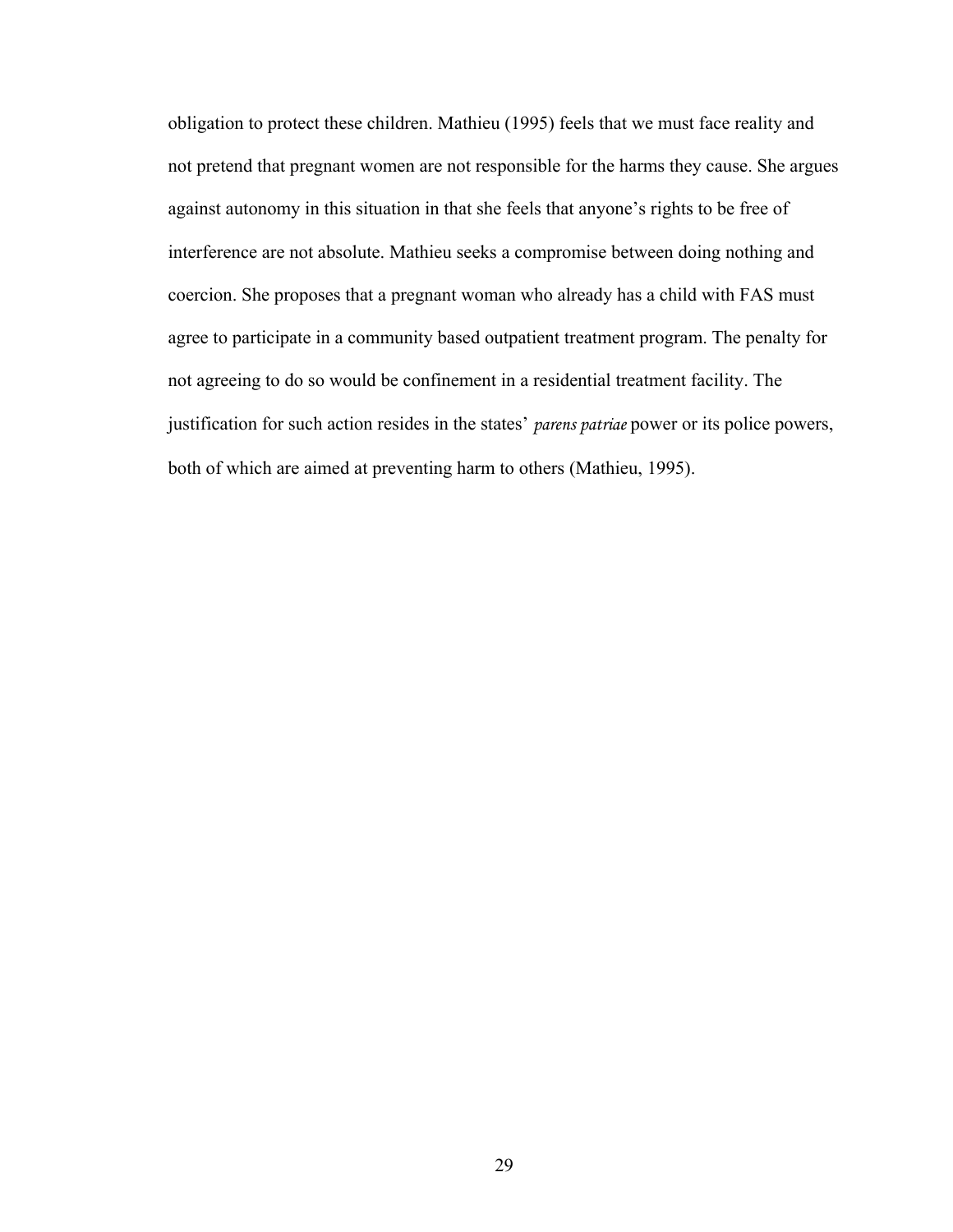In a study at the San Diego State University's Center for Behavioral Teratology the mean IQ's of children with Fetal Alcohol Syndrome were compared to controls and to those who were prenatally exposed to alcohol (PEA) but did not display the craniofacial anomalies and growth deficits associated with FAS. Both the FAS and PEA groups were alcohol exposed but the PEA group was not dysmorphic, microcephalic, or growth retarded (Mattson, Riley, Grambling, Delis, & Jones, 1997). Both groups had significant deficits in comparison with normal controls. The results show that high levels of alcohol exposure increase the risks for deficient intellectual functioning. PEA was used interchangeably with the term FAE (Fetal Alcohol Effects). Since intellectual deficits, behavioral deficits, and life-time outcomes are similar in both FAS and FAE (or PEA) groups the all-inclusive term Fetal Alcohol Spectrum Disorder (FASD) is now used.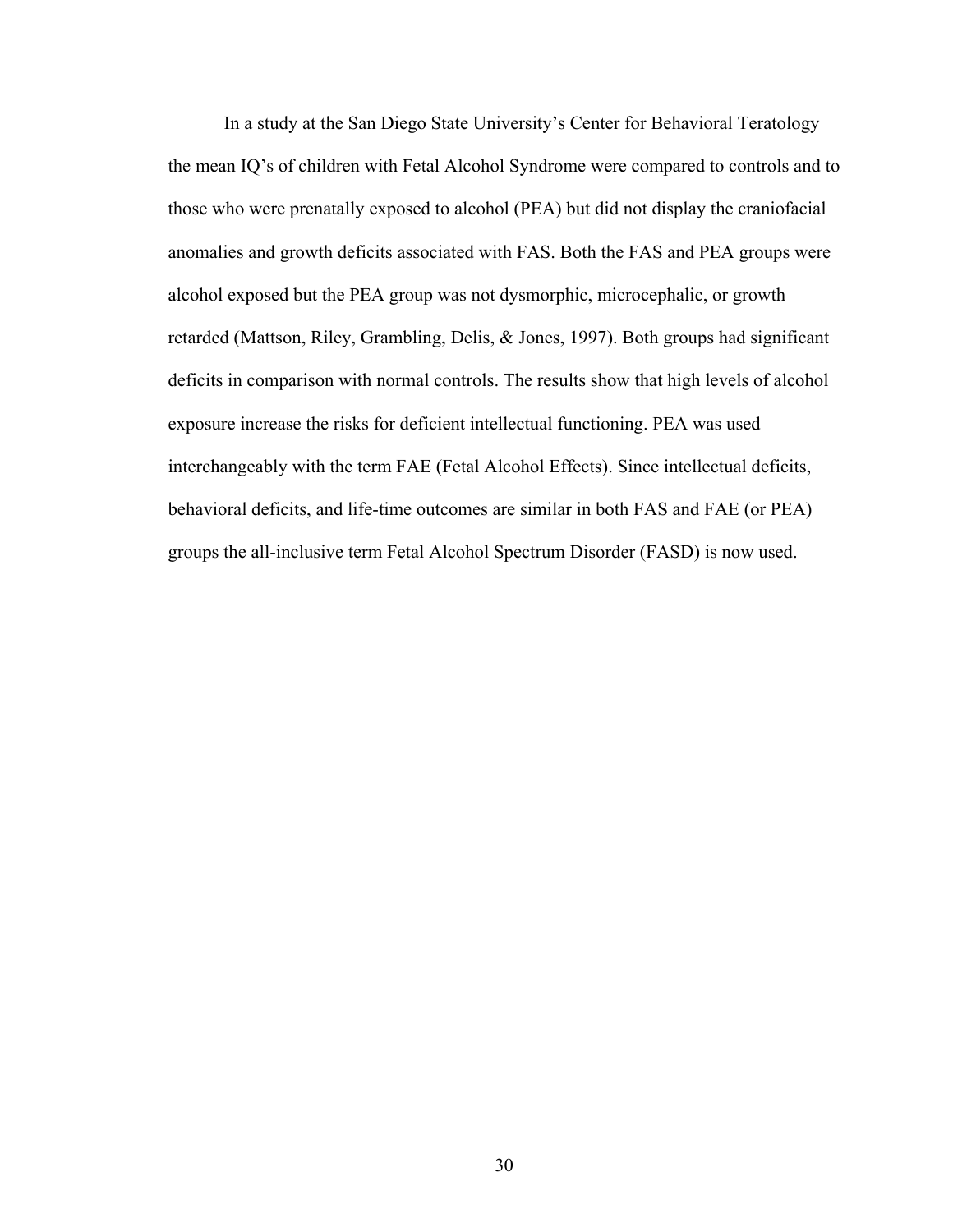#### SCIENTIFIC TECHNOLOGY, TRUISMS, AND RENE DESCARTES

Discourse on truisms, relativity, and ethics are often based on what is known scientifically. Scientific techniques, such as the use of Magnetic Resonance Imagery (MRI) have provided access to knowledge of the structure of the brain. Structural MRI's concern the analysis and measurement of the structures of the brain. Functional MRI's show the function of the intricate structures of the brain when provided with a stimulus.

 Rene Descartes, philosopher and mathematician in the 1600's, states the knowledge of his existence by portraying not only his existence but the function of his existence: thinking. Descartes conveys that good sense is the most equally distributed of all things in men. He admits that some men travel more slowly mentally than others but may eventually make more progress than others who are more capable. He equates good sense with reason. Any variances of this, he feels, are due only to conducting our thoughts along different ways or fixing our attentions on different objects (Smith, 1970). Descartes, involved in analytic geometry, would have an additional and somewhat changed prospective if he had access to the diagnostic tools and instruments of today. He could then see the magnitude of alterations in the physical structures of the brain by measurement. Damage could be assessed by correlating this information with the now know function of each of the structures. His thoughts on the equal distribution of good sense and reason would be vastly different.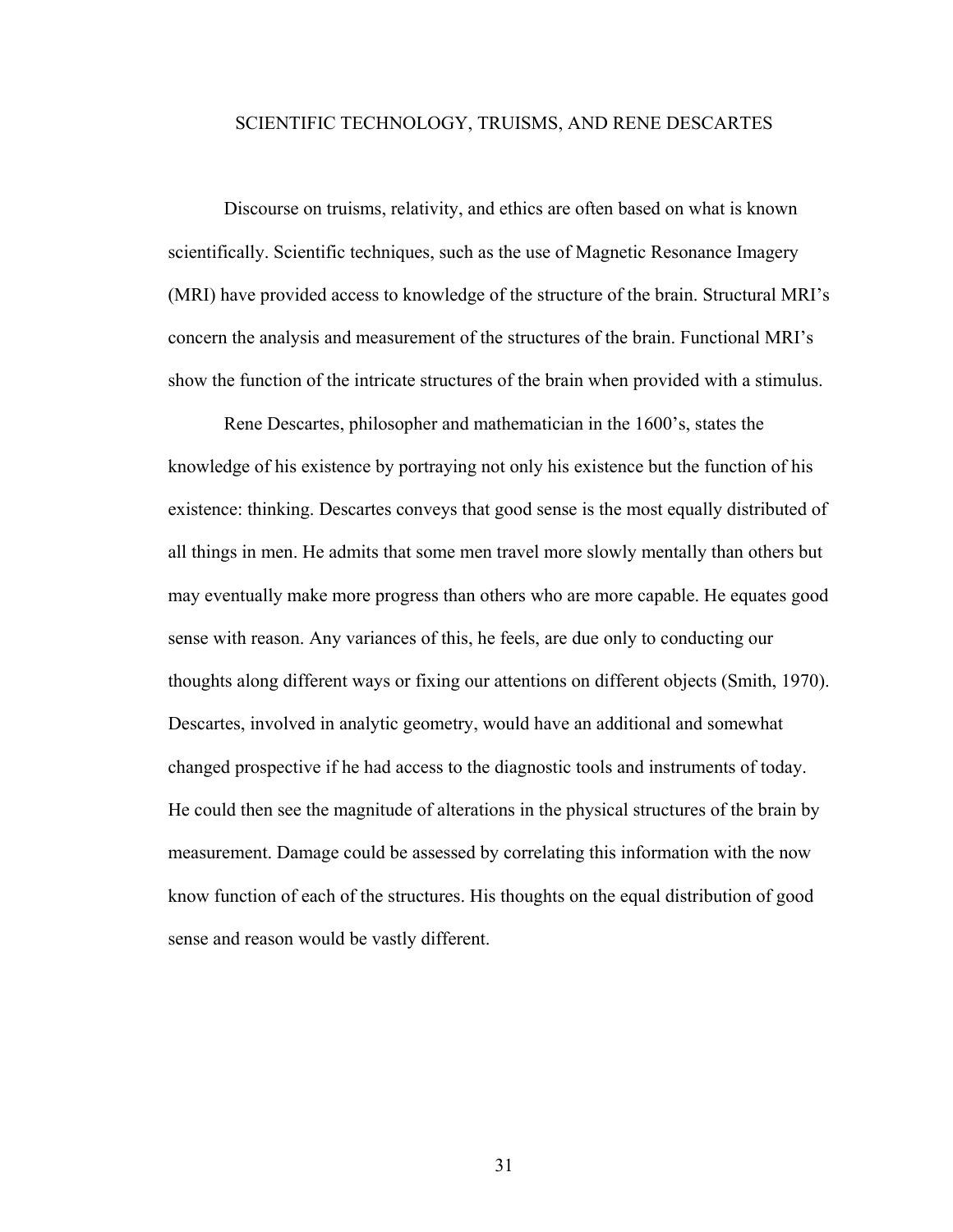### CHEMICAL CHANGES

After FAS was identified, it became important to show that the effects were the result of alcohol exposure and not due to other factors. Animal models were used not only to assess physical features of FAS but also to profile for behavioral, neuroanatomical, and neuro-chemical changes. There is a need for animal research to identify risks factors, to find mechanisms by which alcohol damages the brain, and to find how the brain influences behavior. This potentially leads to ways to prevent or remediate damage. Genetic factors, which often deal with propensity to alcoholism, can also be studied and related with selected lines or strains (Sulik & Johnston, 1982).

Organic Changes

Alcohol interferes with fetal development. Alterations in brain chemistry may account for the behavioral dysfunction seen in Fetal Alcohol Spectrum Disorder. Ethanol is the most abused drug today in the United States. Studies in animals help to determine events caused by in utero ethanol exposure.

Ethanol ingestion is an assault to the fetus.

#### $CH<sub>3</sub>CH<sub>2</sub>OH$

## Ethanol

Enzymes such as alcohol dehydrogenase (ADH) oxidize ethanol to acetaldehyde, a substance that impairs mental and physical co-ordination. Acetaldehyde is highly toxic (Ninth Special Report to the U.S. Congress, 1997). Acetaldehyde then is oxidized to acetic acid.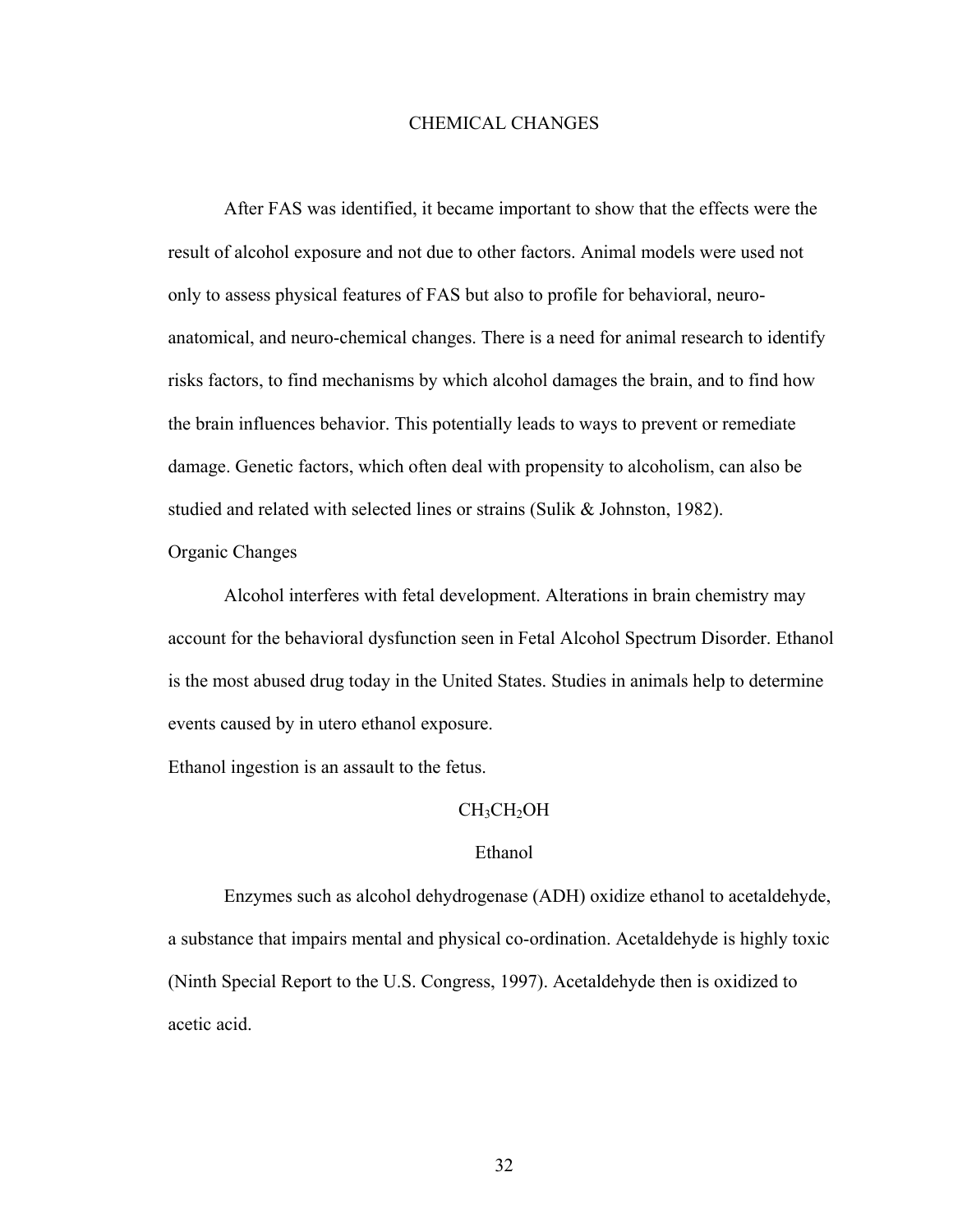

The concentration of serotonin (5-HIAA) significantly decreases in whole brain and brain regions of ethanol-exposed offspring. In utero ethanol exposure impairs development of both the cell bodies or seratogenic neurons and their projections to target areas. Ethanol impairs the synthesis, secretion, or response to astroglial nerve growth factor (NFG) secretion. NFG has chemotactic properties and an alteration in its levels due to ethanol may contribute to aberrant neuronal migration patterns.



Serotonin

Prenatal ethanol exposure also impairs the development of the dopaminergic system (DA).



Dopamine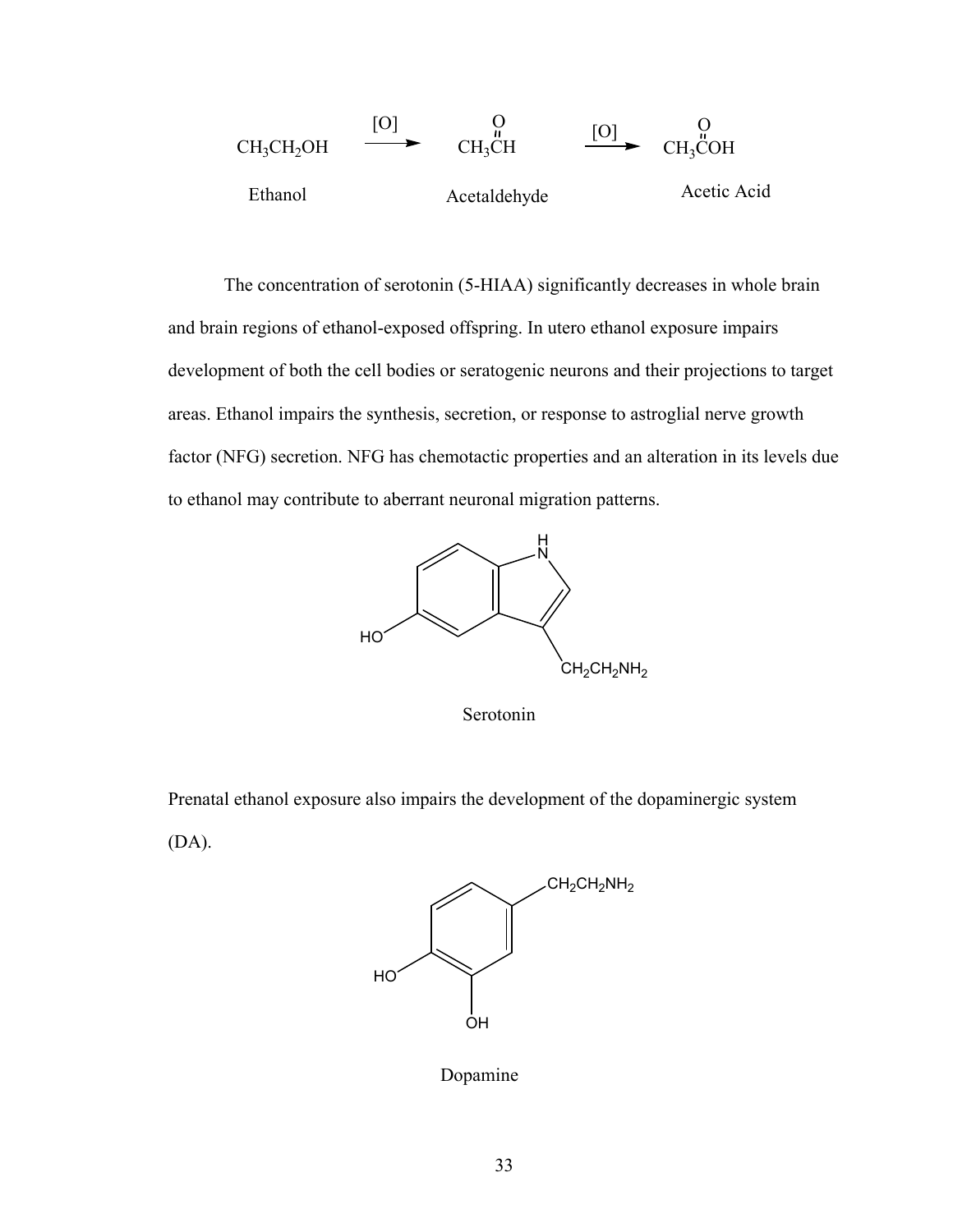Targets of dopamine projections are the cortex, striatum, and hypothalamus. Dopamine may influence motor skills which show abnormalities in cerebellar studies. Body sway tests show motor control loss when the subject is standing. Both visual and somatic systems are challenged.

Considerable evidence shows that the noradrenergic system in the brain is markedly impaired by early ethanol exposure. Ethanol has profound effects on the maternal and fetal hypothalamic-pituitary-adrenocortical (HPA) axis (Michaelis, 1990).



Norepinephrine (noradrenaline)

 Acetylcholine concentration is significantly reduced in fetal rat brains. Ethanol exposure decreased NFG secretion from proliferating astrocytes. Astrocytes interact intimately with neurons and play crucial roles in the developing CNS.

CH<sub>3</sub>COCH<sub>2</sub>CH<sub>2</sub>N  $CH<sub>3</sub>$  $CH<sub>3</sub>$  $CH<sub>3</sub>$ +  $\ddot{\Omega}$ 

Acetylcholine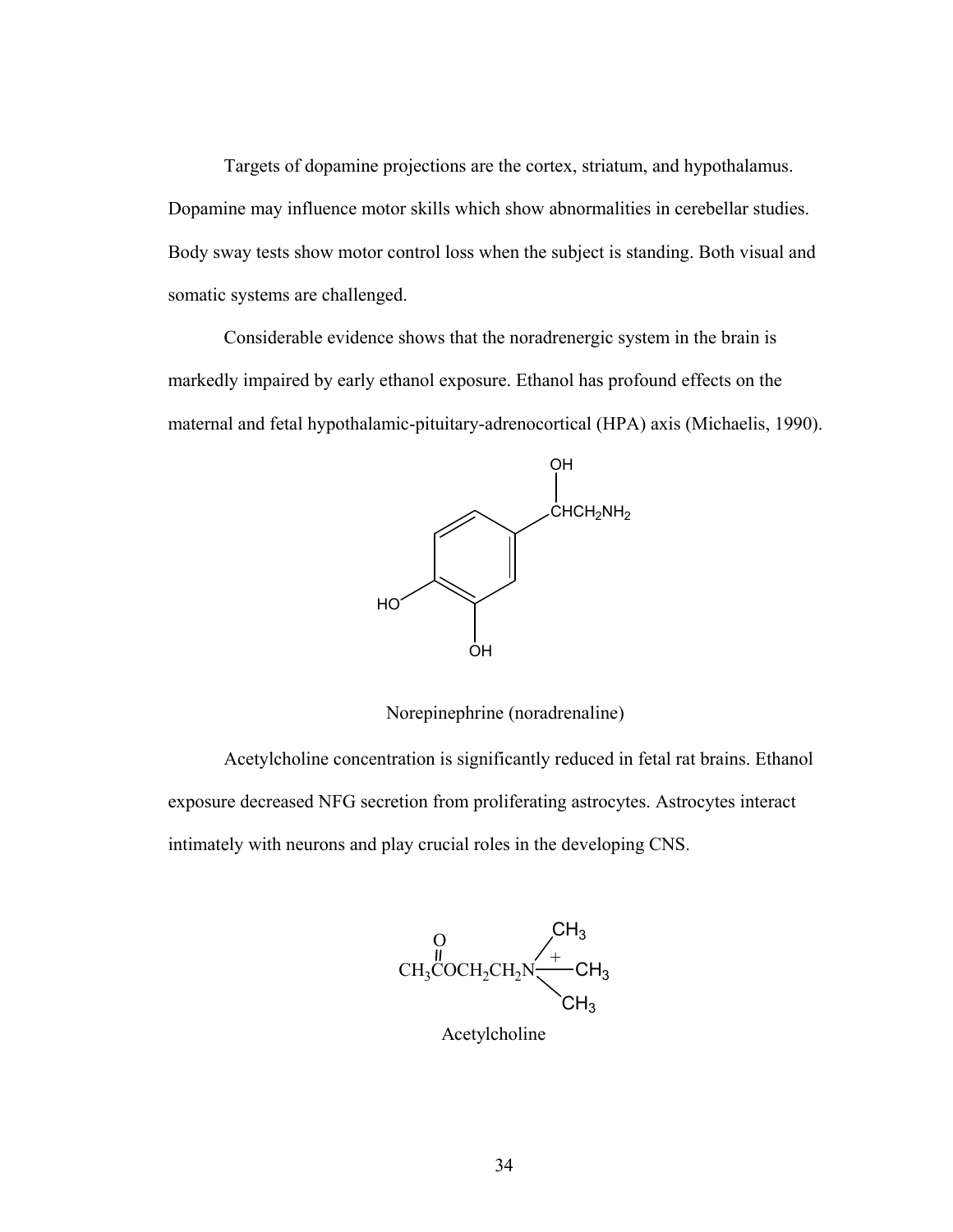Glutamate has been associated with neurotoxicity and the generation of free radicals. The developing fetus may be particularly susceptible to the toxic effects of free radicals generated because of decreased brain levels of glutathione (GSH) (Choi, 1994). GSH is an important thiol which protects cells from damage caused by free radicals.



Glutamate

 Ethanol significantly reduces glucose uptake in fetal neurons and retards growth, glucose metabolism, and protein synthesis. By depriving fetal tissues of essential energy sources, ethanol impairs cell proliferation, growth, and differentiation (Choi, 1994).



Glucose

 GABA, gamma amino butyric acid, is important for glucose metabolism in the brain.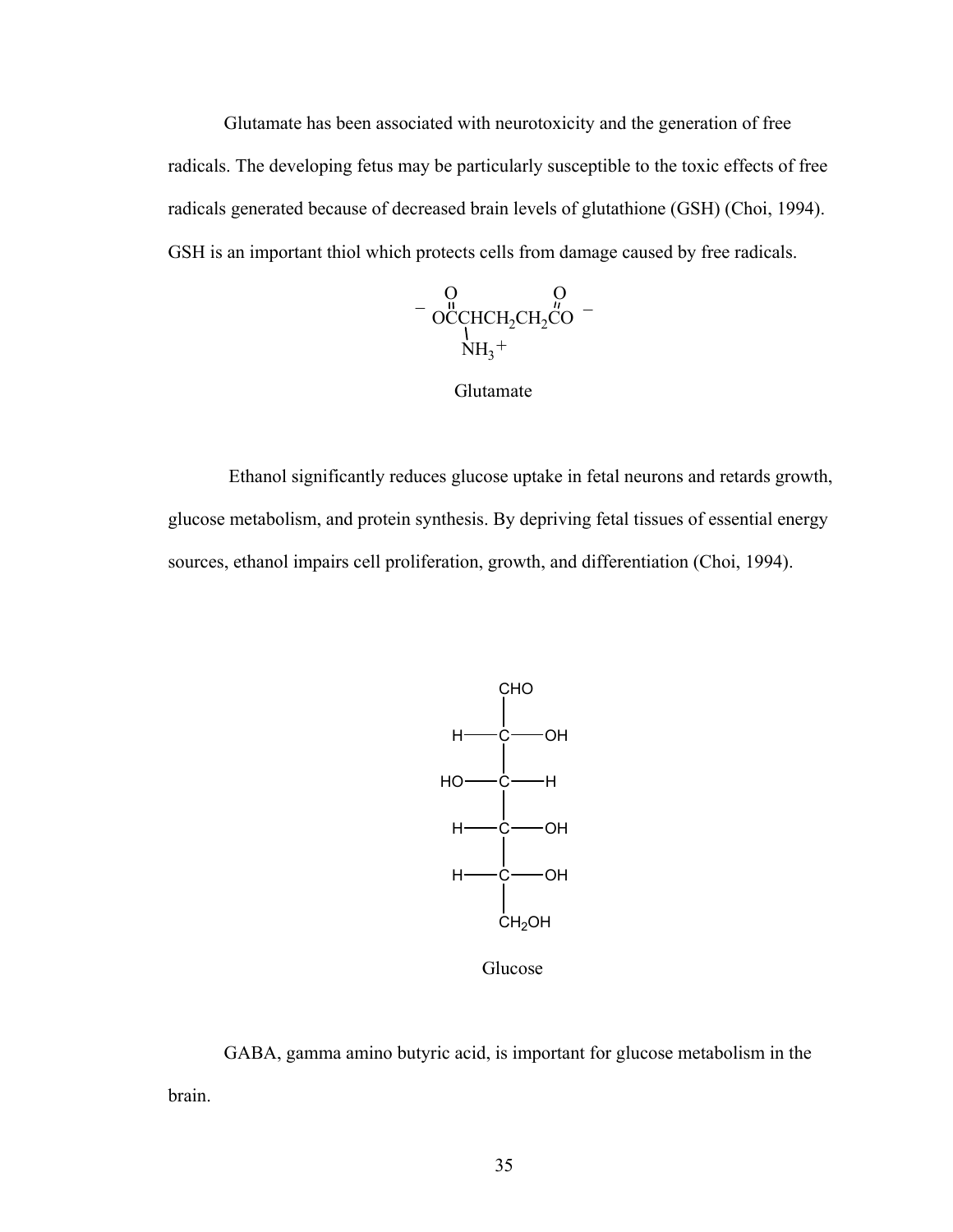## $NH<sub>2</sub>CH<sub>2</sub>CH<sub>2</sub>CH<sub>2</sub>CO<sub>2</sub>H$

#### GABA, γ-aminobutyric acid

 Ethanol may interfere with retinoic acid, a morphogen that regulates embryonic genes involved in limb formation and CNS patterning. The enzyme ADH possibly may convert retinol, or vitamin A, to retinoic acid. Therefore, retinoic acid is reduced at times in development when it is needed to specify spatial patterns. Some studies suggest decreased levels of retinoic acid may contribute to alcohol-related heart defects.



 Retinol (Vitamin A)

 Studies are being developed to reveal how timing of ethanol exposure, dose response, and maternal drinking patterns disrupt neurotransmitter systems. Studies may provide markers of abuse. Research could potentially lead to antidotes to counteract the negative chemical effects of alcohol. Knowledge using animal subjects could lead to improved prevention and intervention strategies.

Positive Organic Interventions

The National Institute of Health published a news release in May of 2001 of findings that the long-chain alcohol 1 – octanol successfully blocks a mechanism leading to fetal alcohol spectrum disorder. It is paradoxical because the short-chain alcohol, ethanol, causes FASD. The study conducted by Drs. Chen (University of North Carolina),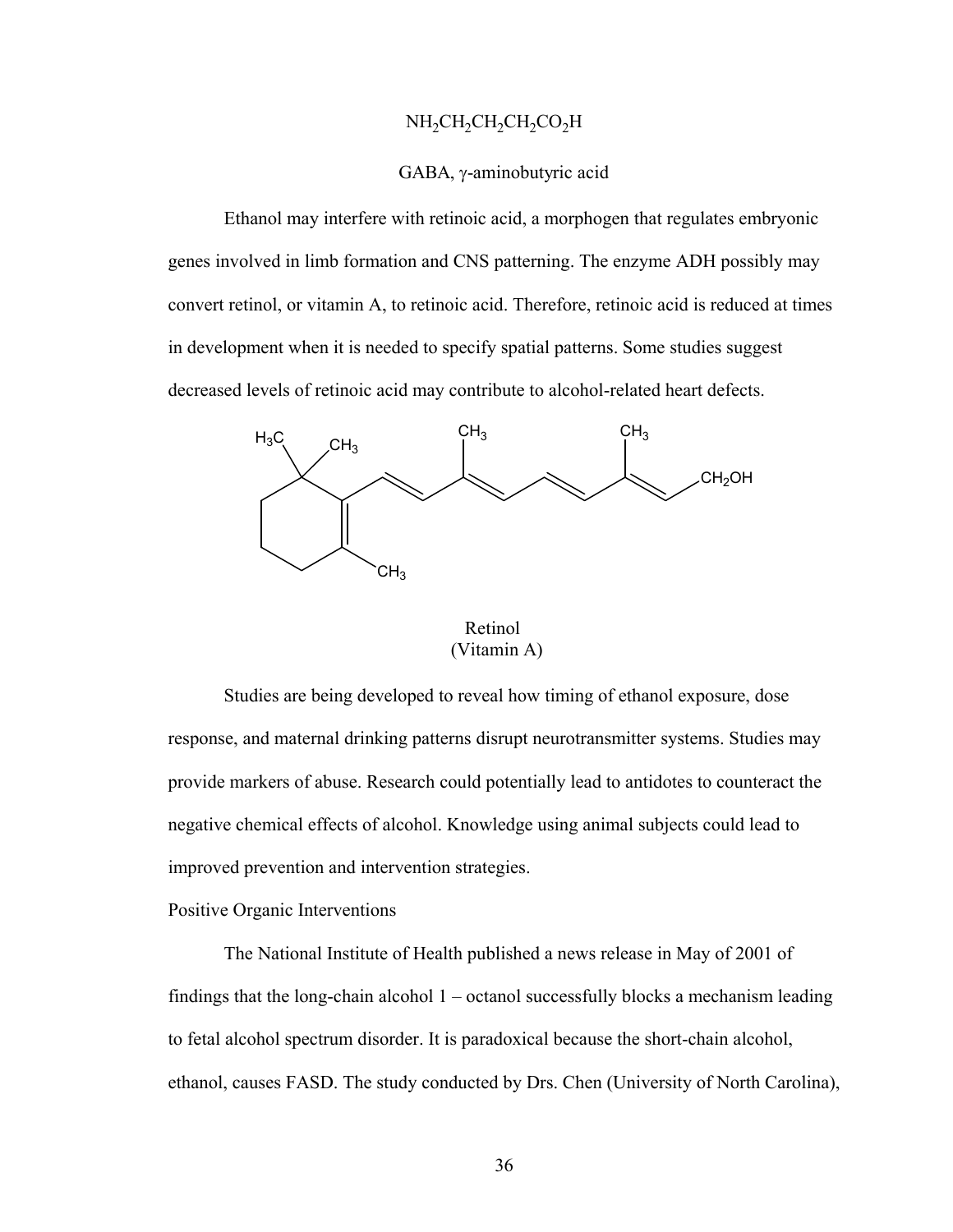Sulik (UNC), Charness (Harvard), and Wilkemeyer (Harvard) showed that ethanol inhibits cell adhesion mediated by the L1 cell adhesion molecule in selected host cells and that low concentrations of 1 – octanol can antagonize that effect. This study is due to the work with mouse whole embryo cultures and illustrates that 1 – octanol blocks alcohol teratogenesis (abnormal physical development) and associated cell death.

 $CH_3 CH_2 CH_2 CH_2 CH_2 CH_2 CH_2 CH_2 CH_2 OH$ 

## 1 – Octanol

 Further animal studies have shown the value of two peptides that prevent alcohol's disruption of the developmental process (Wilkemeyer, Menkari, Spong, Charness, 2002). Dr. Michael Charness, M.D., Associate Professor of Neurology at Harvard Medical School, and his colleagues explain that fetal cells destined to become the brain and nervous system attach to each other with the help of cell adhesion molecules, including one particular molecule called L1. Cells come together when L1 molecules on the surface of one cell link with L1 molecules on another cell surface. Ethanol (drinking alcohol) interferes with L1 adhesion and hinders cell-to-cell attachments. NAP and SAL are active peptides from two brain proteins which protect nerve cells against toxins. Extremely small amounts of NAP and SAL were found to prevent this effect of ethanol in studies with mice.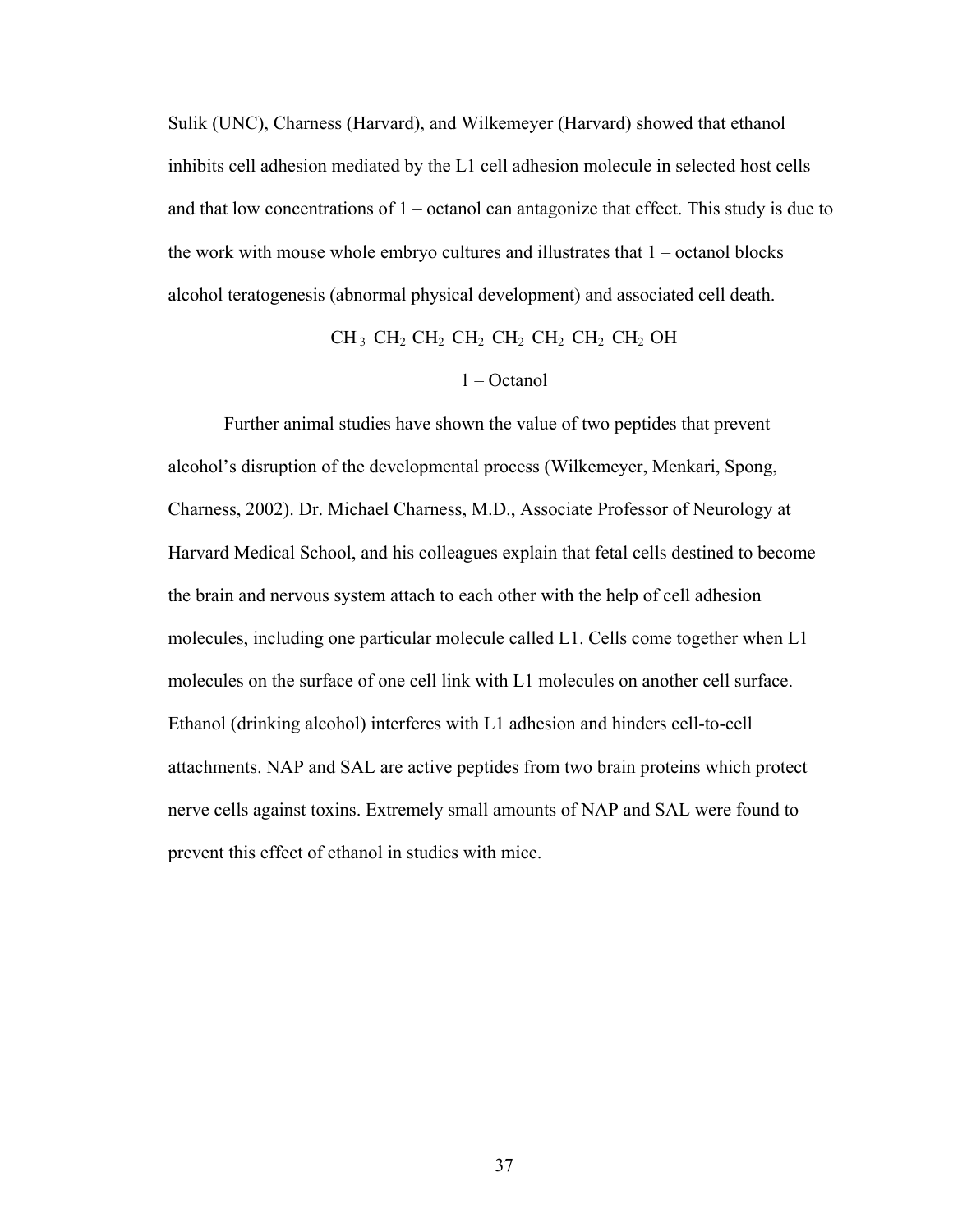### ETHICAL CONSIDERATIONS AND ANIMAL STUDIES

Between 17 and 22 million animals are used each year for research-type purposes (Penslar, 1995). Staring in 1985, experimental research with animals must receive the approval of institutional and animal care and use committees (IACUCs). IACUCs usually measure the benefits of society weighed against the suffering and loss of life of animal subjects. IACUC guidelines involve consideration of the number of animals used, the purpose of the experiment, the likelihood of achieved results, minimizing discomfort, and consideration of alternatives, undue duplication, and painless euthanasia of animals that would end in severe and chronic pain according to established regulations (Penslar, 1995).

 There are different ethical approaches to animal experimentation. Each makes a different assumption about the moral status of animals. Penslar relays five main ethical approaches for consideration.

## Utilitarianism

The first is the utilitarian approach which focuses on the consequences or outcomes of the actions. There are two meaningful questions in this cost/benefit analysis. One is to ask what the benefit to society would be. The other is to weigh the harm to the animals used. The benefits are recognized on the level of what they would be to humans and also what benefits would behoove animals. The research may be considered ethically justifiable if, in the predetermination, it seems that the benefits will counterbalance the harms.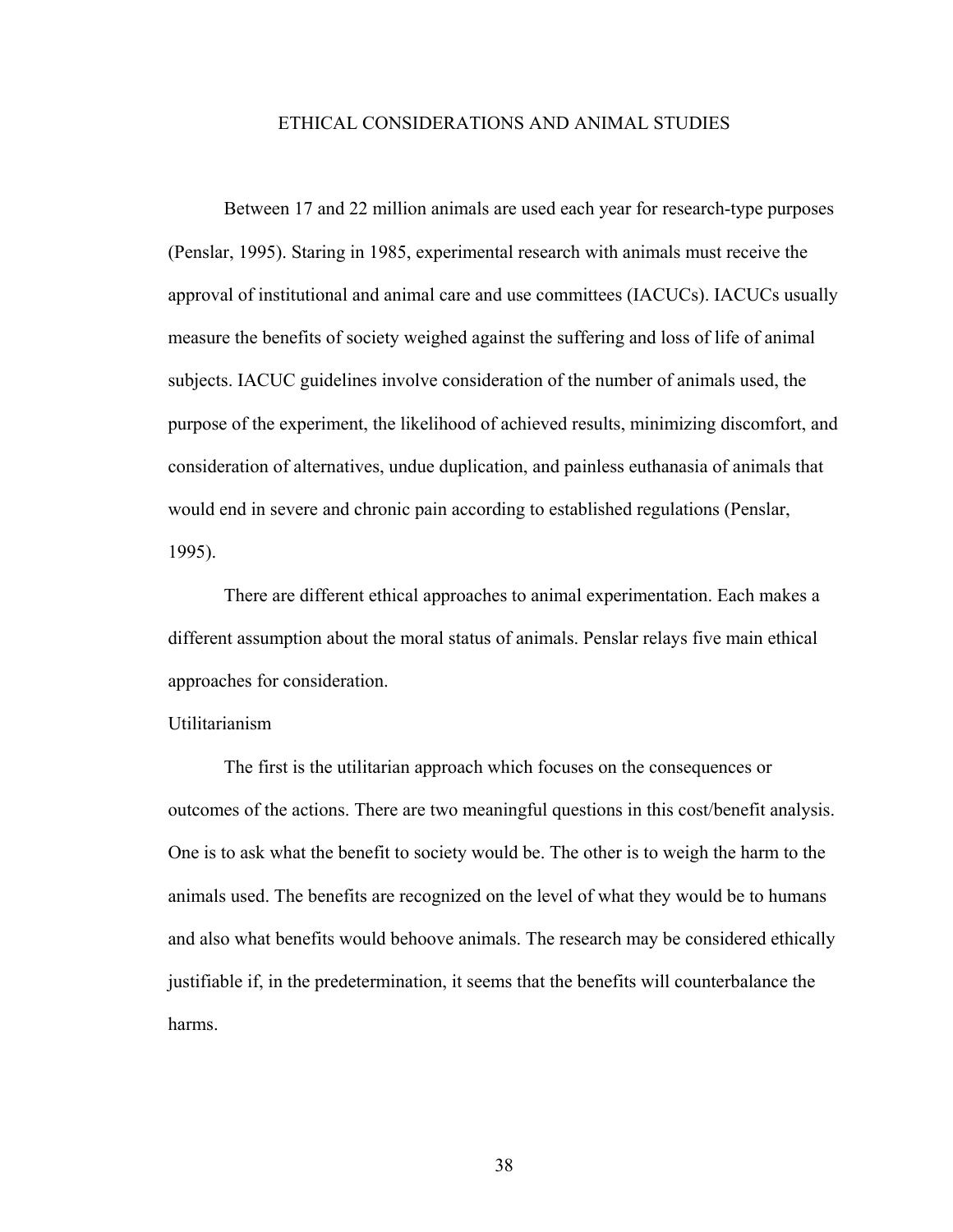According to Andrew Rowan (1997) animal research is based on a cost/benefit analysis by most people. The costs are mainly due to animal pain, distress, and death. The benefits are two-fold. They include the acquisition of new knowledge and the development of new medical therapies for humans. But there are considerable varying points of view on how to judge the amount of pain and suffering that occurs for animals. Rowan feels rather than addressing the important issue of finding ways to minimize discomfort focus is instead on addressing only the questions. Rather, if techniques were developed that could ease and eliminate animal suffering then both the public and investigators would be more at ease. The last twenty years, he feels, have been spent in debate with assertions of opinion mixed with fact. Rowan is in favor of waylaying the rhetoric to allow for the "dispassionate analysis of pain and stress reduction"

(p. 79).

# Deontology

The second is the deontological approach by which Kant advocates duties or obligations. The principle of whether an action is right or wrong is considered. The relative rights of animals are considered. Determination of the inherent value of animals is necessary when using this approach. Yet the derivative of what accords inherent value is not conclusive in animals. Professional codes of ethics must see some inherent value in animals because they require humane treatment.

 The Code of Ethics for the American Society for Biochemistry and Molecular Biology states as their goal the quest for knowledge. Their ultimate goal is advancing human welfare. In doing so there are obligations to the public. Along with ensuring the welfare of human subjects it is stated that the comfort and humane treatment of animal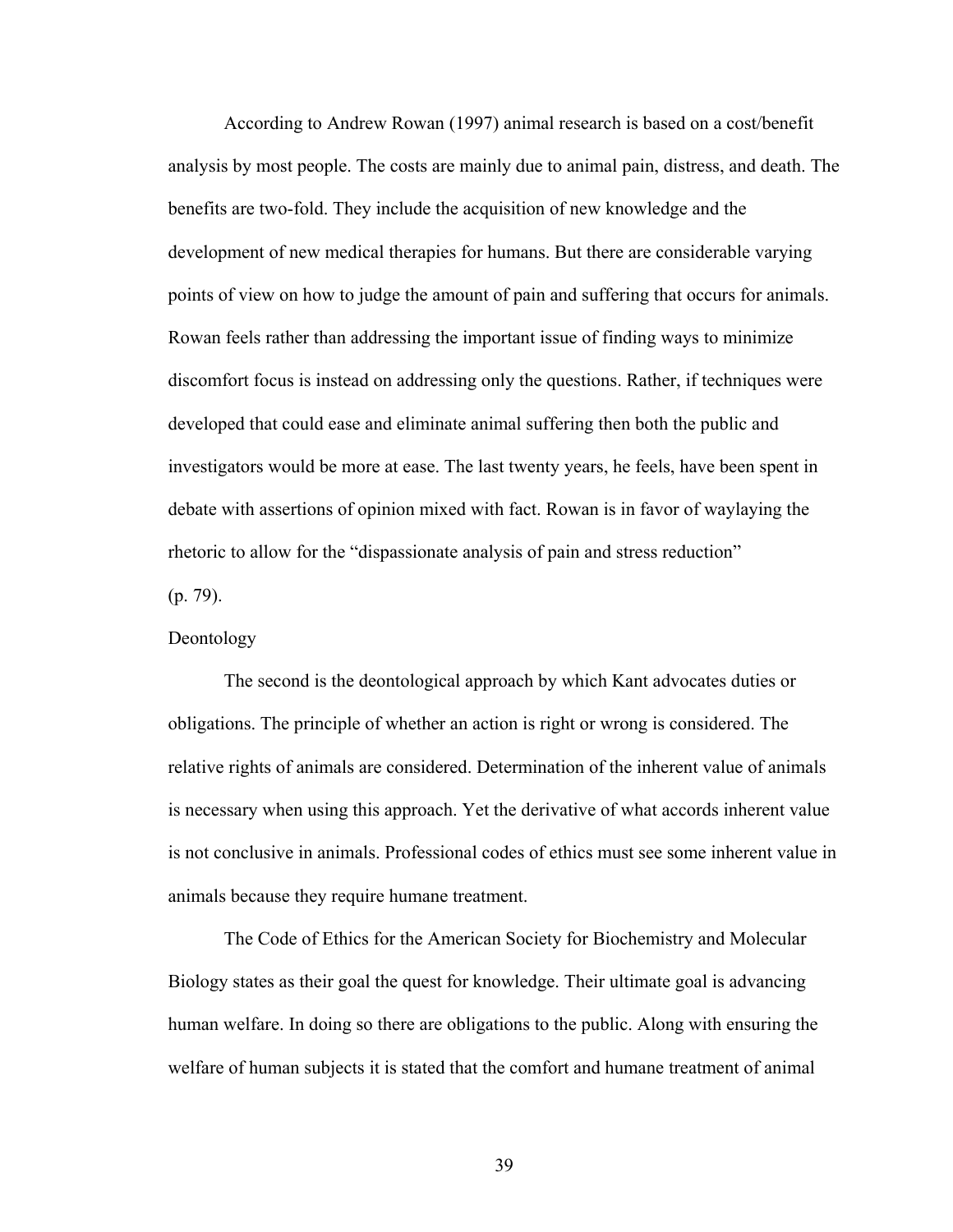subjects be accorded. Even if the inherent value of animals cannot be known there are appropriate and kind ways to minimize pain, handle compassionately, and house humanely animal subjects. The importance of this treatment of animals is stated in their Code of Ethics along with other duties such as the reporting of research findings, using funds appropriately, and sharing propagative materials.

 McGinn (1995) maintains that the Kantian view requires that a creature be a rational being to have inherent value and worth. McGinn could agree with the Kantian view if rationality means avoidance of pain and seeking beneficial stimuli. He feels that a definition of rationality as reasoning about abstract matters is too stringent. Even instinctiveness and reflexiveness are no reasons to exclude animals from moral consideration. Furthermore, innate behaviors are sensations and preferences. Contractarian Approach

The contractarian approach views moral obligations between moral agents. A moral agent must be able to make decisions about right and wrong. Most animals therefore are not moral agents. The higher primates may be considered as such but since most studies, especially in alcohol research, use mice or rats, this approach cannot be ethically viable.

 Gottlob Frege, the founder of analytic philosophy remarks on membership in the moral community. "It seems absurd to us that a pain, a mood, a wish should rove about the world without a bearer, independently" (Frege qtd. in McGinn, p. 1). Moral agents who determine rights and wrongs should not be a factor. The sentient being which has relative pains and moods is the determinate of value and worth and is cognition in and of itself. The further enhancement, if you will, of the ability to interpret morally is of no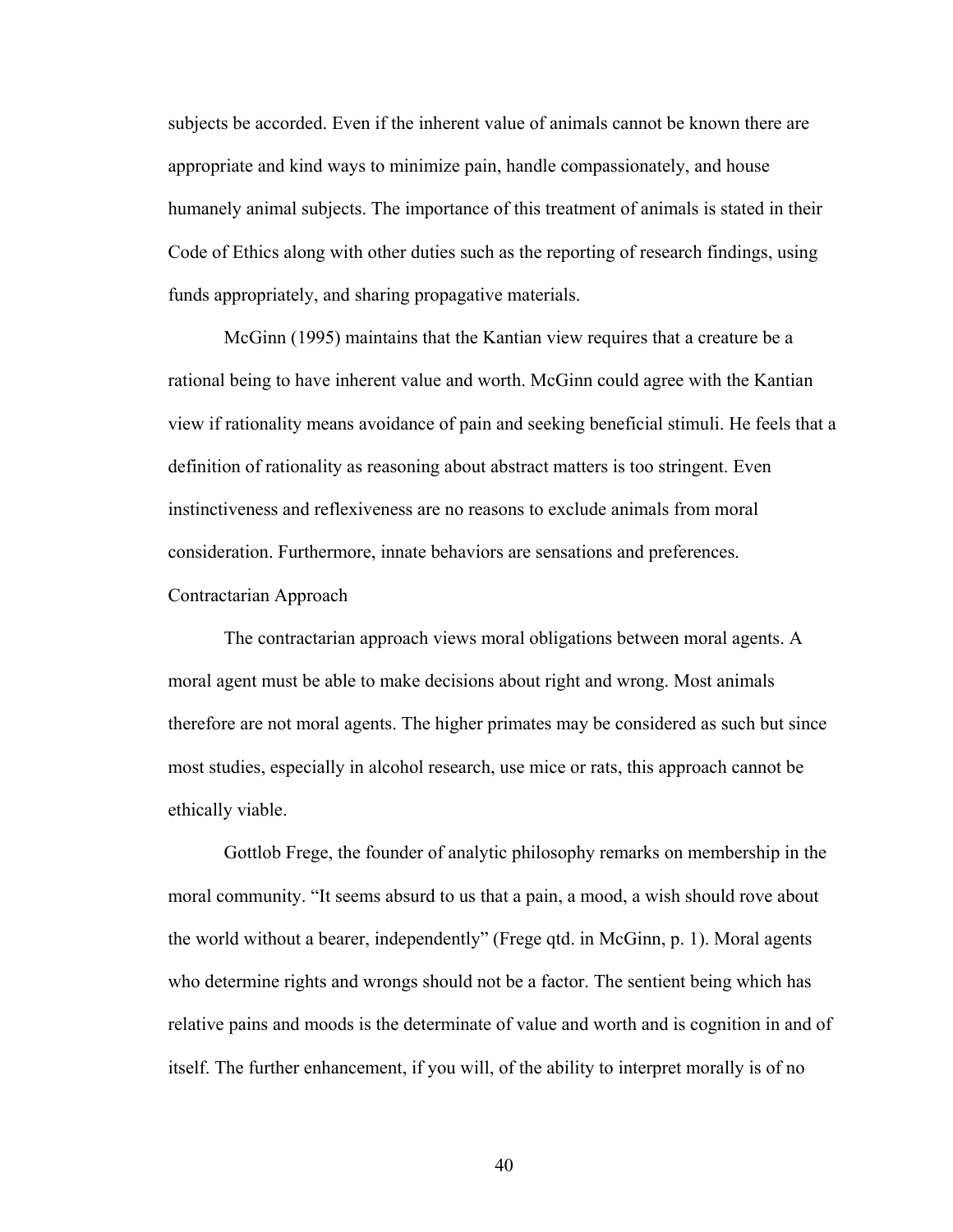relevance. Colin McGinn questions the ontological foundations of moral concern. He feels that if an experience occurs then, as Frege stated, it must be experienced by some being. Experiences are not free-floating. Furthermore Frege maintains that the bearer of an experience cannot be just another experience. This would lead to infinite regress because another bearer would be need for that experience. The experience and bearer must be on different ontological levels. Frege believes that there is no requirement for the bearer to be self-reflective, only existent with experience.

McGinn mentions that the moral community is the community of selves of which animals belong as much as humans. He does, however, acknowledge different species as having differing moral weights. The heart of the argument though is that we are all subjects of experience. There is no logical gap between humans and animals as subjects being invested with moral worth. The experience is something that the subject undergoes. This rationale is based on the fact that animals exist in states that that matter to them. The subject-experience connection is enough for us to be rationally caring for the animals in question.

Deni Elliott and Marilyn Brown convey Bernard Gert's thoughts of the condition of belonging to a moral community. Gert feels that moral communities construct governments (Elliott & Stern, 1997). Governments serve the purpose of managing moral protections. This is to prevent the suffering of evils by enacting laws. How could animals be protected in a community like this he asks? He maintains that animals then would have to be protected in the wild. Even further the moral community would have to protect prey from predators. Would not then certain species become extinct from not being allowed their food source of other animals?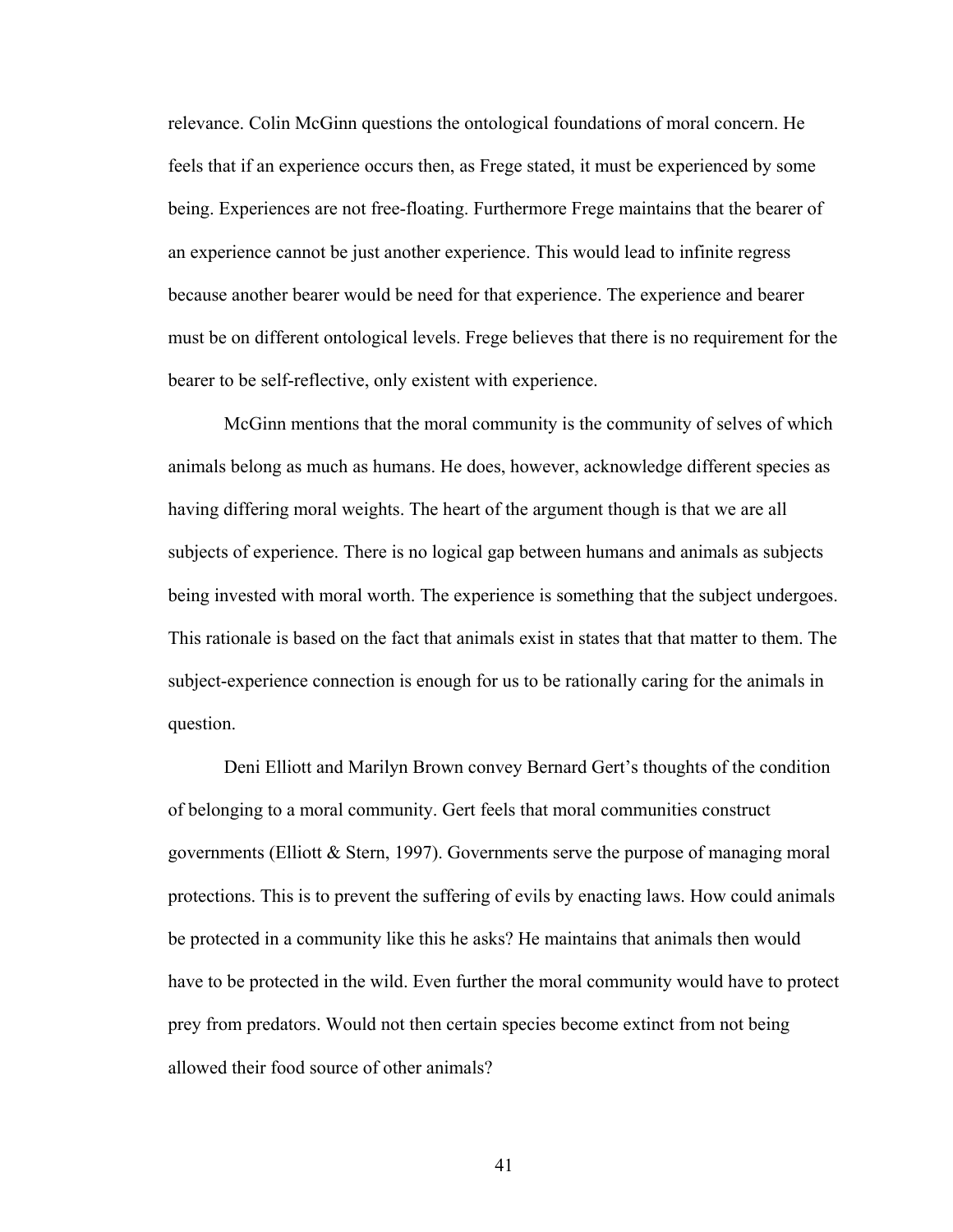The contractarian ethical approach should be refuted. It would exclude all infants, young children, and mentally-defective human adults. One can "experience" without sophisticated moral capacities. Even speech to convey distress is not essential. Physiological and psychological determinants of stress can be evidenced by heart rate, blood pressure, eating habits, activity levels, etc. Thus my view aligns with Frege's and McGinn's expression in that a moral community is ontologically similar being made up of sentient animals and humans all of which are worthy of ethical, humane treatment. I do not feel that just because animals are part of the moral community, however, they should be excluded from research.

### Kinship Ethics

The fourth ethical approach for animals is rooted in kinship duties. The kinship avenue credits more worth for those closest to us. This does not imply that mishandling lower forms of animal life is appropriate. Yet it affirms a lesser status of animals and fewer requirements than those maintained in the Belmont Report for human subjects. The Homo sapiens species would be held in the highest regard due to kinship. Duties to human subjects therefore would be premier and paramount.

 Tom Regan's "subject-of-a-life criterion" specifies criterion most analogous to what is deemed Homo sapien like.

Individuals are subjects-of-a-life if they have beliefs and desires; perception, memory, and a sense of the future, including their own future; an emotional life together with feelings of pleasure and pain; preference and welfare interests; the ability to initiate action in pursuit of their actions and goals; a psychophysical identity over time; and an individual welfare in the sense that their experiential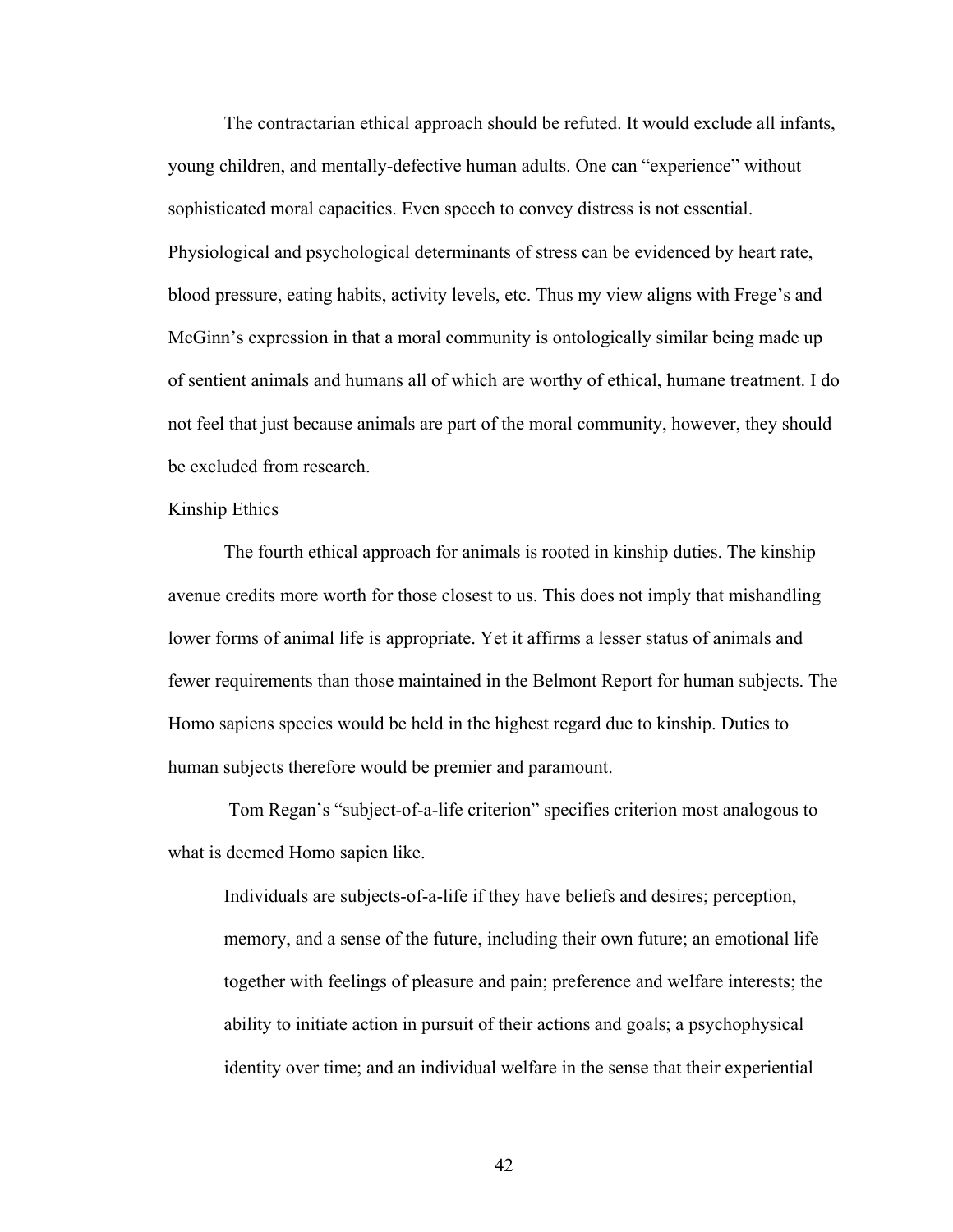life fares well or ill for them, logically independently of their utility for others and logically independently of their being the object of anyone else's interests (Beauchamp & Walters, p. 489).

The above sounds like the ideal human life. Many human lives though do not function with a fraction of the welfare and independence stated. Are we logically able to operate independently of the utility and interest of others? Do we then differentiate worth and treatment within a species? Regan feels that we do not. Operating independently of utility for others does not mean that individuals are not causally related to the utility and interests of others. Even those who are enfeebled have welfare that is independent of their utility to others. Inherent value is a categorical value, of no degrees, which supposed relevant similarity is categorical. Favored abilities are thus negated.

#### Organic Unity

The last framework discussed by Penslar is the organic unity theory. The theory is one of compassion. It gives all of organic life as having inherent moral value. It essentially gives all animals the same status as humans. The organic unity theory looks after endangered species in particular.

 Jane Goodall (2001) describes how she offered a chimpanzee in Tanzania a nut in her open palm. He looked directly at her as he took the nut and then dropped it. She relates that at the same moment he gently squeezed her hand as if to say, I don't want it but I understand your good intentions. Goodall asks us to accept that animals are sentient beings. She also asks that we change the mindset that animals are essential to medical research. She maintains that many tests can be performed on cell and tissue cultures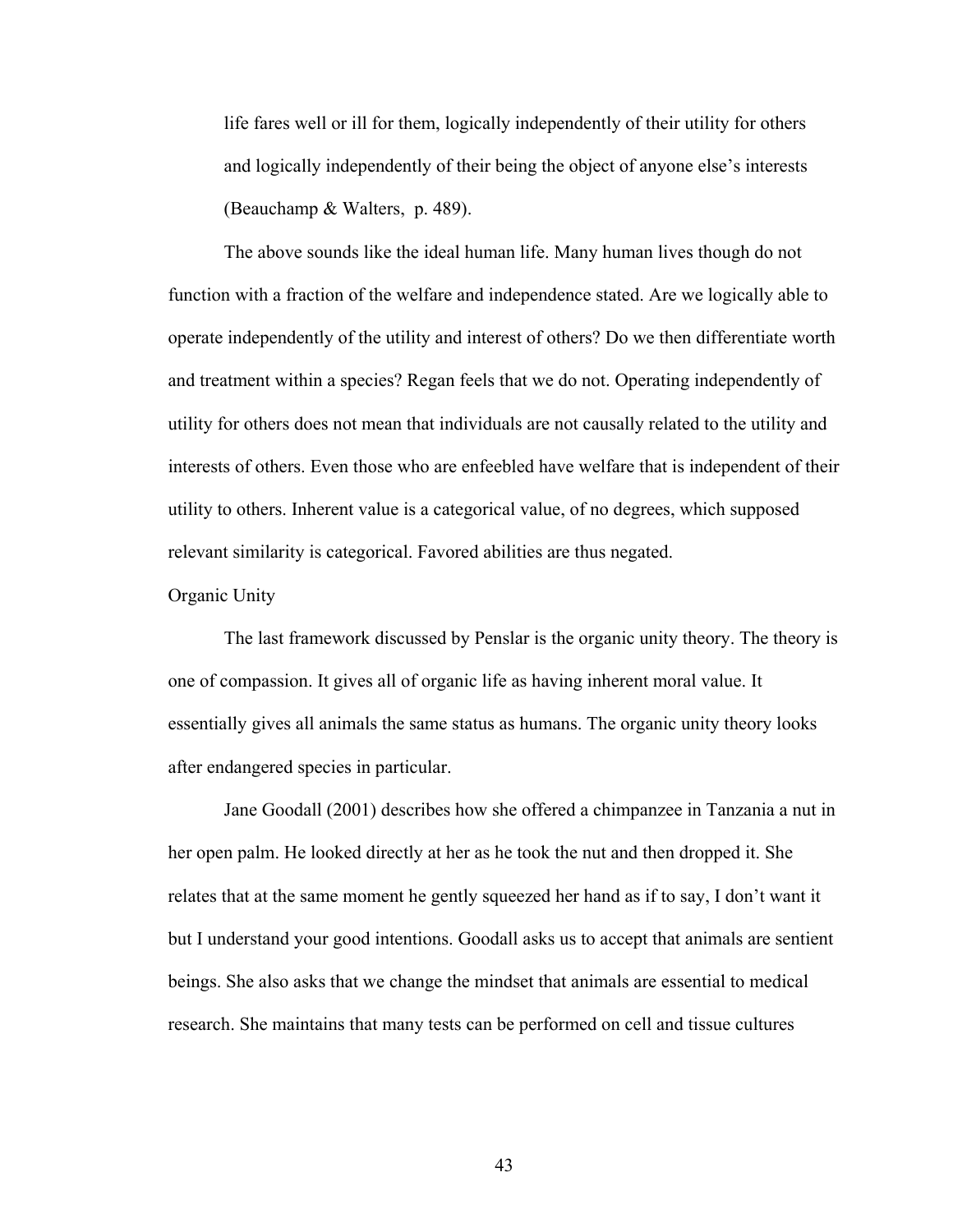without using animals. Goodall also suggests the use of computer simulations. The use of alternatives to animals is compatible in support of the organic unity theory.

 Albert Schweitzer's thoughts embody an interpretation also of the organic unity theory. He terms it as a "reverence for life." He formulates, "I am life which wills to live, and I exist in the midst of life which wills to live" (Beauchamp & Walters, p. 489). There is a yearning for more life and this will is called pleasure. Annihilation and injury are pain. Schweitzer believes in practicing the reverence for all life as that of his own. Summary to Animal Ethics

There is value to all of the five theories. It is the continued concern of animals' welfare and adherence to IACUC principles that will allow for humane and compassionate animal research. We must be able to commiserate with animals in our investigations. Utilitarianism provides the overall ethical theory needed for use of research with animals for betterment of humankind. There are critical issues at hand for which there cannot be improvement or resolution without use of animals.

 Animal studies are essential in addressing skepticism over the idea that maternal alcohol consumption during pregnancy could have devastating effects on offspring. In 1977 two laboratories reported that mice exposed to alcohol prenatally were smaller and had birth defects like Fetal Alcohol Syndrome (National Institute on Alcohol Abuse and Alcoholism, 1997). Using mice the investigators were able to control any other variables such as poly drug use, other health issues, and nutrition. The use of mice and rats in this field has advanced our knowledge of the biological-behavioral-cognitive connection. It also allows for an understanding of the mechanisms of prenatal alcohol exposure. Biopsy of the brain at certain stages allows for insight into the formation of the central nervous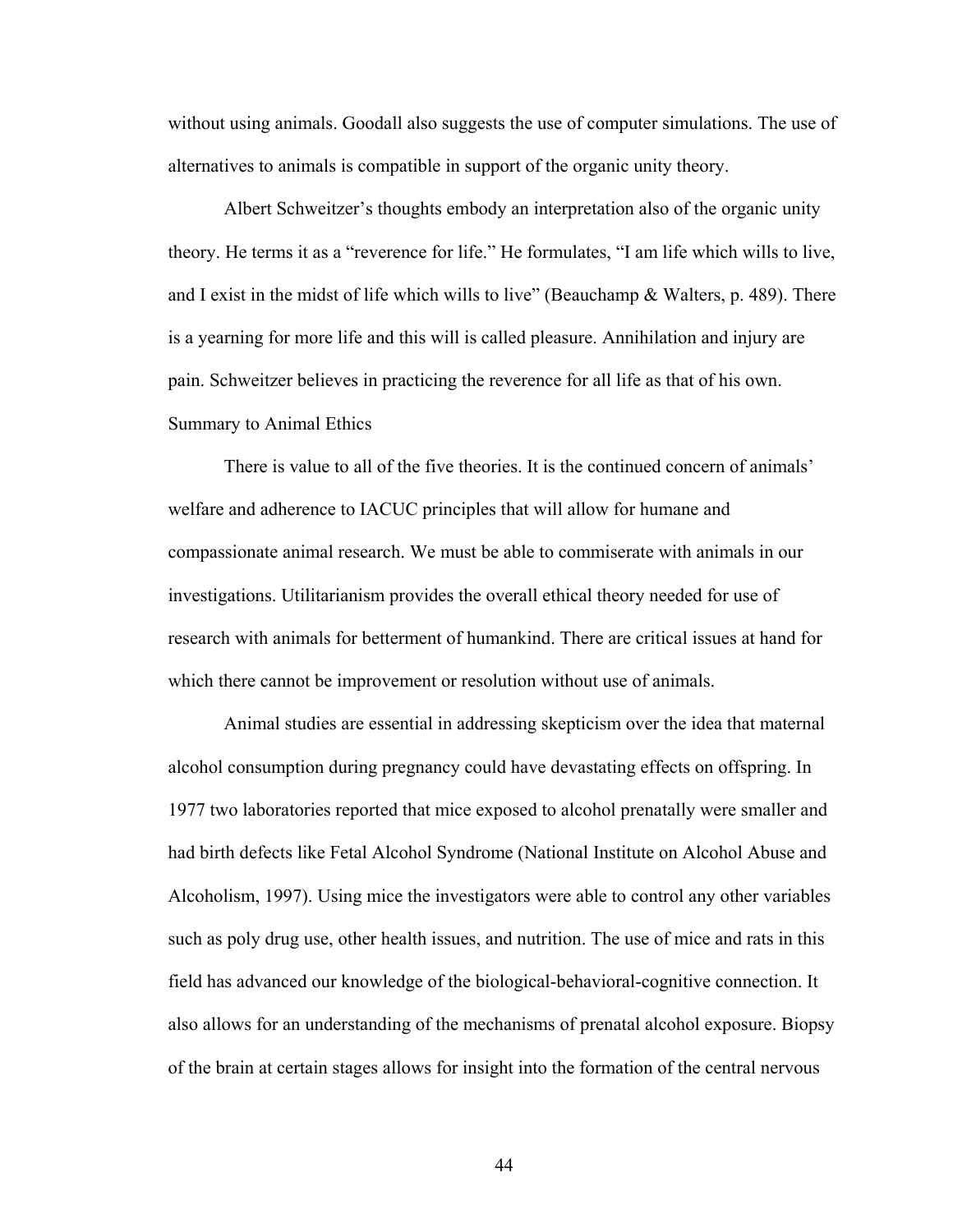system. The central nervous system is the longest developing system during pregnancy. The CNS begins developing in week 3 and continues throughout pregnancy. There must be allowed research to develop the understanding of critical dose and time-exposure patterns. The growth abnormalities cannot be seen manifested as congruent to human growth studies by just what can be found in a Petri dish. Animal models serve as valid and effective tools promoting the beneficence of society.

### Genetic Studies and the Dalai Lama

The Dalai Lama parlays that the study of genetics must proceed with caution and humility. Motives must be examined. Only genuinely compassionate motives should be employed in genetic studies. The general principle behind genetic work is utility. Work in the fields of genetics and biotechnology should only be for developing useful techniques. The Dali Lama sees benefit of animal experimentation but hopes that rapid advancements will be made in computer technology so less animal experimentation will be necessary. He hopes that the growing importance of human rights extends to animals. Suffering of animals is not permissible (Dali Lama, 2000). Only for the beneficence of society can animal studies be undertaken.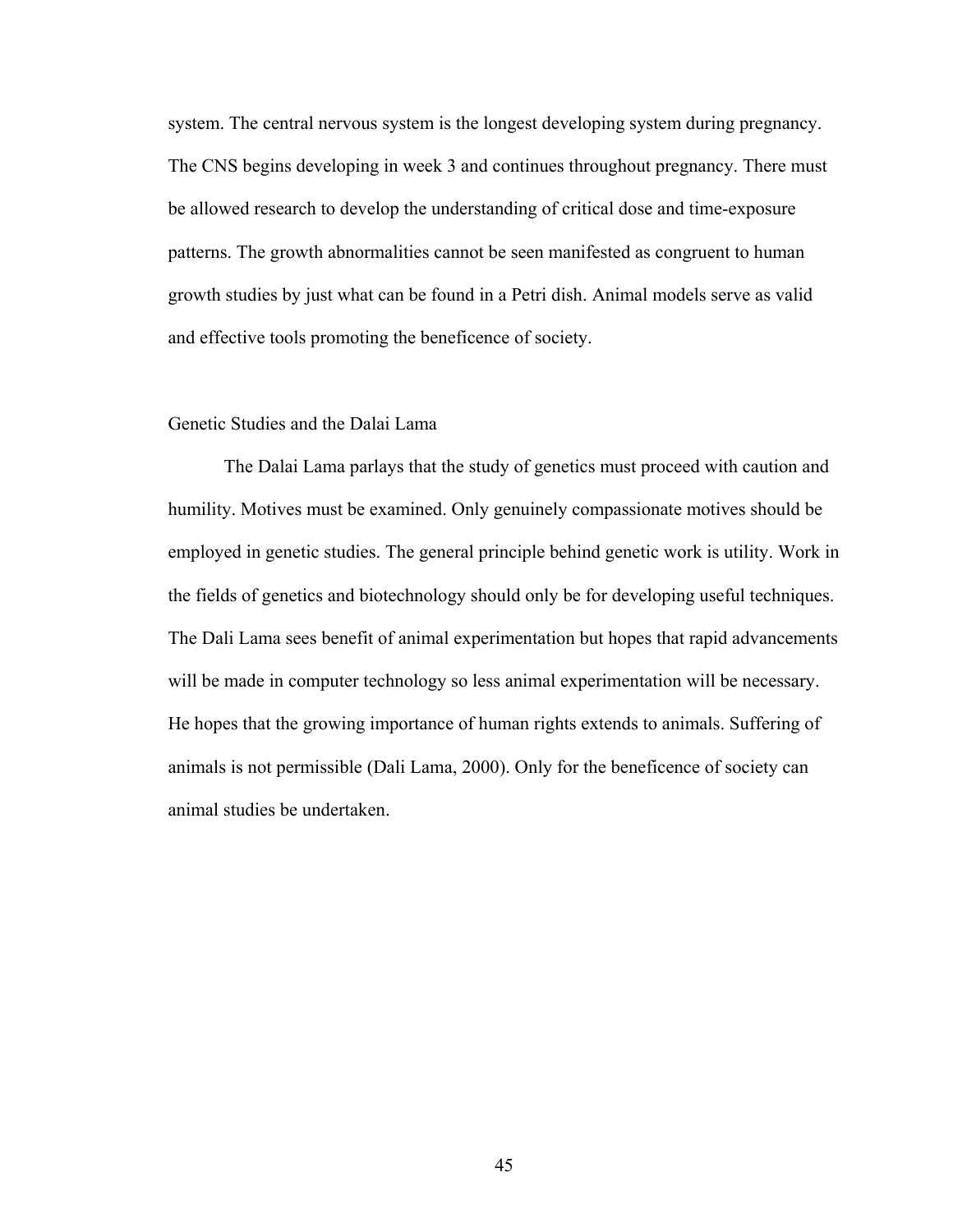Dr. Kathy Sulik, Bowles Center for Alcohol Studies at University of North Carolina, has found that by exposing pregnant mice to high doses of alcohol for a short period of time during gestation a mouse will be produced with the facial features of FAS (Sulik, 1982). The animal on the left is a control and the one on the right is alcohol exposed. The eye openings on the right model are smaller and the area under the nose is long and flat. This demonstrates that the neural crest cells are very sensitive to embryonic alcohol exposure and can lead to cranio-facial defects.

 Comparison of DNA among thirteen different animals, including human beings, found that primates share common stretches of DNA with rats and mice that weren't found in carnivores such as dogs and cats or hoofed animals such as pigs and cows. Other animals studied were baboons, monkeys, chickens, zebrafish, and two species of pufferfish (Green, 2003). Since the educational and behavioral outcomes of FASD in humans affect many aspects of life which are extremely difficult to overcome it may be worthy to pursue studies with rats. Educational and behavioral outcomes do not affect the quality of life in rats as they do in humans. Kathy Sulik's work with rats and mice for over three decades has allowed much progress to be made in the diagnosis and implications of FASD.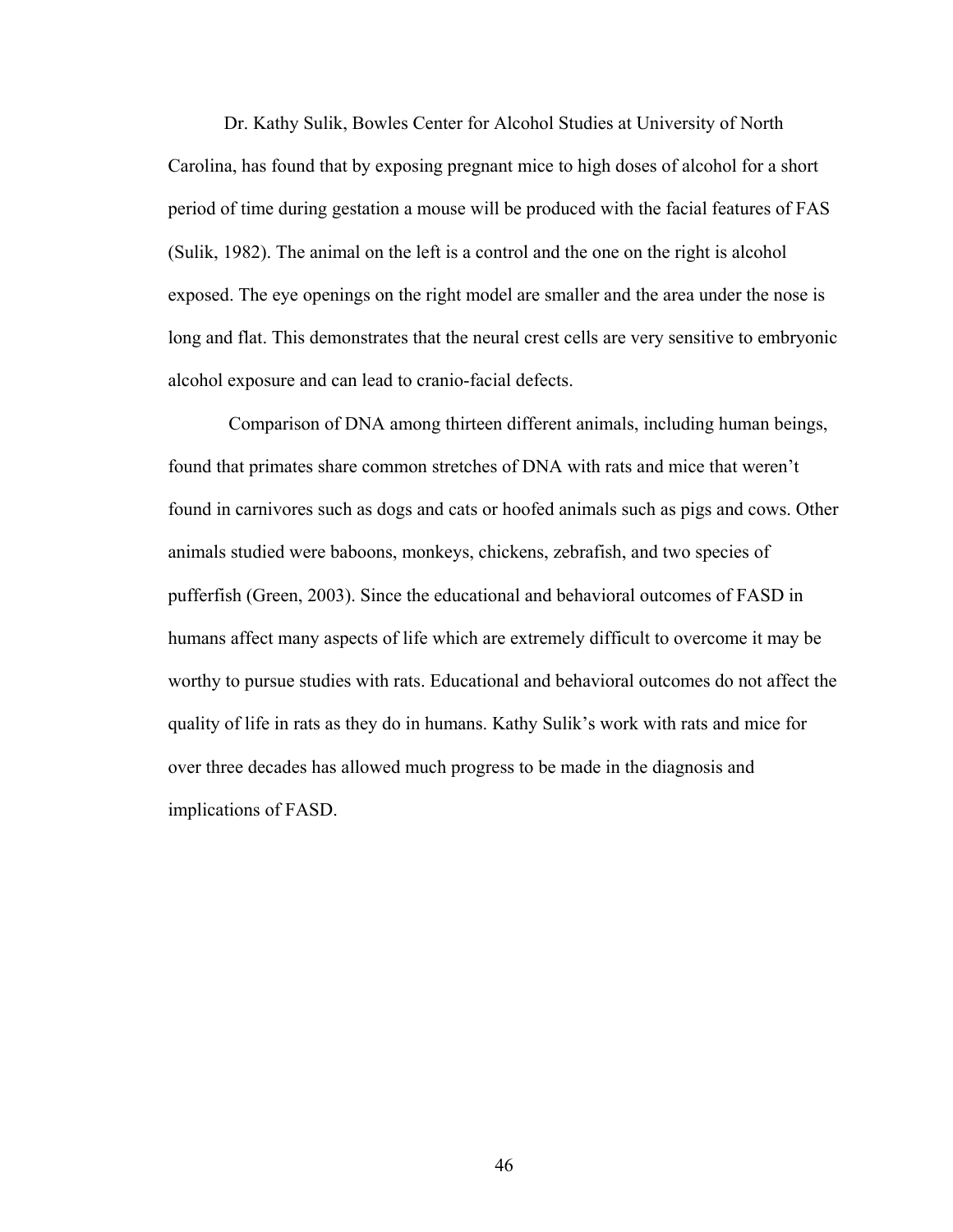# **Risk Factors**

- **Quantity of alcohol**
- **Pattern of alcohol usage**
- **Timing during pregnancy**
- **Genetics variables**
- **Maternal weight, metabolism, and nutrition**
- **Reactions with other drugs**

The higher the dose of alcohol, the more damaging is done. The pattern of drinking is important also (Grant, Ernst, Streissguth, & Porter, 1997). In both animal and human studies binge drinking of large amounts of alcohol in short periods of time is more damaging to the fetus than chronic usage that produces lower blood alcohol levels. The developmental timing of exposure examines the importance of cutting down or quitting before pregnancy and stopping during pregnancy. A single exposure to high levels of ethanol can kill nerve cells. The brain develops throughout pregnancy. Some fetal alcohol effects could occur before a woman knows she's pregnant. Synaptogenesis, however, occurs from the  $6<sup>th</sup>$  month of pregnancy to the child's second birthday. This coincides with the rat's development at birth. Synaptogenesis is when the brain cells form most of their interconnections (Ikonomidou, Olney, & Ishimaru, 2002).

 The period of life in which the ovum turns into an embryo is at the beginning of the third week of pregnancy. The embryo period ends at the end of the eighth week. The period of the fetus comes thereafter to the end of pregnancy. The central nervous system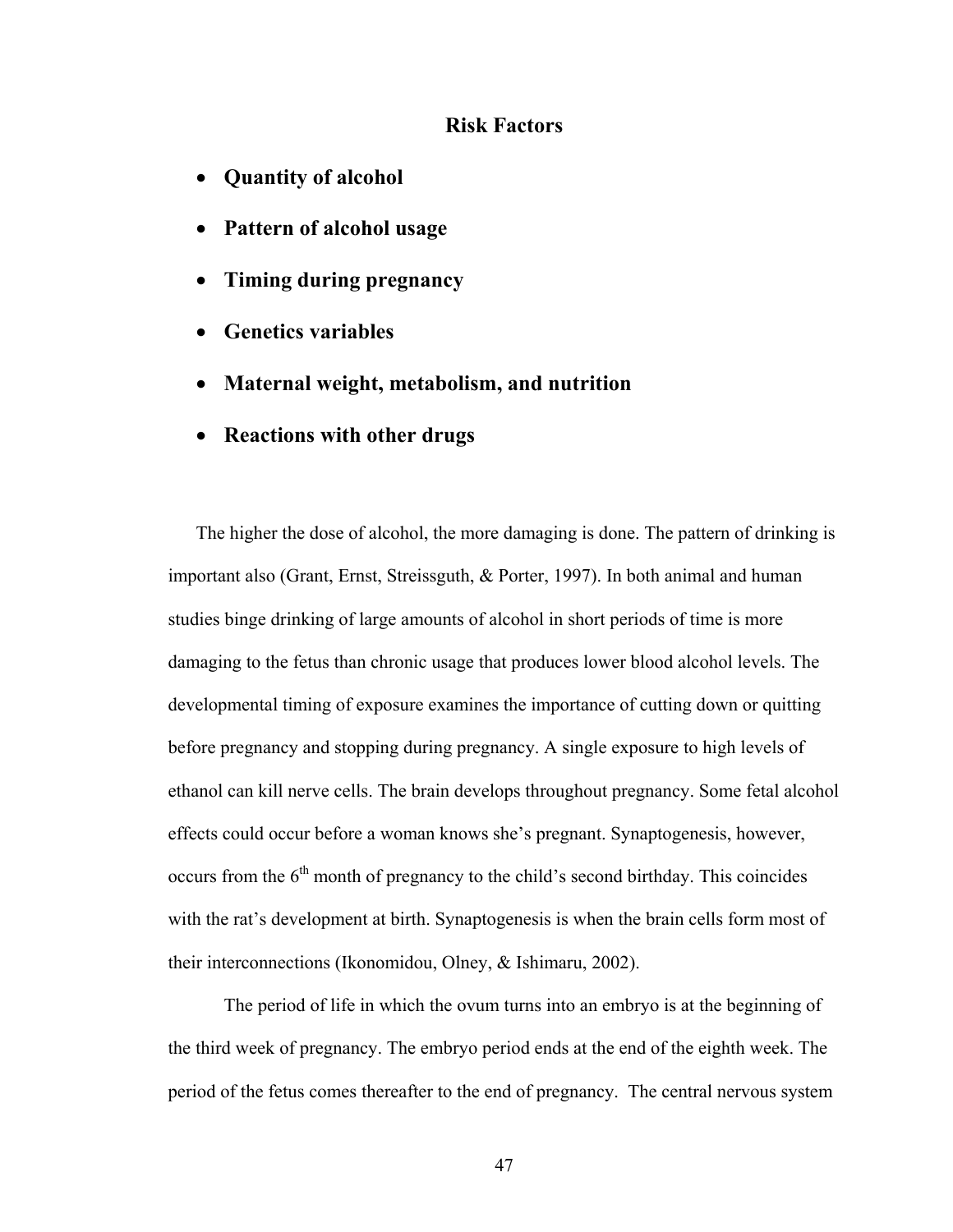(CNS), which is the brain growth and formations, develops throughout the embryos' and fetus' life (Moore & Persaud, 1993).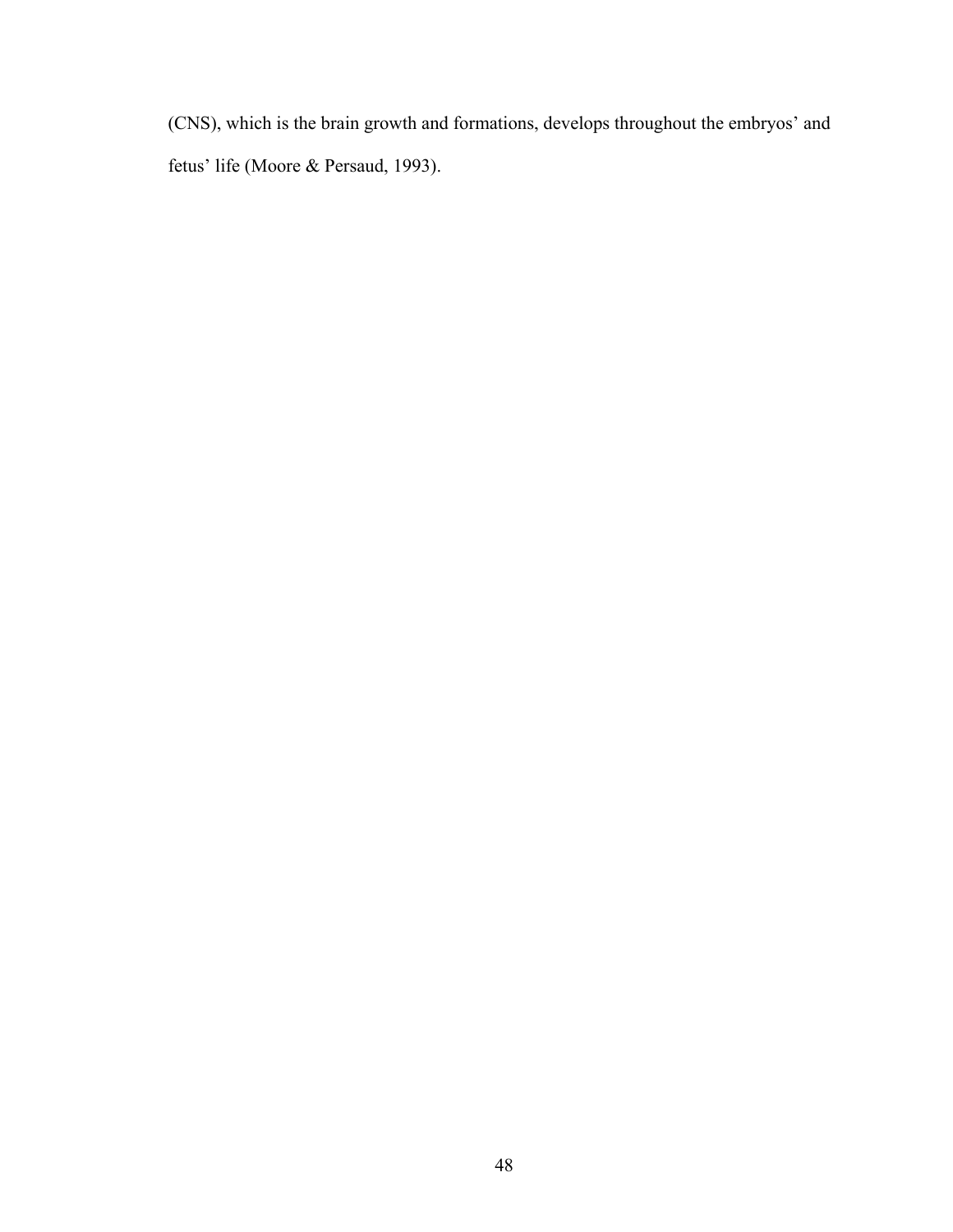### AUTONOMY

There is continuous development of the fetus throughout pregnancy. We cannot and do not wait until the moment of birth to declare the fetus a human being. Therefore, the rights of the fetus and the rights of the pregnant woman need to be weighed. Some experts even feel that the fetus is a member of society-at-large so not only do the rights of the mother and fetus need to be considered but also the rights of the community in general. Is the fetus a member of the moral community with inalienable rights of life, liberty, and the pursuit of happiness? Thomas Jefferson accorded these legal rights to all men, or human beings. When is the fetus considered a human being? Would the entire duration of pregnancy, which contributes to the final outcome of the human being, be relegated to producing a healthy subject? Do we look towards the potential of becoming a person to endow it with inalienable rights (Mary Ann Warren, 1973)? One of the traits considered most central to the concept of a human being is reasoning ability. Must pregnancy then be beholden to whatever it takes to produce this complex capacity? Or need this be viewed as interference with a pregnant woman's autonomy?

 John Seymour (1994) considers three different models of the maternal/fetal relationship. One view is that the fetus is part of the woman's body. Surely, the fetus is within the woman's body. But is it a body part? This first view has deficiencies. Firstly, unlike a body part, the fetus is a result of a social (sexual) relationship (Mackinnon qtd. in Seymour, 1994). Secondly, even the pregnant woman refers to the baby as something separate from herself. So this model must be rejected because it is too simplistic.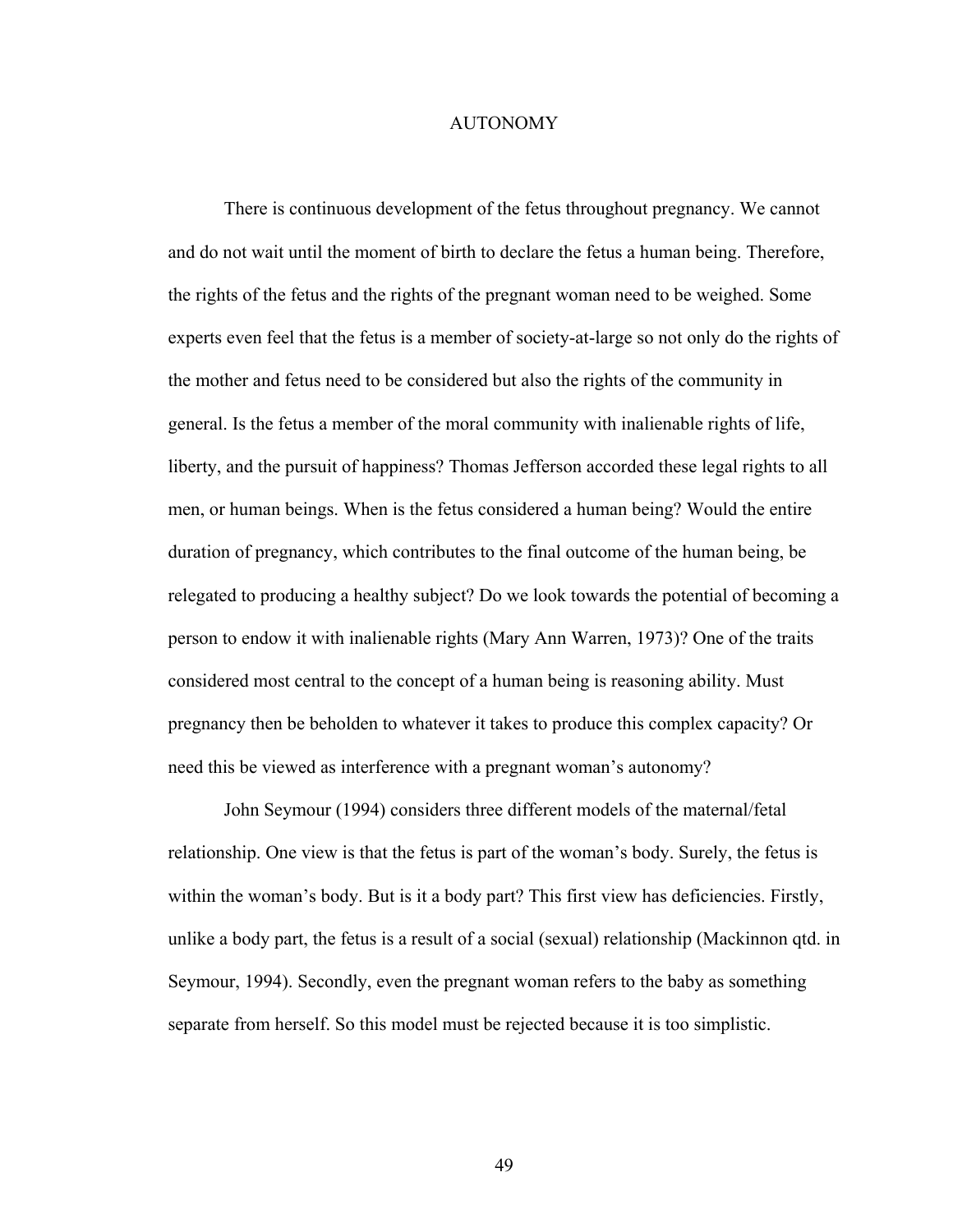The second view is that the woman and fetus are separate entities. This view is taken by many obstetricians. It is also reinforced by all the newest technology in neuroscience. Ultrasound imaging and amniocentesis contributes to this idea. If the fetus is separate, does it have rights? To acknowledge that the fetus is a separate entity is to acknowledge its separate rights. The fetus' rights, therefore, must be protected. The health needs of the unborn fetus are one such right. Adequate health must be ensured when at all possible. In the United States this is expressed as the right "to begin life with a sound mind and body" (Smith v. Brennan qtd .in Seymour, 1994). Important aspects of this are to have prenatal care, appropriate medical treatment, assurance of a safe birth, and even intervention in a mother's behavior during pregnancy (Seymour, 1994).

 What if there is a conflict of rights between a pregnant woman and the fetus? Do the rights of one then diminish the rights of another? Seymour feels that the more the rights of the fetus are recognized the less the rights of the woman may be recognized. The rights of the woman may become devalued. Control may be exercised over the woman. The best case scenario may be one in which there is equal weight to rights and responsibilities.

 The third model is the indivisibly linked model. This involves the best interests of the expanding state. Ruddick and Wilson see this as a mutual dependency. (Seymour, 1994). This allows the fetus to have rights which can be protected by law, if necessary. Ramifications of legal interference may need to be addressed. Consequences by legal action may prevent women from seeking medical advice if they feel threatened. There must be ways to ensure confidentiality and ascertain lack of harm to the pregnant woman. The pregnant woman must be made to feel that it is in her and the fetus' interest to honor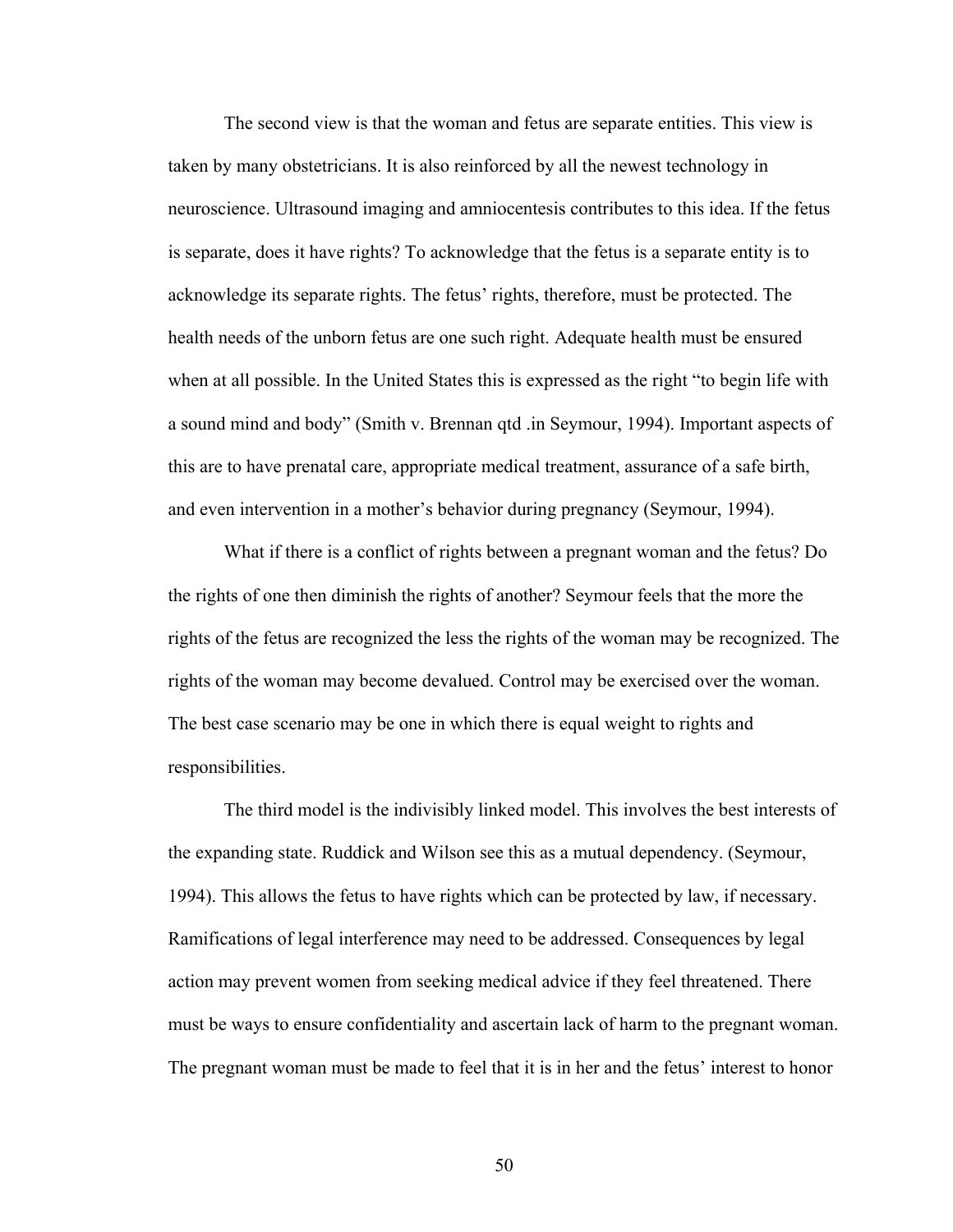her unborn child's rights. Seymour (1994) raises the question of whether a woman can be later sued by her baby that was born if a causal connection can be established of harm done. This third individually linked model opens up questions that must be examined but it is preferable to the first two models that offer only absolute approaches. This model also leads us to study and analyze the relationship between not only the woman and fetus but also the society-at-large. Hopefully pregnant women will take notice of the responsibility to their fetus by these recent legal proceedings.

 In a precedent-setting decision, the United States Supreme Court decided in October of 2003 not to reverse the conviction of Regina McKnight in *South Carolina v. McKnight* who is serving 12 to 20 years in South Carolina for killing her stillborn daughter in 1999. Ms. McKnight tested positive for cocaine and acknowledged that she used crack cocaine while pregnant. Her case will be used in determining the outcome of future cases involving substance use while pregnant. Various issues center around whether a woman is autonomous during pregnancy. The South Carolina's Supreme Court decision was upheld by the U.S. Supreme Court saying that McKnight committed homicide by child abuse. The use of crack cocaine, an illegal drug, may or may not have the same legal significance as the legal drug, alcohol.

 This is a monumental ruling. No court in the nation has sustained a conviction before this under a criminal statute on the premise that a woman's conduct risked or caused harm to her fetus. The subject of universal agreement is that it is public knowledge that certain substances can harm the fetus. The case of *Ferguson v. The City of Charleston*, 532 U.S. 67, 84 n. 23 (2001) was a decision where there was proven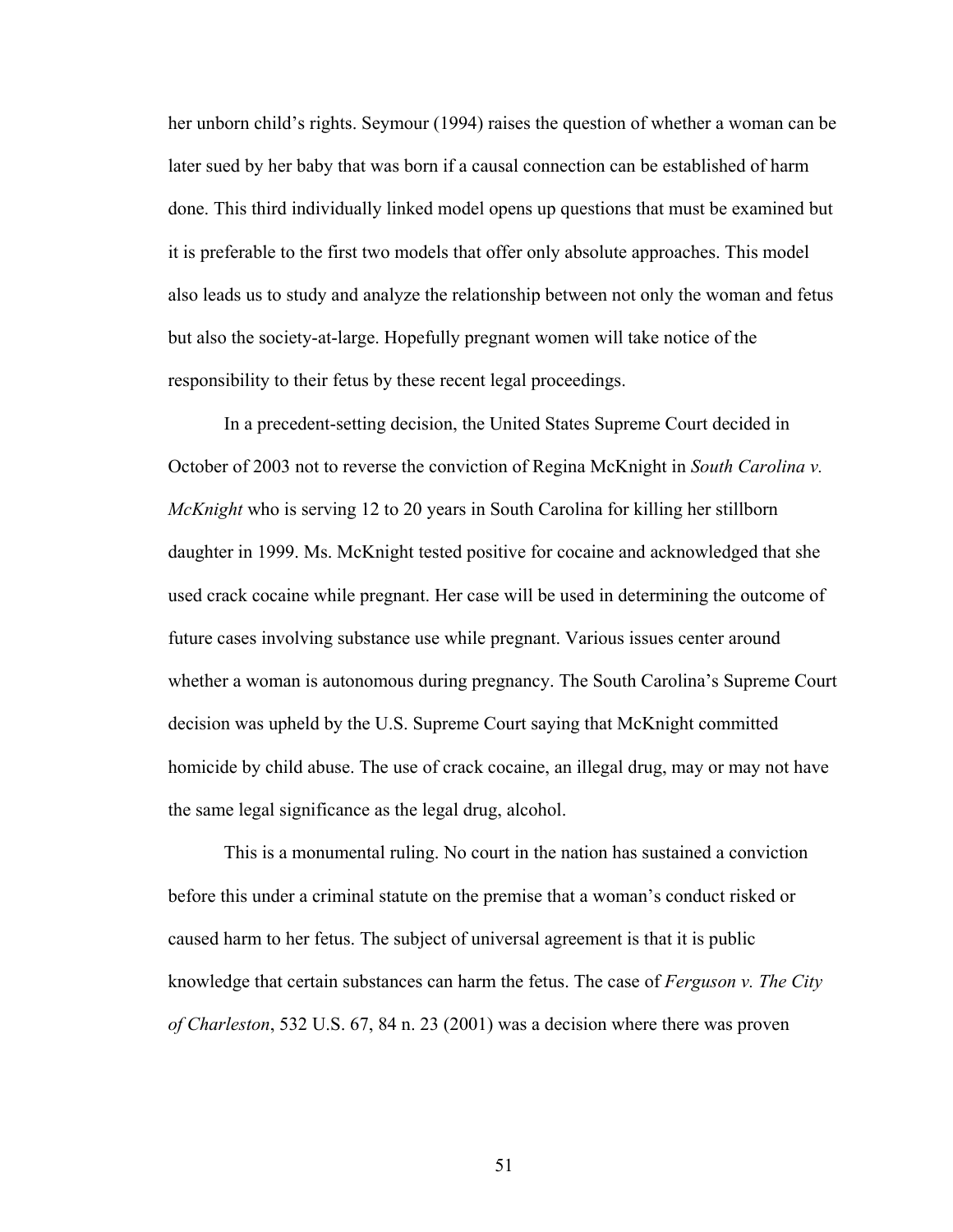"harm, rather than advance, the cause of prenatal health," (*South Carolina v. McKnight*). The intention of harm was never suggested.

 The recent decision by the U.S. Supreme Court was based on prior decisions that the fetus is considered a person or a child. It involves a section of a statute that states that a child must be supplied with adequate health care. Charges of homicide were also based on "the extreme indifference" to the fetus. This was considered intent (Gearan, 2003).

 Those who were opposed to this decision claimed that this was a cruel and unusual punishment. They felt that McKnight was denied the right of due process because of the vagueness of the law. Competency of the mother was also an issue. The addictiveness of certain substances is another issue.

 The Dalai Lama believes that every act has a universal dimension (1999). He feels that ethical discipline, wholesome conduct, and discernment are crucial in life. This can be accomplished by seeking to benefit others in preference to any narrowness of harmful self-indulgences. We must help those who are incapable of acting in this manner themselves (Dalai Lama, 1999). Perhaps free government provided health care for pregnant women would better ensure overall better outcomes for the children born.

There is very little work done in the areas of treatment and prevention. One of the side effects of Fetal Alcohol Spectrum Disorder is Attention Deficit Hyperactivity Disorder (ADHD). There are mixed reviews for use of stimulants for FASD children displaying symptoms of ADHD. Another type of treatment that may offer help to FASD individuals is early motor skills training (Kotch  $\&$  Sulik, 1992). There is concern in the area of prevention that warning labels on alcoholic beverages are not reaching women.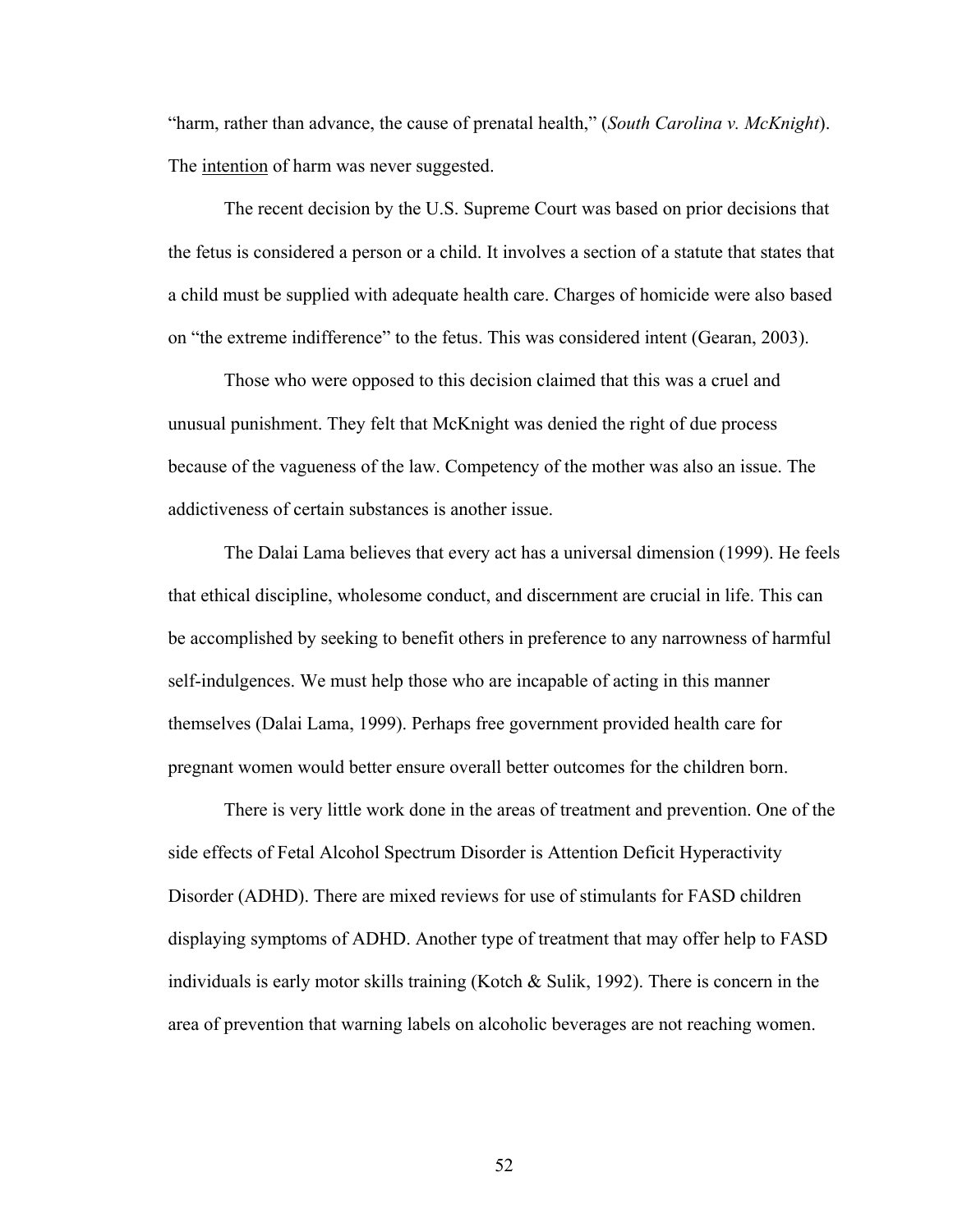#### KANT'S PRINCIPLE OF HUMANITY

 Kant's Principle of Humanity encourages us to act to treat every person always as an end and never as a means only. Every person must be treated with the dignity and respect that comes with being regarded as having intrinsic value. This principle requires information and choice. Increased awareness for the general public is for overall good when considering the consequences of FASD. Information can be provided by education to the public with regard to the facts of this disorder. This may assist as a tool of social reform. There are suggestions available for educators that offer guidelines for those already affected. There are pamphlets, brochures, and magazines offered for free or a nominal charge for medical professionals and their patients. There are programs that offer help in a dignified manner. The pregnant woman and those already affected with FASD should be respected by the Principle of Humanity.

 First Step is a new guide for mothers and mothers-to-be. It is developed by the First Step Campaign started in1990. Copies can be obtained by calling 1-800-FOR-BABY. First Step's goal is to reduce North Carolina's infant mortality rate. The guides are available at no charge. Many issues are addressed in care regarding smoking, fetal alcohol syndrome, and nutritional advice. Fist Step offers informational articles and positive suggestions (First Step, 2002).

Wake Forest University has a newsletter called "Exposures" that is distributed quarterly. Charla Powell is the editor and writer of the newsletter that conveys articles and events from the Fetal Alcohol and Drug Program in the Department of Pediatrics of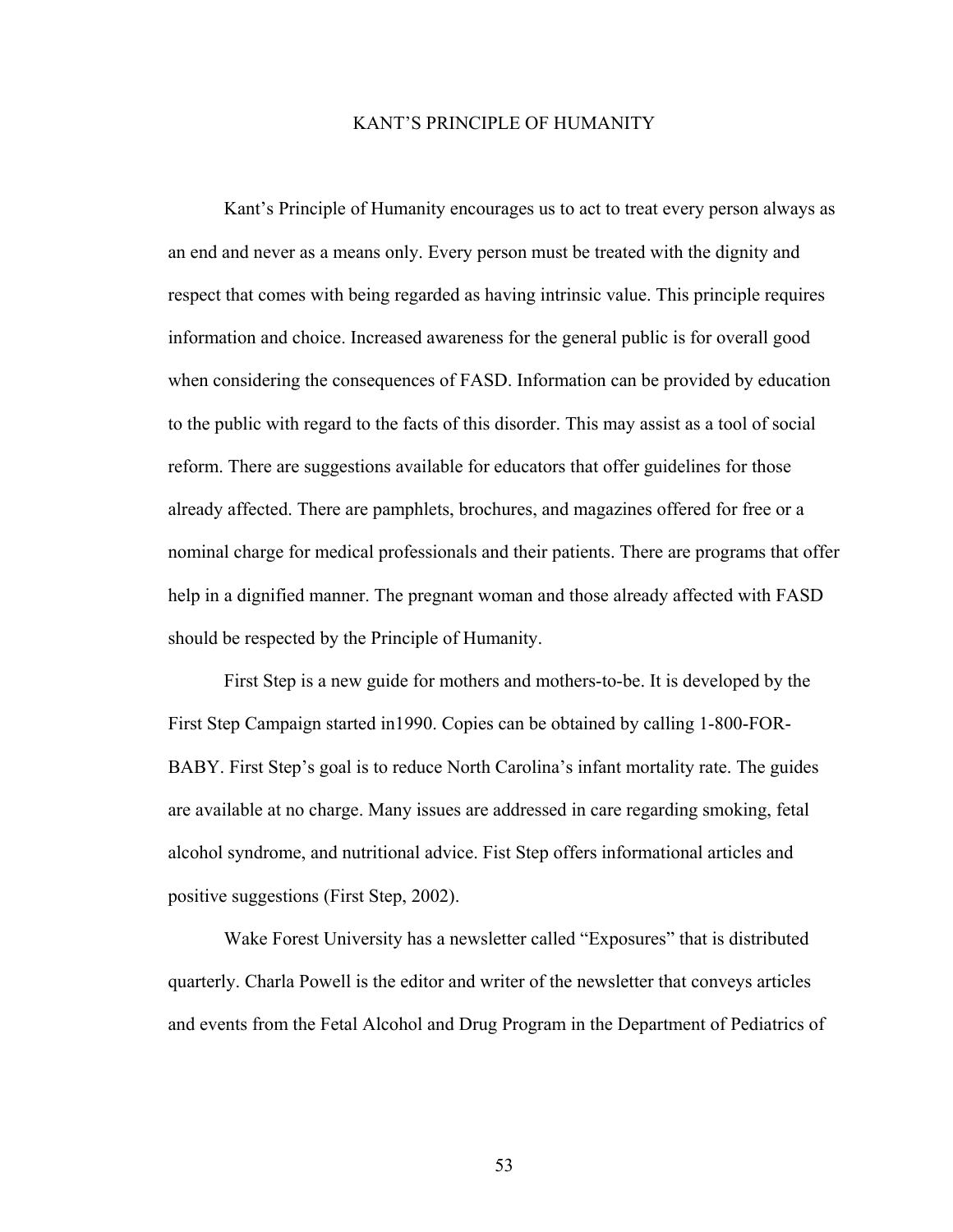the Section of Medical Genetics at Wake Forest University. They may be reached at 1- 800-532-6302. Informational materials are available in English or Spanish (Exposures).

 The Bowles Center for Alcohol Studies at University of North Carolina At Chapel Hill offers a variety of materials available to the public. They also have a quarterly newsletter that imparts the latest research one at their facility. The Bowles Center has some of the leading researchers in the country in this endeavor, such as Dr. Kathy Sulik.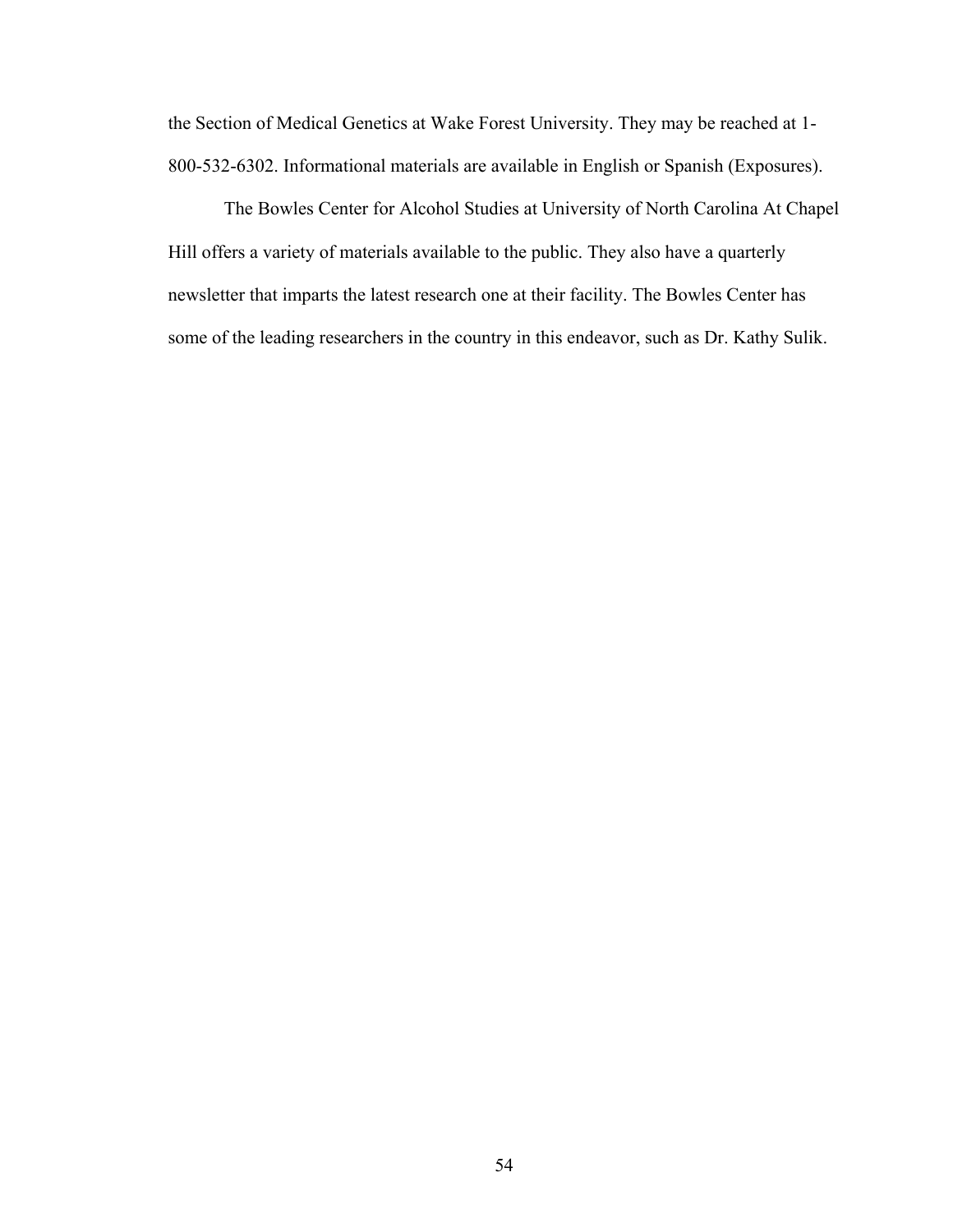### THE BIRTH TO 3 PROGRAM

 The P-CAP, Parent-Child Assistance Program, began in 1991 in Seattle and is ongoing (Ernst, Grant, & Streissguth, Sampson, 1999). It is an intensive program for highrisk mothers who abused alcohol and/or drugs during pregnancy. The women involved have already given birth to a child prenatally exposed to alcohol. If the woman produced a child with FASD the chance of having another one with FASD is 77-90% (Ernst, Grant, Streissguth, Sampson, 1999). The P-CAP advocacy program relies on nurturing involvement with a caseworker. The outcomes of the program have been highly successful. Fewer subsequent children are born exposed to alcohol or drugs. Benefits also include fewer foster placements and less dependency on welfare.

 The Birth to 3 Program is a federally funded project. Paraprofessionals are the advocates who work with clients. A bonding process establishes trust. This program recognizes the importance of interpersonal relationships in recovery. There are three principles that characterize the advocate/client relationship. First of all, advocates understand and realize that setbacks do occur. Relapse was expected. The second principle is that relapse or non-compliance are never reasons to be asked to leave the project. This facet resulted in clients' resuming treatment by being able to overcome humiliation. Thirdly, the intervention allowed a dependent relationship to grow to a more independent and autonomous one.

 Subjects came from hospital recruitment and community referral. Informed consent was obtained from all subjects. Also, a certificate of confidentiality was given by the federal government. The willingness to participate is a vital concern on any project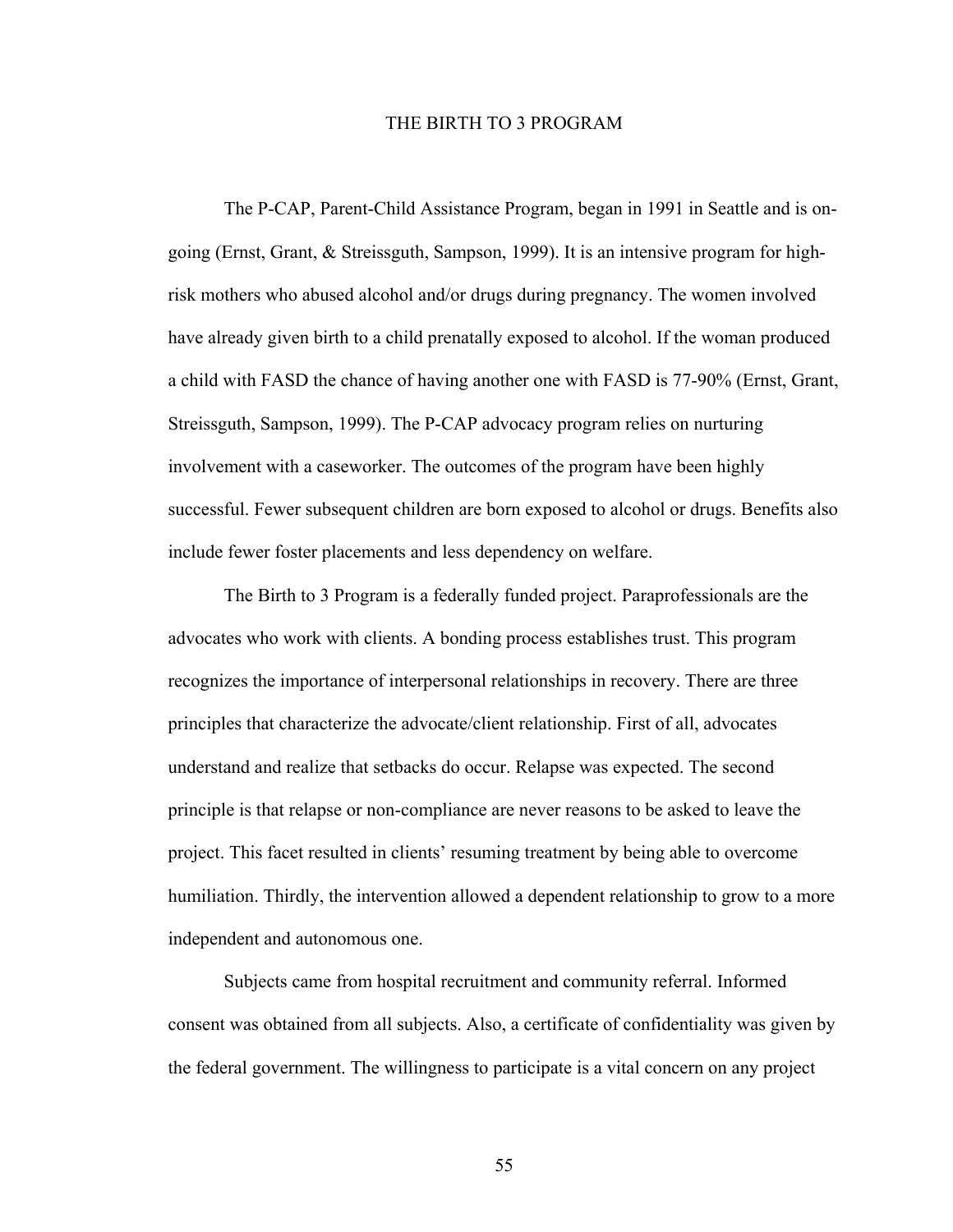with human subjects. The informed consent outlined the methods and protocol of the program. Informed consent relayed the purpose of the study. The success of the project is evidenced by 67% of the most involved clients having a period of abstinence from drugs and alcohol for a year or more during the three year intervention period (Ernst, Grant, Streissguth & Sampson, 1999).

The programs aforementioned abide by Kant's Principle of Humanity. The dignity and respect with which the clients were treated in the P-Cap program was based on considering the intrinsic worth of the individuals. There was no coercion for involvement. The requirements of information and choice are met within the context of the Principle for Humanity.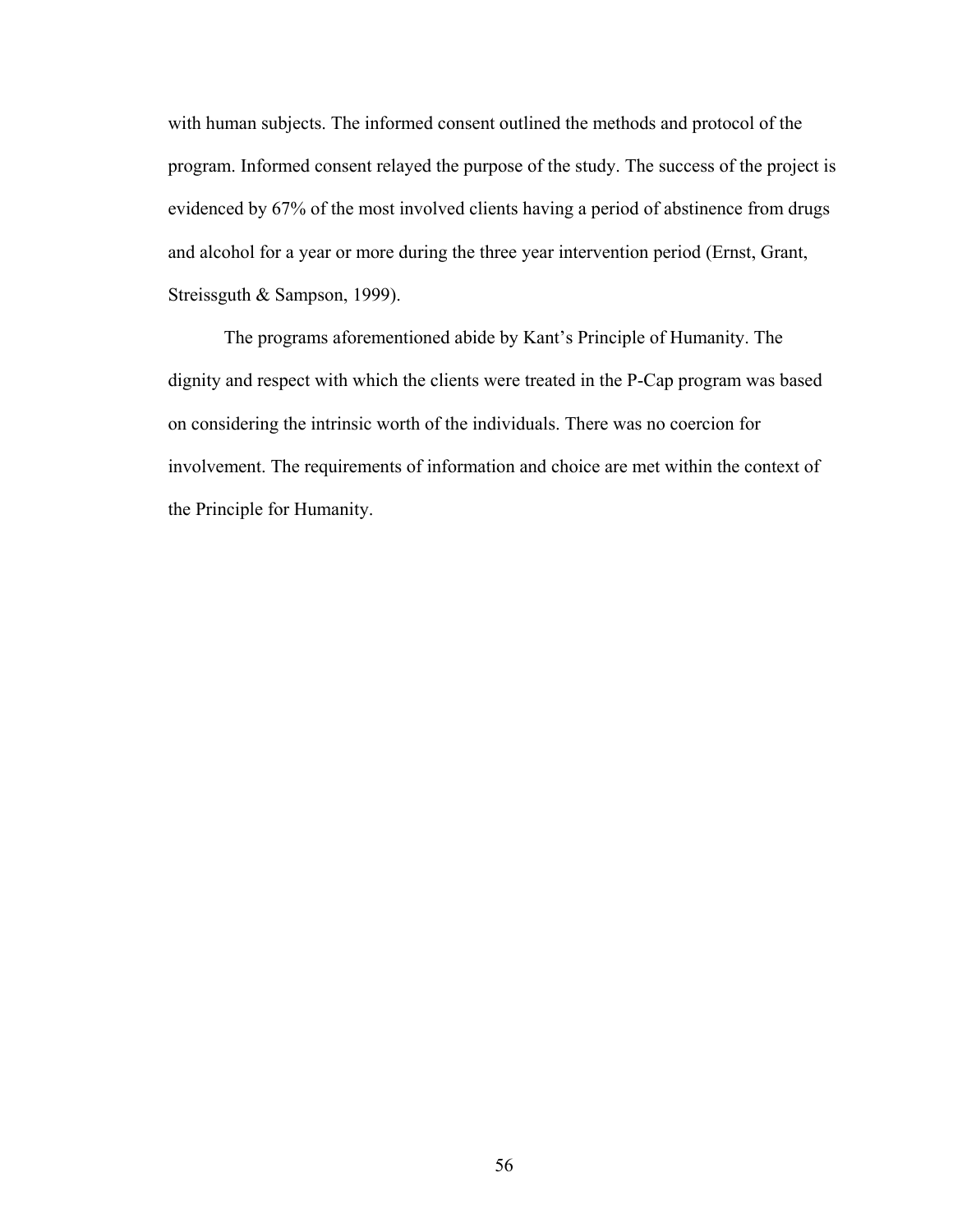### *PRIMA FACIE* DUTY

Education via informational services is a *prima facie* duty. Truth-telling is based on this duty. The fidelity of faithfulness to newly found observations creates in us duties. The moral tenor of society may become one of non acceptance of maleficent outcomes when there are alternatives to promote beneficent outcomes. It is beneficence, weighed in the *prima facie* duty, to bring insight about rather than not acknowledge the existence of a problem to be solved. Our duties, in the *prima facie* mode, are a reflection of our moral convictions and beliefs (Beauchamp & Walters, 1999). Education is also a *prima facie* duty by virtue of self-improvement. Increasing one's knowledge creates enlightenment and awareness which can lead to furthering one's worth.

 The National Institute on Alcoholism and Alcohol Abuse and the National Institute of Health have published a guide specifically designed for pediatricians, family physicians, advanced-practice nurses, and physician assistants who care for children. A request for this guide can be faxed to (202) 842-0418. This publication conveys the effectiveness of brief intervention for women problem drinkers in primary-care clinics. Brief sessions, only lasting 5-10 minutes, were found to reduce alcohol use in women by twenty to thirty percent (Fleming et al., 1997).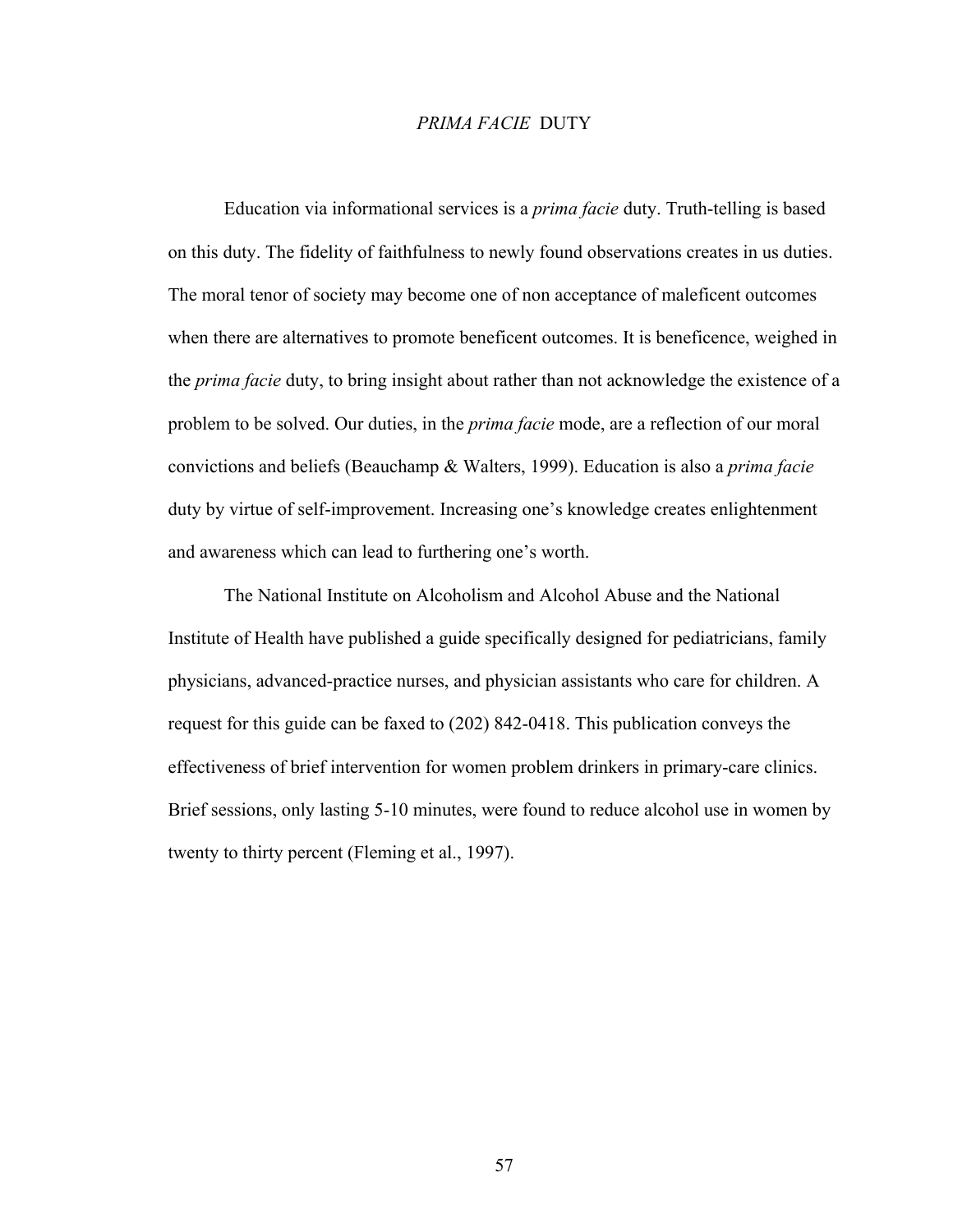### ETHICS OF CARE

The advocate/client relationship is also based on a supplemental ethical theory known as the ethics of care. The close personal relationships that form trust and bonding are the conceptual basis of the ethics of care. These precepts make this program effective. Sympathy and compassion are the sought after characteristics of the advocate. The traditional detachment that impartiality usually takes is now highlighted by personal attachment. There is unconditional fidelity in the ethics of care. Kindness along with sensitivity earmark interactions (Beauchamp & Walters, 1999). Better health is tied into supportive relationships. Successful prevention/intervention techniques espouse the ethics of care.

We now know that the entire spectrum disorder is a devastating disorder. The neuro-psychiatric implications can affect every aspect of daily life (O'Malley & Streissguth, 2000). The fact that it is devastating is not applicable only to the children affected but also society-at-large. This disorder overwhelms health care, educational, and judicial systems. The term "abuse alcohol" may be misleading. It is the "use" of alcohol during pregnancy that causes this developmental disorder.

 By increased awareness and knowledge compassionate help can be applied. The Dalai Lama (1999) says that "knowledge is important. But much more so is the use toward which it is put" (p.181). He extols the ethical use of acquired knowledge as an obligation or duty. There is a duty of care for members of the human family who suffer the most, on one hand, and there is the duty of prevention, on the other.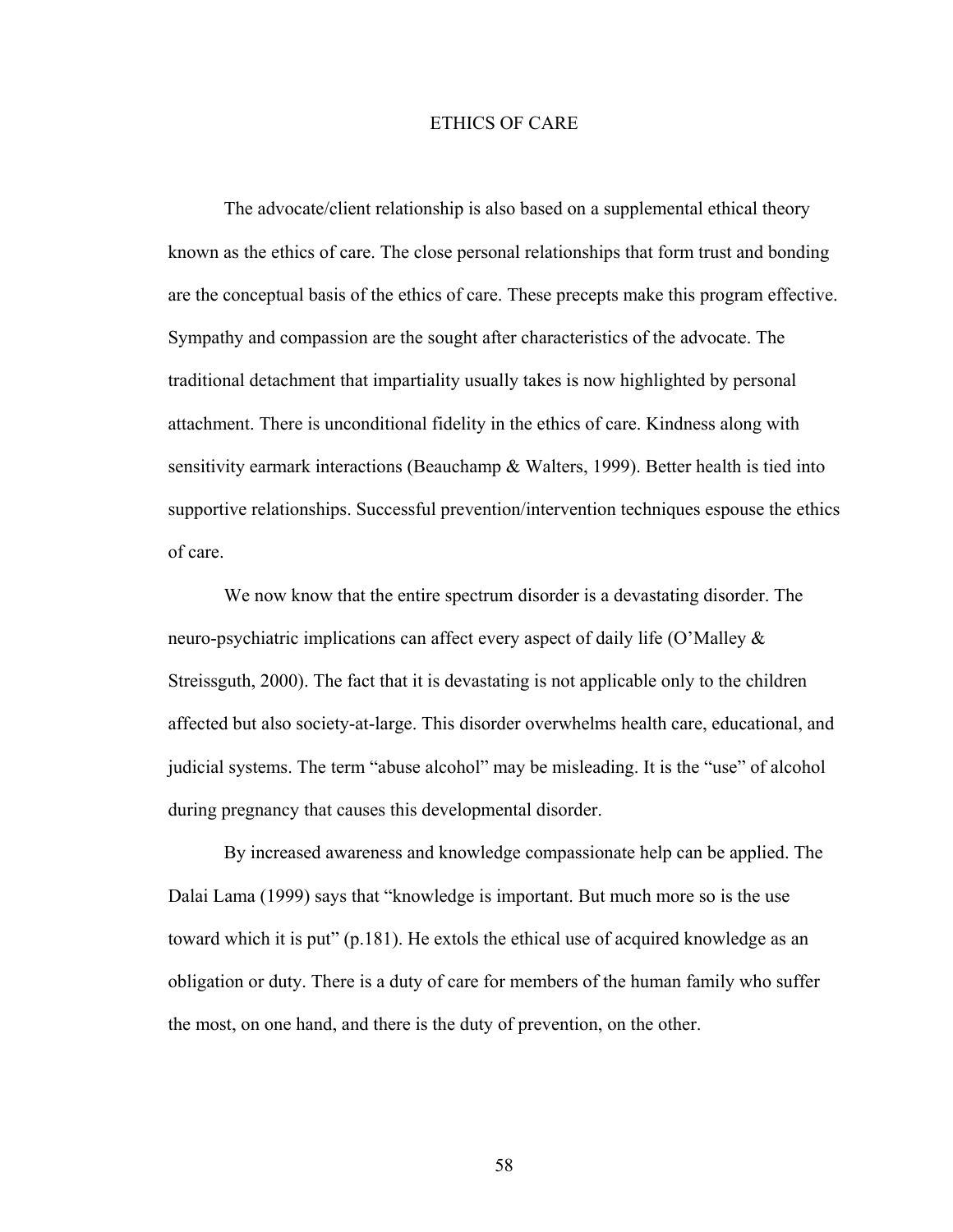#### LEGISLATIVE ACTION AND UNIVERSAL RESPONSIBILITY

There is universal responsibility in commitment. "Justice entails a requirement to act when we become aware of injustice," (Dalai Lama, p. 168). Our universal responsibility begins in the political arena as well. The burdens of FASD certainly are measured in the form of pain and suffering. FASD also constitutes a considerable burden financially. First of all, the prevalence of FASD must be noted. Dr. Ann Streissguth (1998) cites a recent epidemiologic study showing the FASD occurs in nearly 1 per 100 births.

 Harwood and Napolitano (1985) generated costs ranging from \$1.95 to \$9.69 billion annually in the United States. Such a wide range is due to significant differences in components of various studies (qtd. in Bloss, 1994). All of the studies included the cost of care for FAS babies with low birth weight; the cost for surgical corrections; such as cleft palates, heart defects, and audiological defects; and the cost for mild to severe retardation due to FAS. Other studies included semi-independent supervised support before and after age twenty-one. Yet other studies added costs of residential care for those over age twenty-one. Some studies included losses of the value of productivity over a lifetime (Bloss, 1994).

 Abel calls for a proactive stance to prevent children born with FAS. He cites the Illinois statute that states that "proof that a minor had a medical diagnosis of Fetal Alcohol Syndrome is *prima facie* evidence of neglect' (Abel, 1998). He also calls for the mandated reporting of all cases of FAS, as required in Florida, Illinois, Maryland, and New Jersey. Robertson (1996) sees the necessity for prevention as important enough that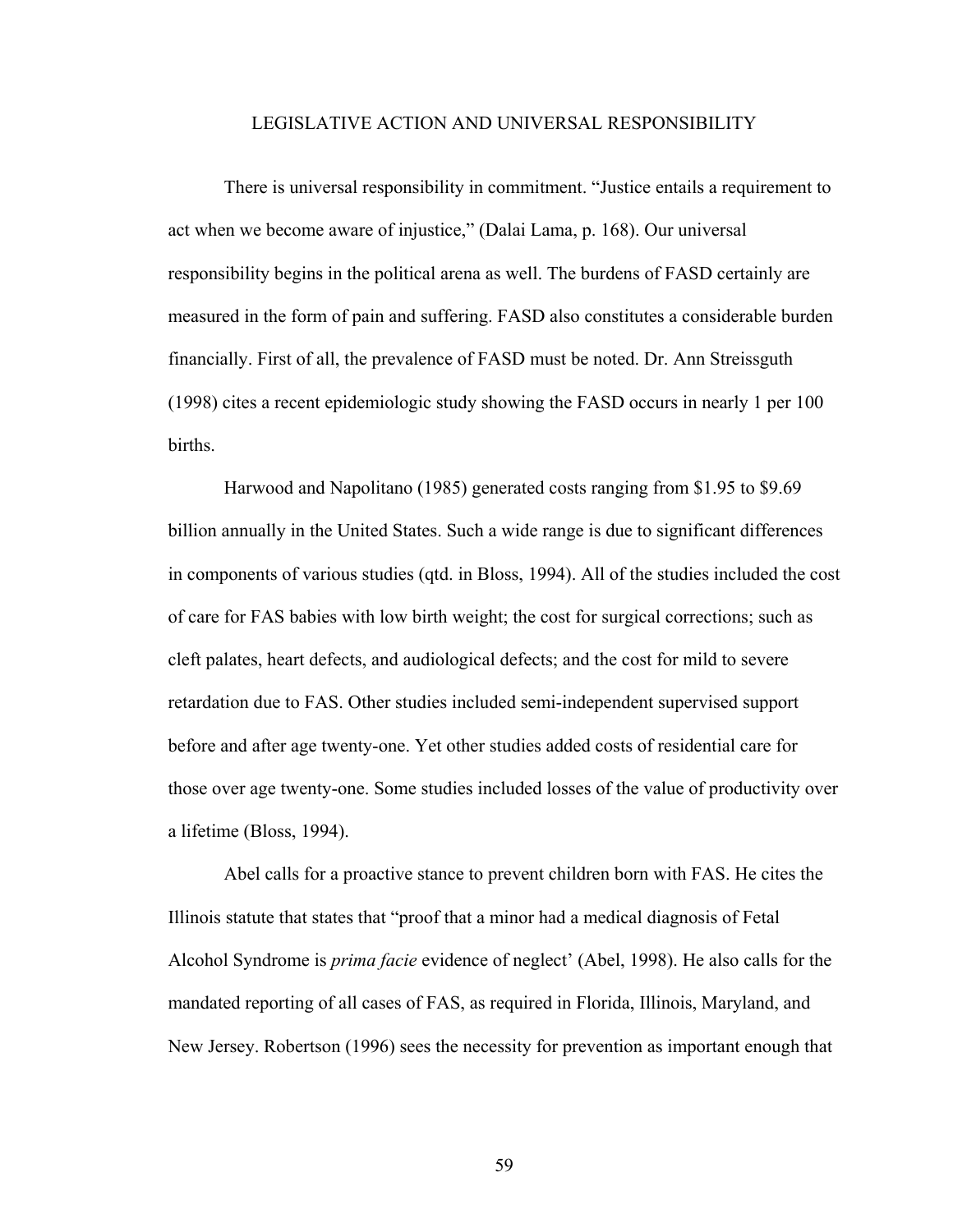he recommends financial incentives for Norplant contraceptives and the like for mothers already with an FAS child.

 The Minnesota state legislature is proactive in mandating \$7 million over two years for a massive prevention/intervention plan (Streissguth, 1998). It includes a public awareness campaign, a research advocation, a statewide promotion of maternal/child substance abuse projects, intervention and help for at-risk substance abusing women, diagnostic clinics for FAS and FAE, and Juvenile Justice Centers to provide 24 hour facilities for children offenders, or those who are victims of abuse or neglect.

 Senator Tom Daschle submitted an FAS bill (S. 1875) on March 27, 1998 to Congress. The bill establishes a comprehensive program to prevent FASD. The bill sets up programs and services for children, adolescents, and adults already affected by these conditions. The bill also promotes support and help to conduct; national, state, and community-based awareness, prevention and educational programs; prevention and intervention studies and epidemiologic research; projects to initiate developmental/behavioral interventions; supportive services and models that integrate or co-ordinate such services; and a co-ordination among federal, state, and local agencies that support or conduct FASD research, programs, surveillance, prevention, and interventions. The intent of the bill was also to create a National Task Force on FASD to foster co-ordination between governmental agencies, academic bodies, and community groups. The legislation is to end after seven years after enactment. This bill did pass when attached to another bill (S. 1754, the Health Professions Education Partnerships Act of 1998).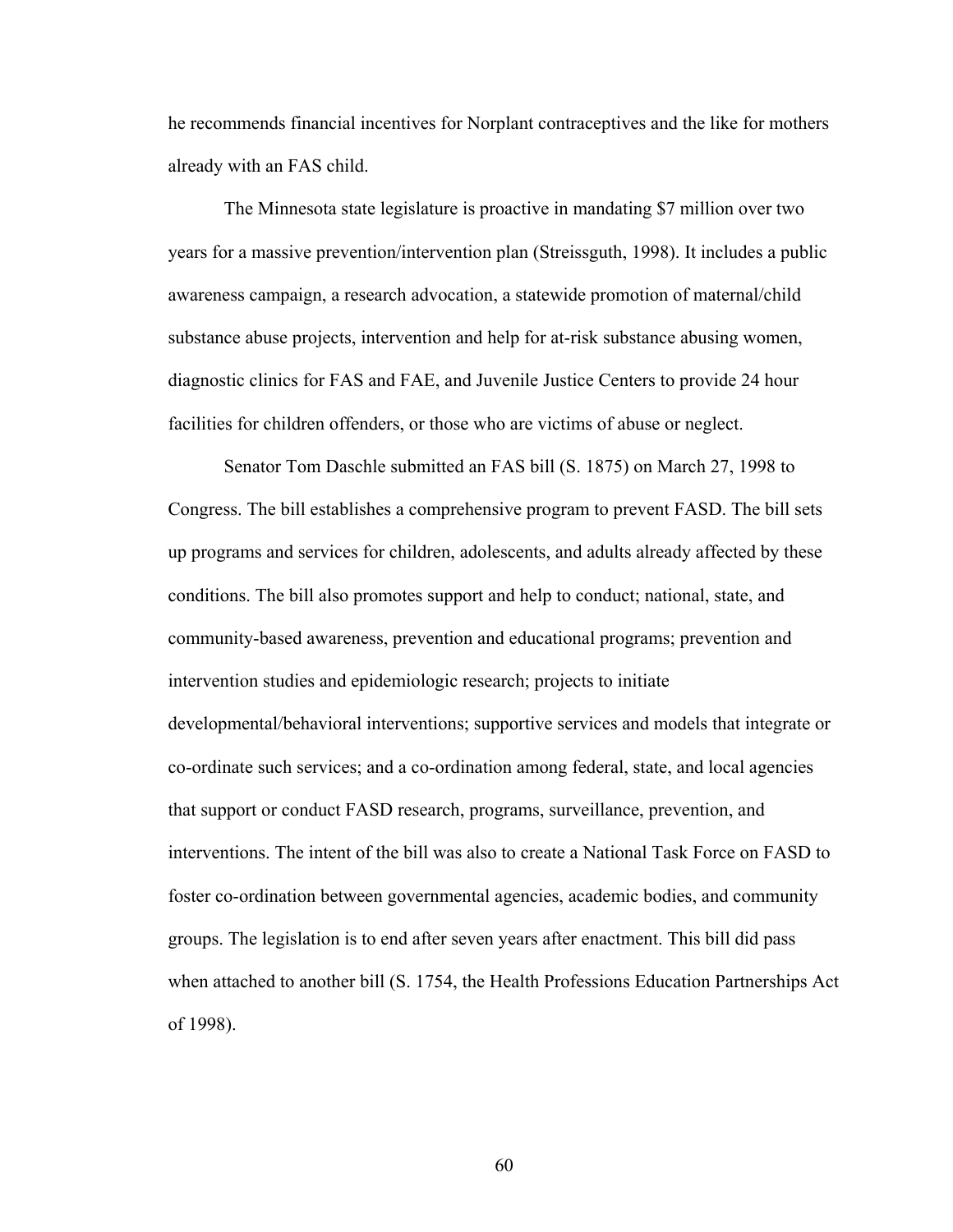The FASD Center for Excellence is a federally funded initiative in preventing and treating this disorder. It is operated by the Substance Abuse and Mental health Services Administration (SAMHSA). SAMHSA is part of the Department of health and Human Services. The Children's Health Act of 2000, Section 519 D (42 USC 290bb-25d0 authorized the FASD Center to: 1) study adaptations and innovative interventions and service delivery systems for FASD individuals and families, 2) identify exemplary communities with care systems for FASD, 3) help communities without systems of care, 4) provide training for persons in service systems, 5) develop techniques for alcohol use prevention in pregnancy and child-bearing years, and 6) perform other functions as recommended by the National Task Force on FASD ("Alcohol Use Among Women of Childbearing Age – United States," 2002).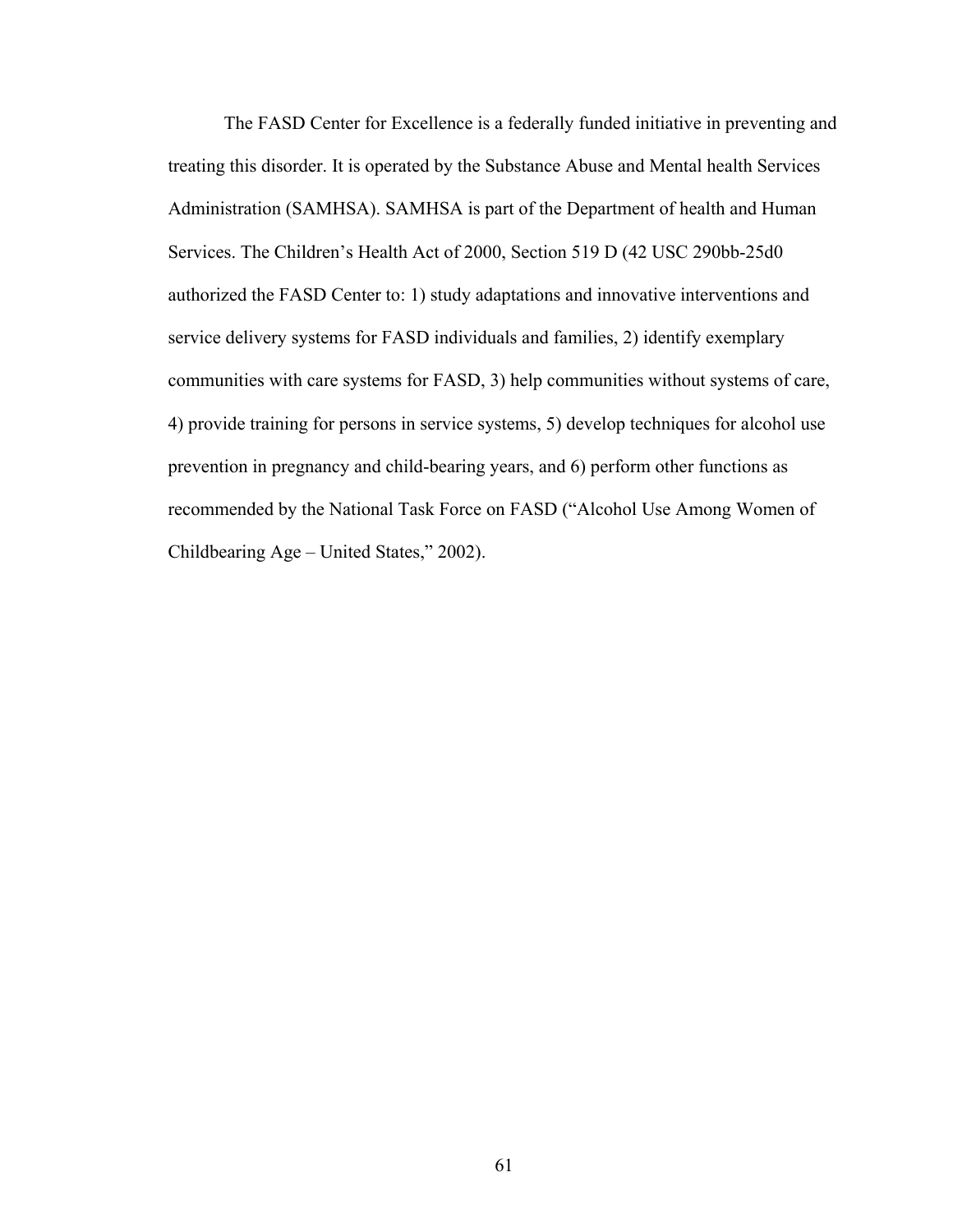#### SUMMARY

There are many ethical considerations with Fetal Alcohol Spectrum Disorder. These considerations deserve to be addressed by action. The acknowledgment of these considerations is certainly important but the implementation into action is vital. Many philosophers have notable stances on ethically transforming knowledge into action. Aristotle views action as contributing excellence to the human species. Although knowledge is a worthy goal it must be furthered by action. Immanuel Kant implores us by the categorical imperative to do what needs to be done. Kant states that the categorical imperative is an unconditional command. In essence this moral law consists of two principles. One is to find out our duty and the other is to act on that moral duty. It is our duty as a society, of which we are inherently members, to act according to our obligations. It is obligatory to minimize birth defects in all ways possible. This forms not only the duties of the pregnant woman herself but all of society. Society has the duty to inform and educate. Gynecological care for all women of child bearing age needs to emphasize the dangers of binge drinking. Gynecologists need to stress an awareness of drinking habits, and suggest extreme moderation and even abstinence for those who could become pregnant. Society must also intervene when necessary. Intervention is not interference. It should be accomplished in the way advocated by the Dalai Lama. This way is non-judgmental compassion. This is also a Kantian way of treating persons with respect.

 John Stuart Mill offers that aiming at something other than happiness, such as the improvement of mankind, is the way to attain happiness along the way. He says to aim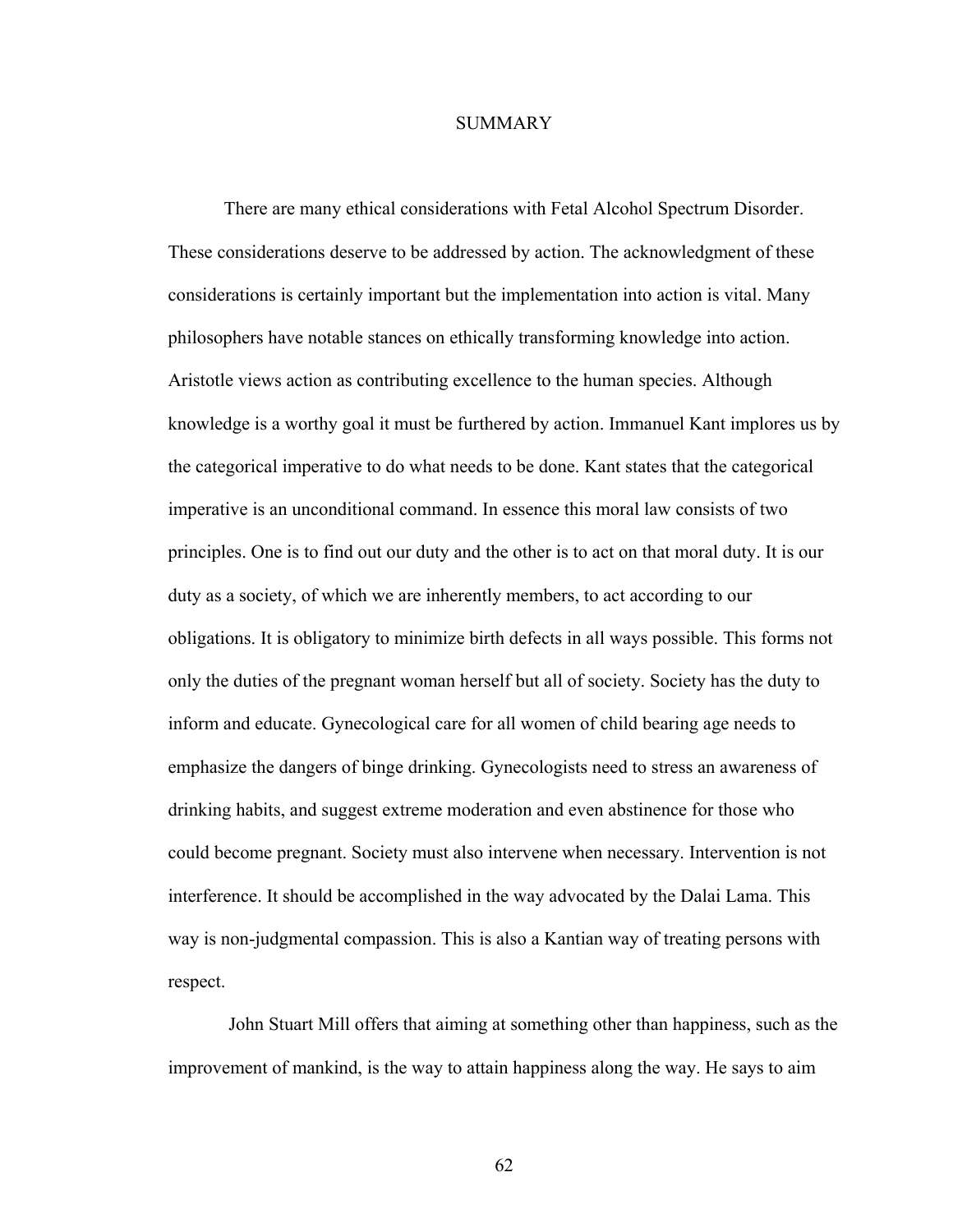for happiness alone is not enough. Mill advises us to be motivated by the consequences of actions and then modify our acts to tend towards beneficence. We must rectify actions that inflict society. The beneficial act of identification of pregnant alcohol users should be employed. This must be done in a non-retributive manner towards the pregnant woman. Benefits of folic acid and other nutrients need to be explained and used in order to ameliorate effects of alcohol. The ethics of Mill would have us implement legislatively the coordination of prevention/intervention plans. Bills must be passed to prevent and treat this disorder. Legally, there must be adherence to adoption disclosure laws. Medical conditions of the child need to be noted not only for the adoptive family but also for the adopted individual. Proceeding in this way leads to Mills' views of acting towards the best outcomes.

Charles Sanders Peirce, a well renowned pragmatist, defines ethics from two standpoints. Pure ethics helps us find the ultimate aim of knowledge. Practical ethics then must be employed to advance action to the ideal. Society is shaped by our knowledge and the application of ethical considerations to it. Ethical considerations implore us to act upon our knowledge. All of society needs to respond to what affects all of society. As John Donne (1664) stated, "Man is not an island, entire of itself. Every man is a piece of the continent, a part of the main," (Meditations, XVII).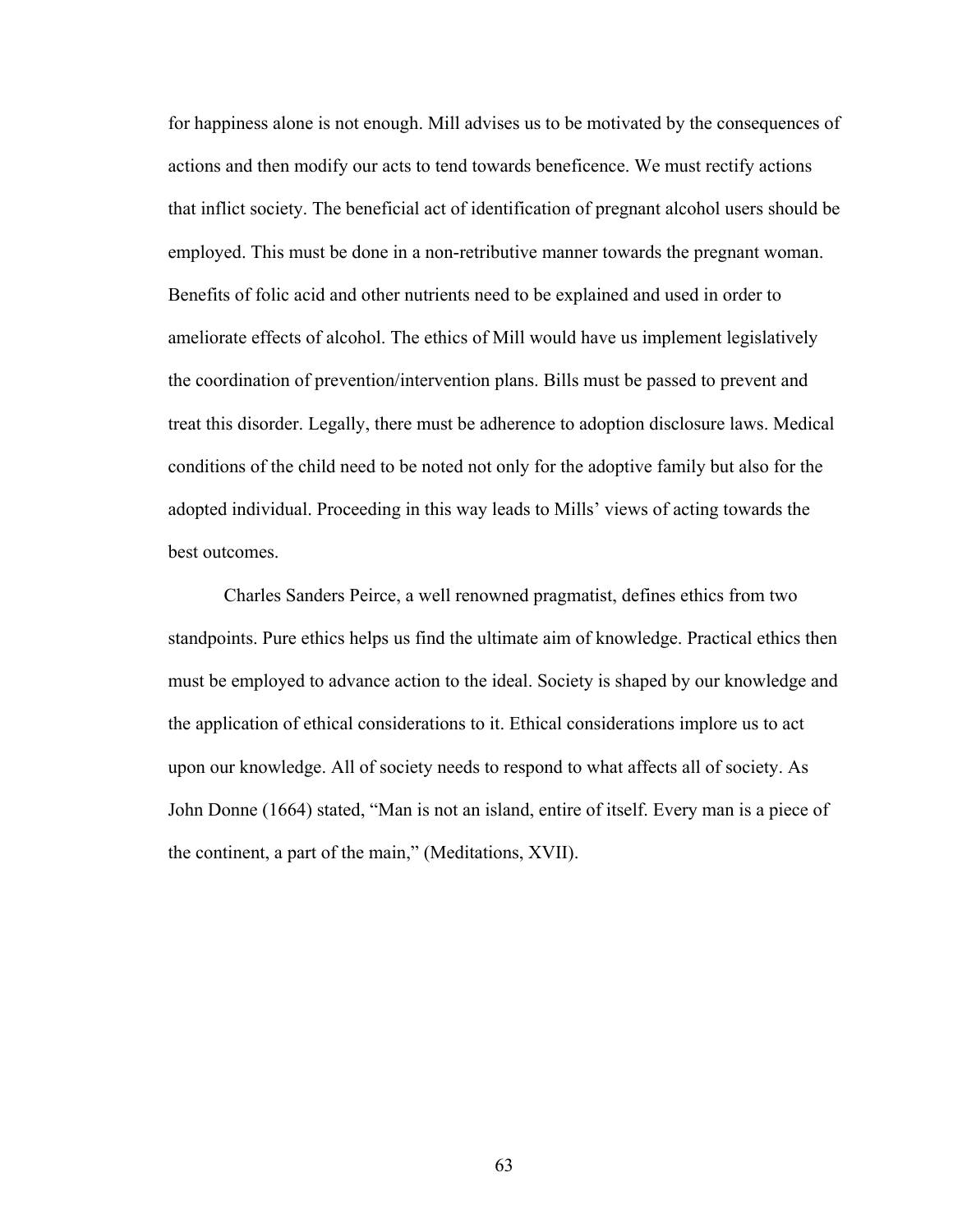## RESOURCES FOR ALCOHOL AND DRUG AFFECTED INDIVIDUALS

Organizations and Agencies

Adoptive and Foster Parents of Fetal Alcohol and Drug Affected Children PO box 626, Paramus, NJ 07653-0626 (201) 261-1450

American Medical Association 515 N. State St. Chicago, IL 60610 (312) 464-5000. http://www.ama-assn.org

The Arc of the United States 500 East Border St., Suite 300, Arlington, TX 76010 (817) 261-6003

The Arc's Fetal Alcohol Syndrome Resource and Materials Guide http://thearc.org/misc/faslist.html

CSAP (Center for Substance Abuse Prevention) 9302 Lee Hwy., Fairfax, VA 22031 (703) 218-5600 or (703) 218-5700

Centers for Disease Control and Prevention (CDC), FAS Prevention Section, Division of Birth Defects and Developmental Disabilities 4770 Buford Hwy. N.E. (MS F-15), Atlanta, GA 30341-3724 (404) 488-7370 http://wwwwellnessweb.com/nutri/fetal\_alcohol\_syndrome.htm

Fetal Alcohol and Drug Unit (FADU) School of Medicine, University of Washington, 180 Nickerson St., Suite 309, Seattle, WA 98109 (425) 543-7155 http://weber.u.washington.edu/~fadu

March of Dimes Birth Defects Foundation 1275 Mamaroneck Ave., White Plains, NY 10605 (914) 428-7100 http://www.modimes.org

National Clearinghouse for Alcohol and Drug Abuse Information (NCADI) PO Box 2345, Rockville, MD 20847-2345 (800) 729-6686 http://www.health.org

National Organization on Fetal Alcohol Syndrome (NOFAS) 1815 H St. NW, Suite 1000, Washington, D.C. 20006 (800) 666-6327

National Women's Resource Center 515 King St., Suite 410, Alexandria, VA 22314 (800) 354-8824 http://www.healthywomen.org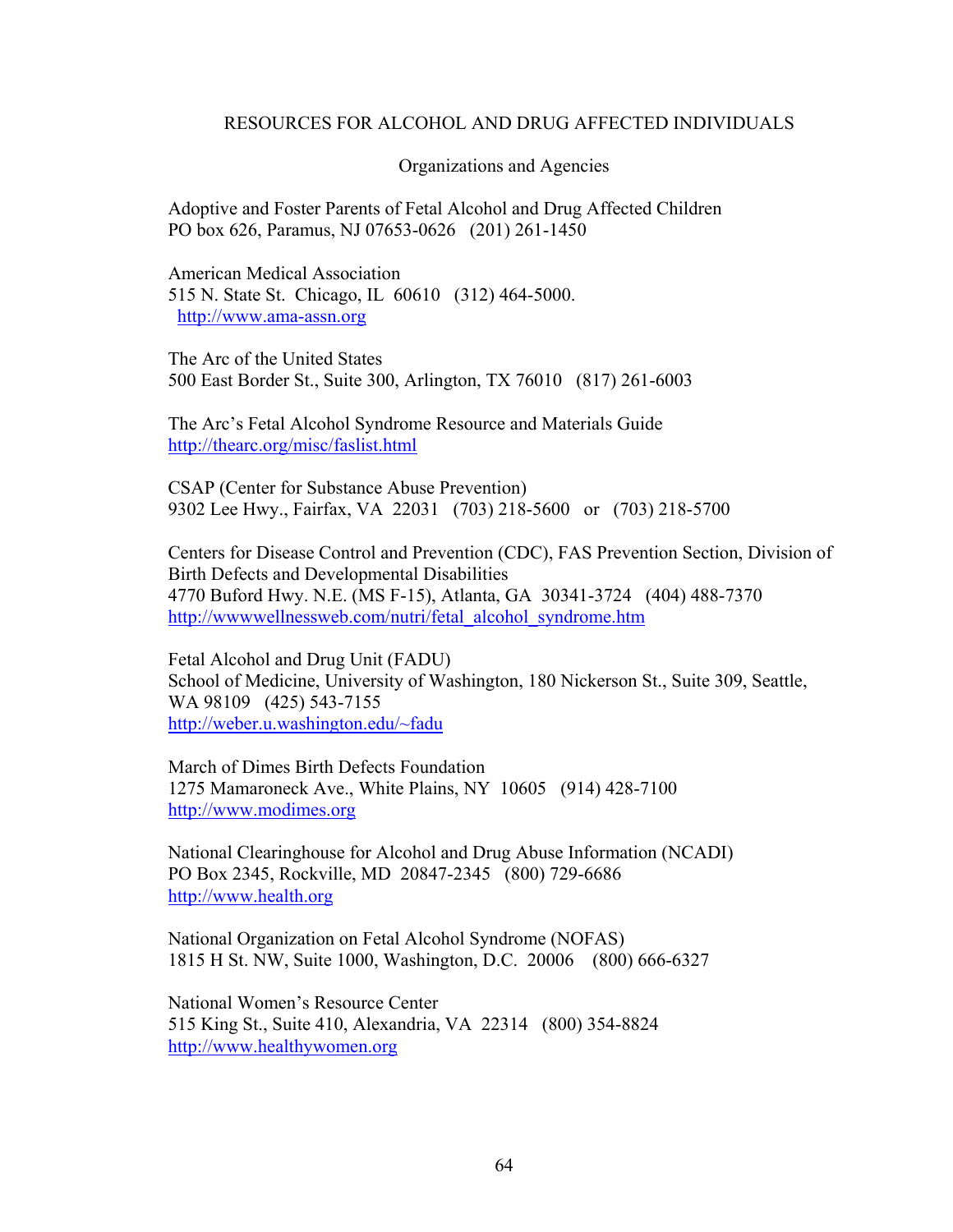### DIAGNOSTIC CENTERS IN NORTH CAROLINA

University of North Carolina School of Medicine Dept. of Pediatrics CB NO. 7487, Medical Research Bldg. A Chapel Hill, NC 27599-7487 (919) 966-3025

Geneticists: Arthur Aylsworth, MD; Cynthia Powell, MD; & Pamela Reitnauer, MD

Duke University Medical Center Division of Medical Genetics Box 3528 Durham, NC 27710 (919) 684-2036

Geneticists: Marie McDonald, MD & Priya Kishnani, MD

East Carolina School of Medicine Dept. of Pediatrics Brody Bldg, 3E-140 Greenville, NC 27858-4354 (202)816-2529

Geneticist; Jean Hood, MD

Fullerton Genetics Center 14 Victoria Rd. Asheville, NC 28801 (828) 213-0032

Geneticists; Ellen Boyd, MD & William Allen, MD

Wake Forest University School of Medicine Dept. of Pediatrics/Medical Genetics Medical Center Blvd. Winston-Salem, NC 27157-1076 (336)716-2899

Geneticists: Tamison Jewell, MD; Vandana Shashi, MD; & Danette McCandless, MD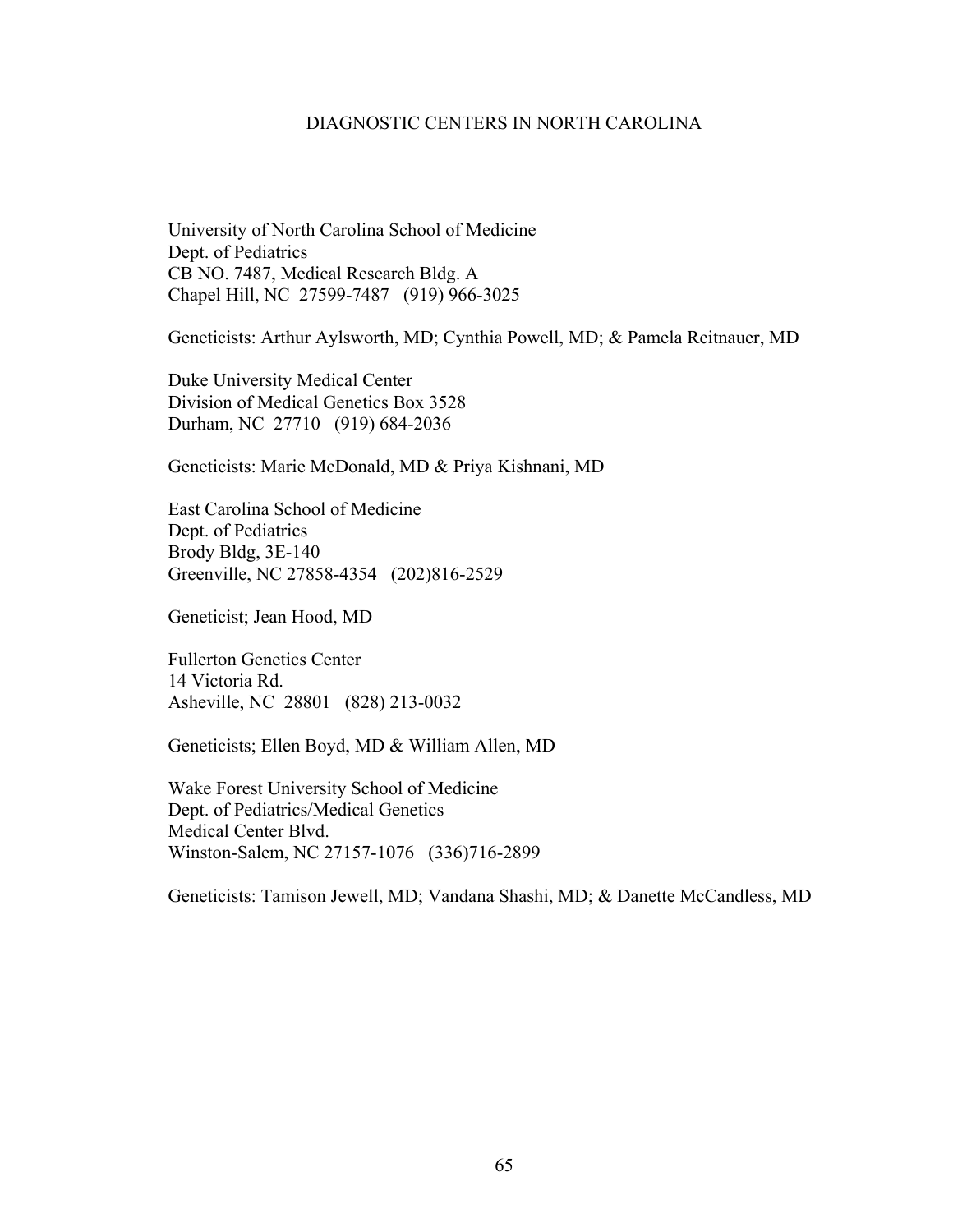# FETAL ALCOHOL SPECTRUM DISORDER RECOMMENDED READING

The Broken Cord by Michael Dorris

The Challenge of Fetal Alcohol Syndrome: Overcoming Secondary Disabilities by Anne Streissguth, Ph.D. & Jonathon Kanter

Diagnostic Guide for Fetal Alcohol Syndrome and Related Conditions: 4 Digit Diagnostic Code By Sterling Clarren, MD & Susan Astley Fetal Alcohol Syndrome Diagnostic and Prevention Network Children's Hospital and Medical Center 4800 Sand point Way NE Seattle, WA 98105

Drinking During Pregnancy Available through March of Dimes www.modimes.org/HealthLibrary2/FactSheets/

FAS/E: A Standard of Care for Toddlers, Children, Adolescents, and Adults Jocie Devries, Ann Waller, and Vicky McKinney (253) 531-2878

Fetal Alcohol Syndrome: A Guide for Families and Communities By Anne Streissguth, Ph.D.

Fetal Alcohol Syndrome/Fetal Alcohol Effects: Strategies for Professionals By Diane Malbin www.fascets.org

Identification and Care of Fetal Alcohol Exposed Children Published by the Institute of Alcohol Abuse and Alcoholism NIAAA Publication No. 99-4369 www.niaa.nih.gov/

Ninth Special Report to Congress on Alcohol and Health From the Dept. of Health and Human Services National Technical Information Service 1-800-553-NTIS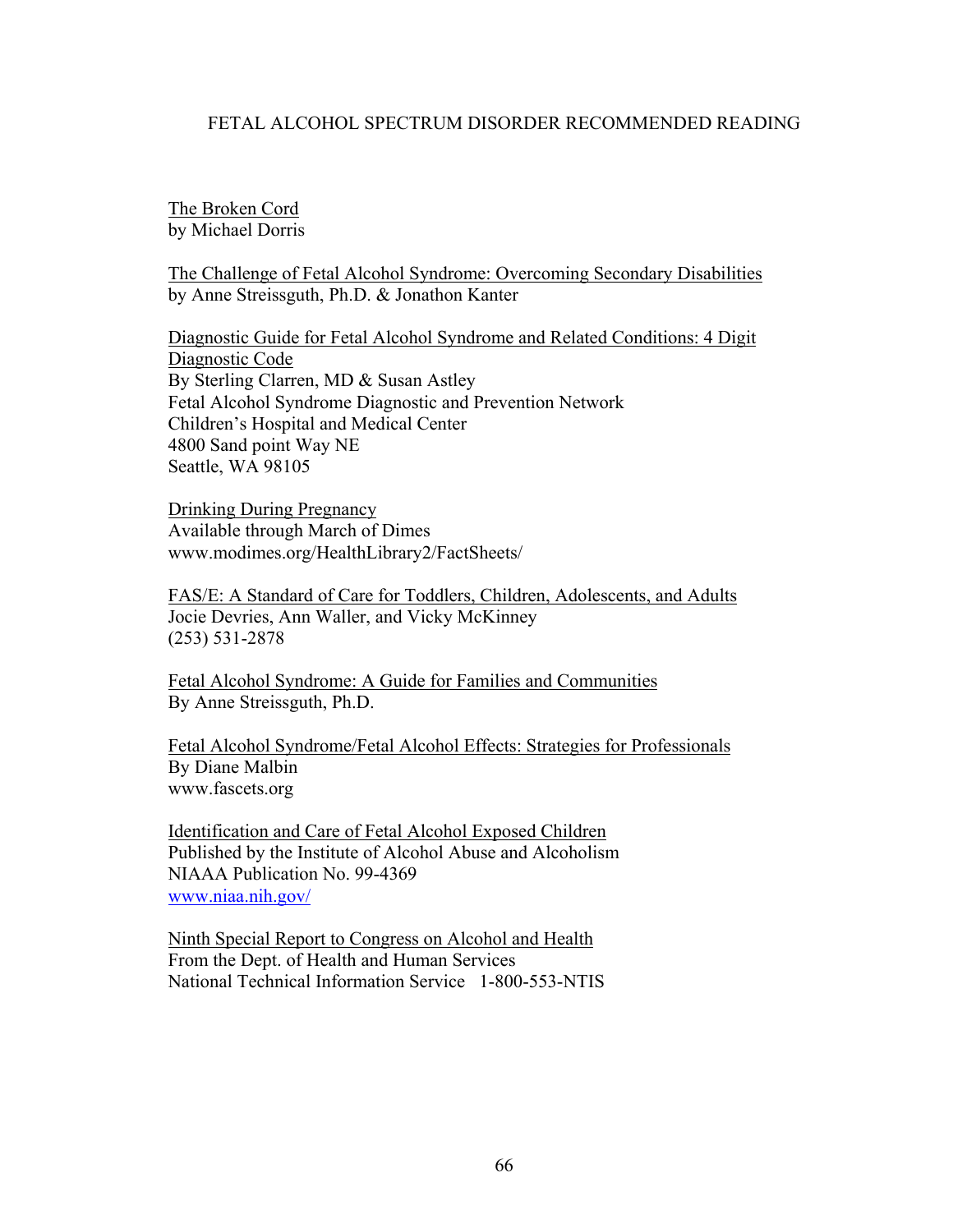#### REFERENCES

- Abel, E.L. (1989). Behavioral teratogenesis and behavioral mutagenesis. A primer in abnormal development. New York: Plenum.
- Abel, E.L. (1998). Protecting fetuses from certain harm. Politics and Life Sciences, 17 (2), 113-117.
- Alcohol use among women of childbearing age United States, 1991-1999. (2002). Morbidity and Mortality Weekly Report, 51(13):273-276.
- Autti-Ramo, I, Korkman, M., Hilakivi-Clarke, L., Lehtonen, M., Halmsmaki, E., & Granstrom, M.L. (1992) Mental development of two year old children exposed to alcohol in utero. Journal of Pediatrics, 120(5), 740-746.
- Beauchamp, T.L. & Walters, L. (1999). Contemporary issues in bioethics. Belmont, CA: Wadsworth Publishing Company.
- Bloss, G. (1994) The economic cost of FAS. Alcohol Health and Research World, 18(1), 53-55.

Center for the Study of Ethics in the Professions (1997). www.iit.edu/departments/csep/PublicWWW/codes/coe/Biochemistry.html

- Chen, S., Wilkemeyer, M., Sulik, K., & Charness, M. (2001, July). Octanol antagonism of ethanol teratogenesis. Federation of American societies for Experimental Biology Journal, 15(9).
- Choi, D.Q. (1994) Glutamate receptors and the induction of excitotonic neuronal death. Progressive Brain Research, 100(47).
- Clarren, S.K. (1986). Neuropathology in fetal alcohol syndrome. Alcohol and Brain Development. New York: Oxford University Press.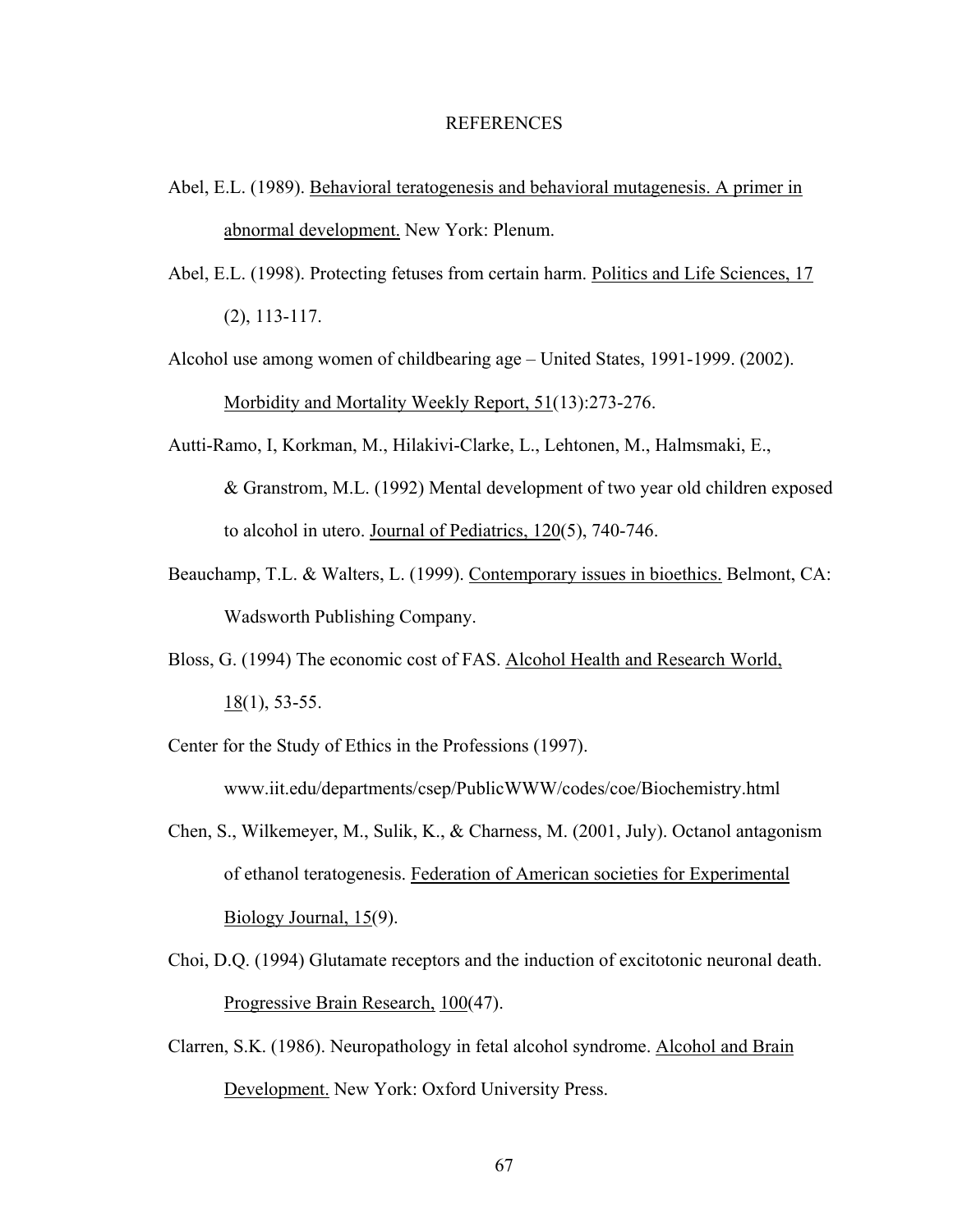- Copleston, F.S.J. (1966). History of philosophy, Vol. VI. Westminster, MD: The Newman Press.
- Copleston, F.S.J. (1966). History of philosophy, Vol. VIII. Westminster, MD: The Newman Press.
- Dali Lama (1999). Ethics for the New Millennium. New York: The Berkley Publishing Group.
- Daschle, Senator T. (summer 2003). Senator Daschle's response to testimony. F.A.S. Times, p. 9.
- Donne, J. Meditation XVII 5:23.
- Elliot, D. & Stern, J.E. (1997). Research ethics: a reader. Hanover, NH: University Press of New England.
- Ernst, C.C., Grant, T.M., Streissguth, A.P., & Sampson, P.D.(1999). Intervention with high risk alcohol and drug-abusing mothers: II. Administrative strategies of the Seattle model of paraprofessional advocacy. Journal of Community Psychology,27(1),19-38.
- Fetal Alcohol and Drug Program. Exposures. Winston-Salem, NC: Wake Forest University Health Sciences.
- First Step Campaign. North Carolina Division of Maternal and Child Health. Raleigh, NC.
- Fleming, M.F., Barry, K.L., Manwell, L.B., Johnson, K. (1997) Brief physician advice for problem alcohol drinkers: A randomized control trial in community-based primary-care practices. JAMA.277 (13), 1039-1045.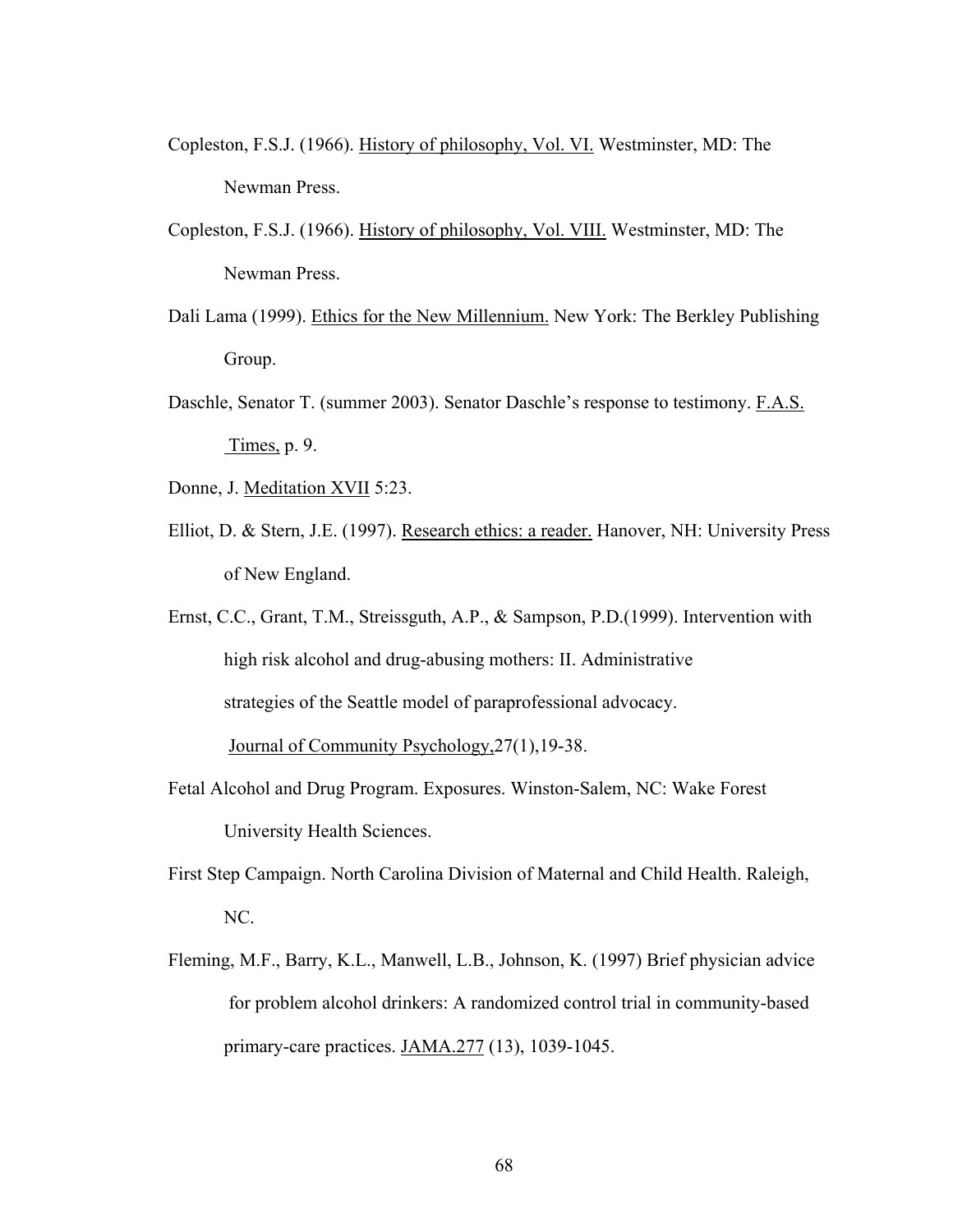- Gearan, A. (2003, October 7). S.C. drug addict's conviction for infant's death will stand. Associated Press. Star-News, A 3.
- Gelo, J. & O'Malley, K.D. Family stress in parenting a child or adolescent with FASD. Iceberg, 13(1), 1-4.

Goodall, J. (2001). A question of ethics. Newsweek (Atlantic Edition), 137(19), 62.

- Grant, T.M., Ernst, C.C. & Streissguth, A.P. (1999). Intervention with high risk alcohol and drug abusing mothers: II. Three year finds from the Seattle model of paraprofessional advocacy. Journal of Community Psychology, 27(1) 1-18.
- Grant, T., Ernst, C., Streissguth, A., & Porter, J. (1997). The challenge of fetal alcohol syndrome: Overcoming secondary disabilities. Seattle: University of Washington Press.
- Green, E. (2003, Aug. 16). Rats in the family tree? Nature.
- Hood, J. (1993). Hyping the Head Start program. Mackinac Center for Public Policy.

Illinois Compiled Statutes Annotated (1888a). 705 ILCS 405/2-18c.

- Ikonomidou, C., Olney, J.W., Ishimaru, M.J. (2002, Feb. 11). Damage mechanism in fetal alcohol syndrome. Science.
- Jacobson, J.L. & Jacobson, S.W. (1999). Drinking moderately and pregnancy: Effects on child development. Alcohol Research and Health 23(1), 25-30.
- Jones, K.L. & Smith, D.W. (1973). Recognition of the fetal alcohol syndrome in early infancy. **Lancet**. 2:999-1001.
- Johnson, D.E. ( 2001, Winter) International adoption: New kids, new challenges. Pediatric Basics, 94, 16-28.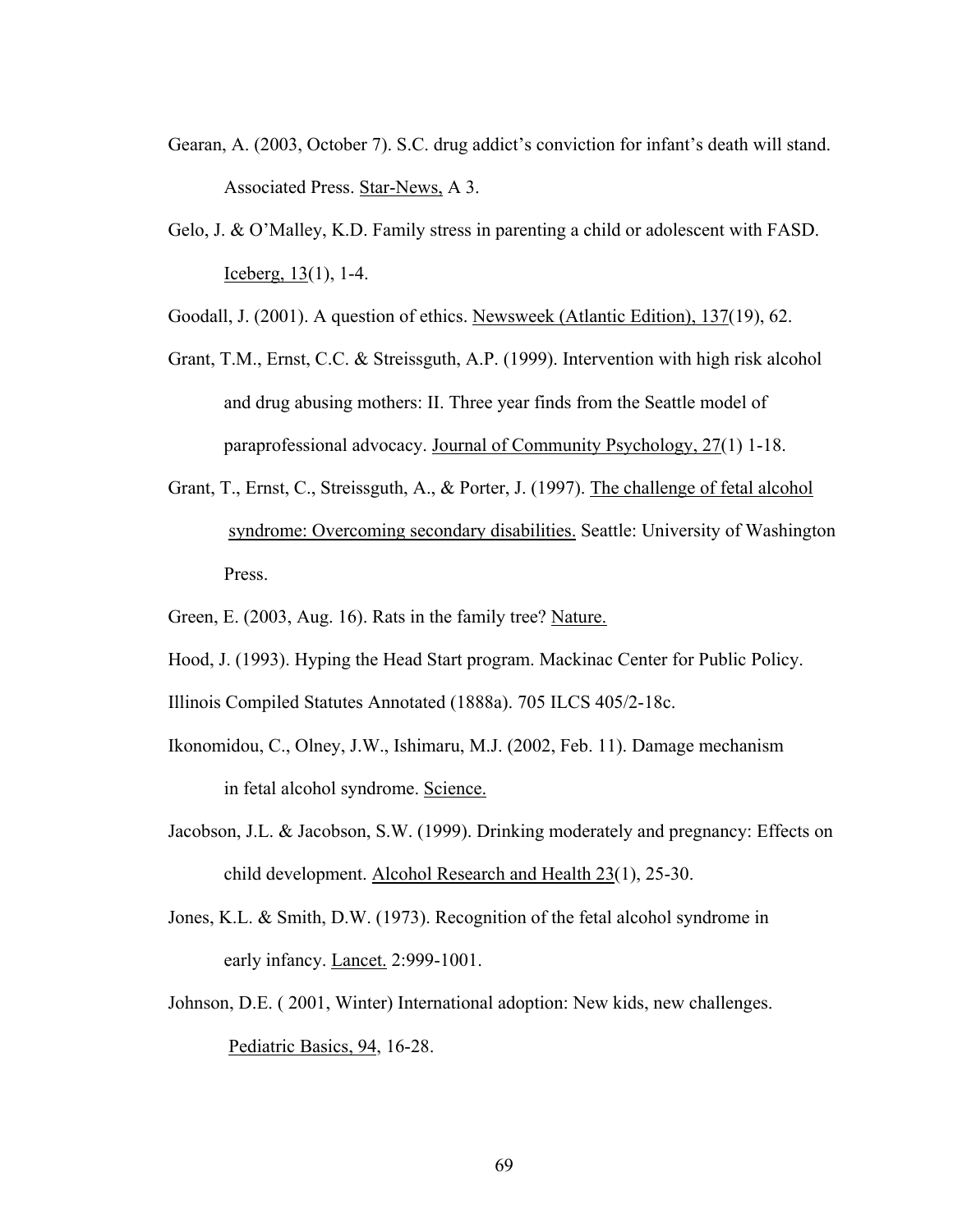Kant, I. (1949). Fundamental Principles of the Metaphysic of Morals. New York: The Bobbs-Merrill Co.

Kellerman, Teresa. www.fasstar.com

- Kotch, L.E., & Sulik, K.K. (1992) Experimental fetal alcohol syndrome: Proposed pathogenic basis for a variety of associate craniofacial and brain anomalies. American Journal of Medical Genetics. 44, 168-176.
- Lemoine, P., Haroueeeau, H., Borteyru, J.P., & Menuet, J.C., (1968). Children of alcoholic parents. Quest Medical, 21, 476-482.
- Madden, R.G. (1996). Civil commitment for substance abuse by pregnant women? A view from the front lines. Politics and the Life Sciences, 15, 56-59.
- Mathieu, D. (1995). Mandating treatment for pregnant substance abusers: a compromise. Politics and the Life Sciences, 14,199-208.
- Mattson, S.N., Jernigan, T.L., & Riley, E.P. (1994a). MRI and prenatal alcohol exposure. Alcohol Health & Research World, 18(1), 49-52.
- Mattson, S.N. & Riley, E.P. (1995). Prenatal exposure to alcohol: What the images reveal. Alcohol Health and Research World, 19(4), 273-277.
- Mattson, S.N. & Riley, E.P. (1998). A review of the neurobehavioral deficits in children with fetal alcohol syndrome or prenatal exposure to alcohol. Alcoholism: Clinical and Experimental Research, 22(2), 279-294.
- Mattson, S.N., Riley, E.P., Gramling, L. Delis, D.C. & Jones, K.L. (1997). Heavy prenatal alcohol exposure with or without physical features of fetal alcohol syndrome leads to IQ deficits. Journal of Pediatrics, 131(5), 718-721.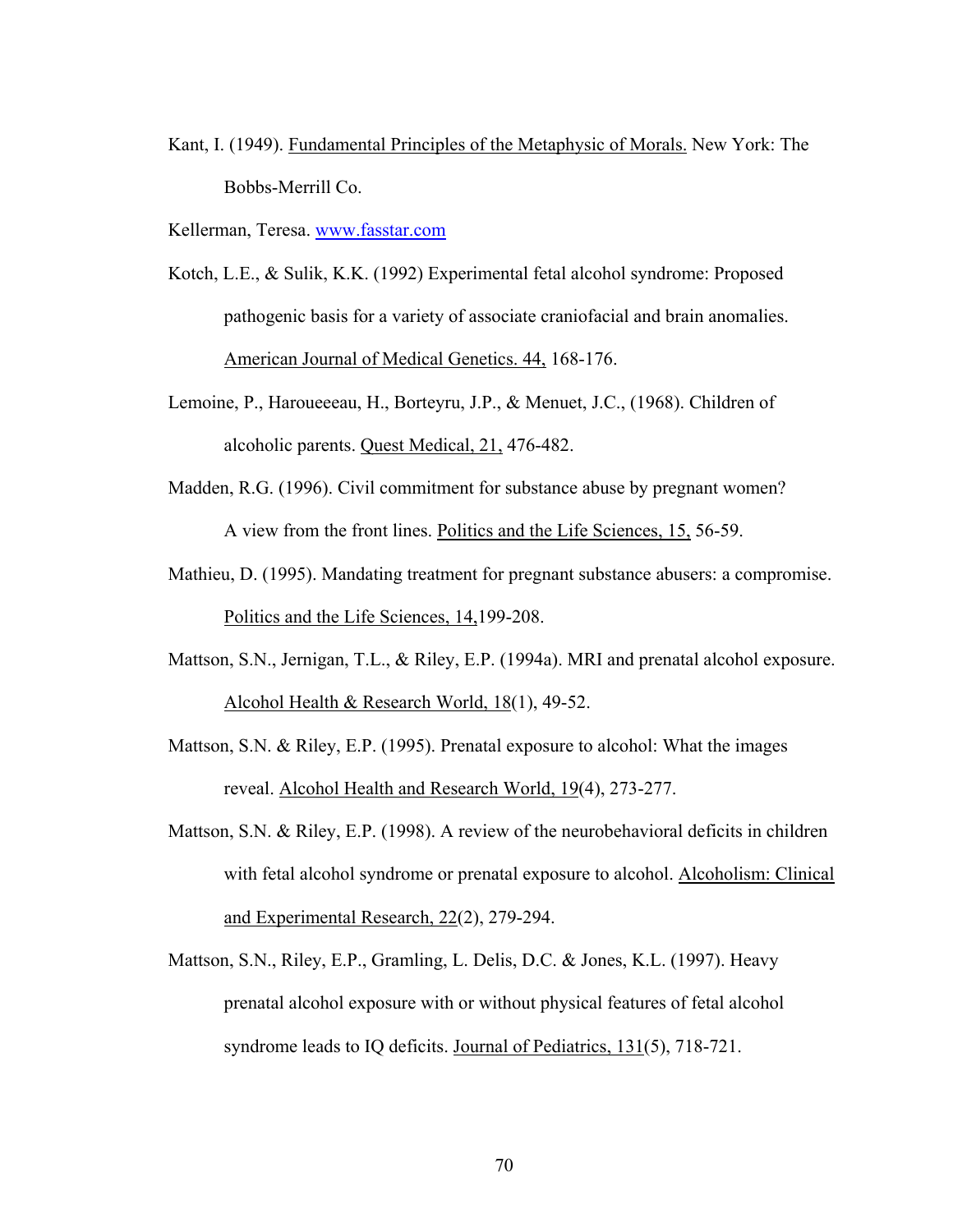McGinn, C. (1995). Animal minds, animal morality. Social Research, 62(3), 731-748.

- Melchert, N. (1999). The great conversation. Mountain View, CA: Mayfield Publishing Company.
- Michaelis, E.K. (1990). Fetal alcohol exposure: Cellular toxicity and molecular events in toxicity. Alcohol Clinical Experimental Research, 14, 819.

Mill, J.S. (1975). On liberty. New York; Norton.

Moore, K.L. & Persaud, T.V.N. (1993). The developing human: Clinically oriented embryology. Philadelphia: W. B. Sander Co.

National Institute on Alcohol Abuse and Alcoholism (1998). Legislative summary.

S. 1875. www.niaa.nih.gov/about/direct9-98text.htm

- National Institute on Alcohol Abuse and Alcoholism (1997). Ninth Special Report to Congress on Alcohol and Health, National Institute of Health Publications, 193-231.
- National Institute on Alcohol Abuse and Alcoholism and Office of Research on Minority Health and National Institute of Health. (1999). Identification and care of fetal alcohol exposed children. NIH Publication No. 99-4369.
- Noland, J.S., Singer, L.T., Atendt, R.E., Minnes, S., Short, E.J., Bearer, C.F. (April 2003). Executive functioning in preschool-age children prenatally exposed to alcohol, cocaine, and marijuana. Alcoholism: Clinical & Experimental Research, 27(4), 647-657.

Olsen, D. (2000, Sept. 1). It's time to stop Head Start. Human Events, 56(32), 1-4.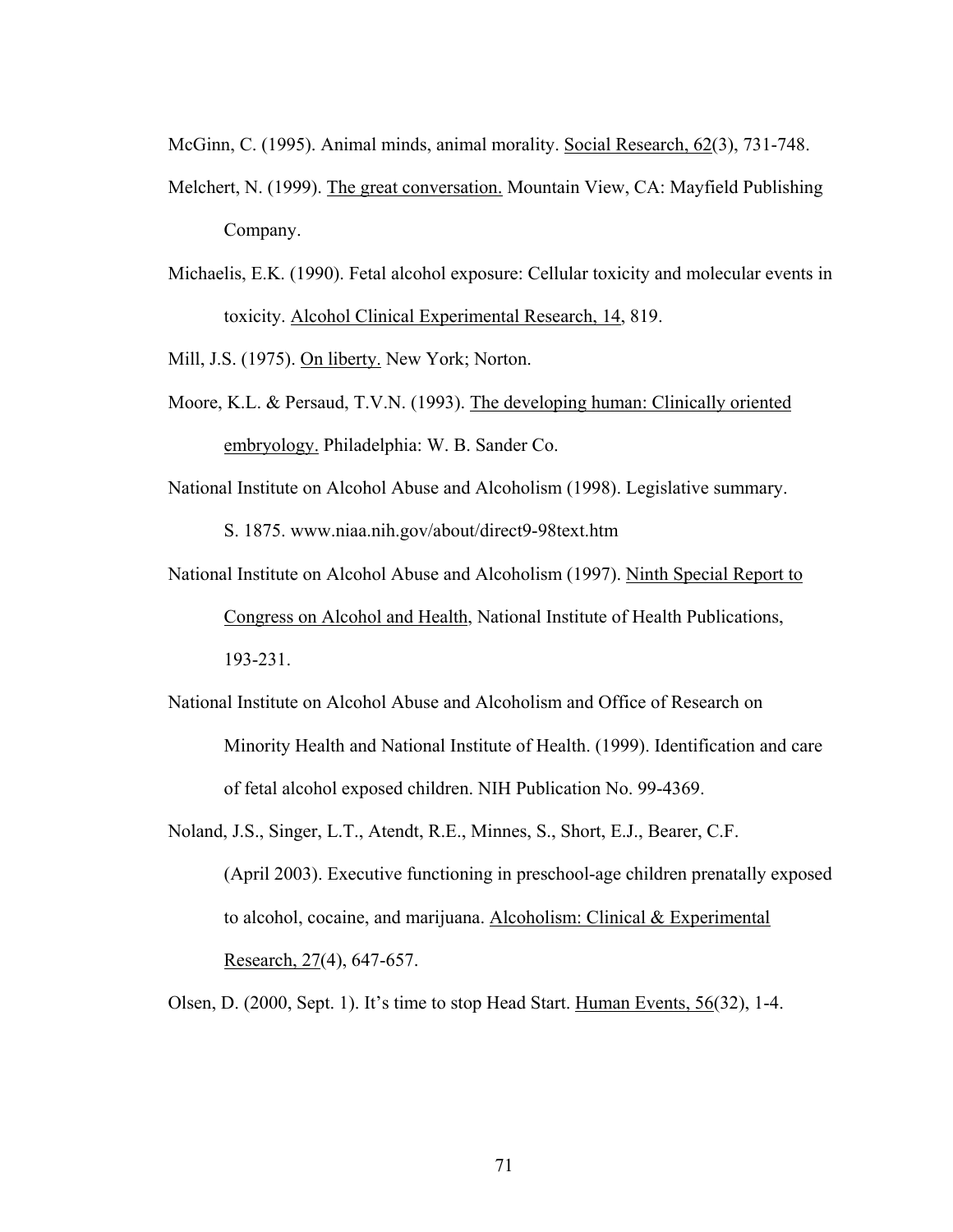- O'Malley, K. &Streissguth, A.P. (2000, July). Neuro-psychiatric implications and long term consequences of Fetal Alcohol Spectrum Disorders. Seminars in Clinical Neuropsychiatry,5(3), 177-190.
- Penslar, R.L. (1995). Ethical issues in animal experimentation. Research Ethics: Cases and Materials. Bloomington, IN: Indiana University Press.
- Rawls, J. (1971). A Theory of Justice. Cambridge, MA: The Belnap Press of Harvard University Press.
- Riley, E.P. (2002). Research Society of Alcoholism, Lecture series. www.rsoa.org
- Riley, E.P., Mattson, S.N., Sowell, E.R., Jernigan, T.L., Sobel, D.F., & Jones, K.L. (1995). Abnormalities of the corpus callosum in children prenatally exposed to alcohol Alcoholism: Clinical and Experimental Research, 19(5), 1198-1202.
- Robertson, J.A. (1996). Norplant and irresponsible reproduction. In Moskowitz, E.H. & Jennings, B. (eds.), Coerced contraception: Moral policy challenges of long acting birth control. Washington, DC: Georgetown University Press.
- Roset, H.L. (1984). Alcohol and the fetus: a clinical prospective. New York: Oxford University Press.
- Rowan, A.N. (1997). The benefits and ethics of animal research.

Scientific American, 276(2), 79.

- Seymour, J. (1994). A pregnant woman's decision to decline treatment: How should the law respond? Journal of Law and Medicine, 2 (1), 27-37.
- Smith, N.K. (1958) Descartes Philosophical Writings. New York: Random House. *South Carolina v. McKnight*

http://www.drugpolicy.org/docUploads/Petition for-a Writ of Certiorari.pdf.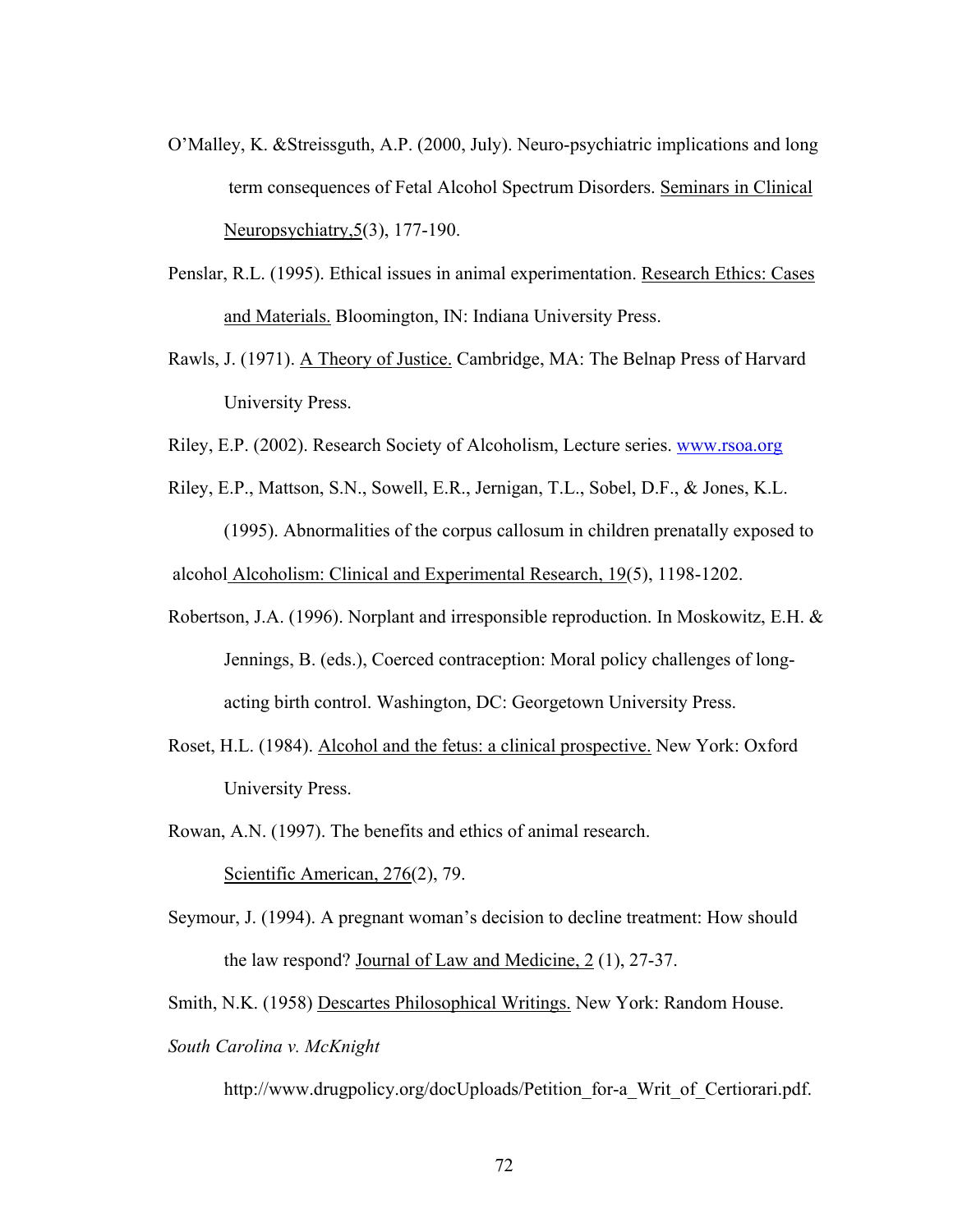- Stratton, K., Howe, C., & Battaglia, F. (1996). Fetal alcohol syndrome: Diagnosis, epidemiology, prevention, and treatment. Washington, DC: National Academy Press.
- Streissguth, A.P. (1994). A long-term perspective of FAS, Alcohol Health and Research World,18, 74-81.
- Streissguth, A.P. (1998, September). Attaining human rights, civil rights, and criminal justice for people with Fetal Alcohol Syndrome. Tash Newsletter, 18-20.
- Streissguth, A.P. (1997). Fetal Alcohol Syndrome: A guide for families and communities. Baltimore: Paul H. Brookes Publishing Co.
- Streissguth, A.P., Aase, J.M., Clarren, S.K., LaDue, R.A., Randels S.P., S.Smith, D.F. (1991). Fetal alcohol syndrome in adolescents and adults. Journal of the American Medical Association, 265: 1961-1967.
- Streissguth, A.P., Barr, H.M., Kogan, J., & Bookstein, F.L. (1996). Final report: Understanding the occurrence of secondary disabilities in clients with Fetal Alcohol Syndrome (FAS) and Fetal Alcohol Effects (FAE). Seattle, WA: University of Washington Publication Services.
- Strickland, R.A. (1996). The incivility of mandated drug treatment through civil commitments. Politics and the Life Sciences, 15, 70-72.
- Sulik, K.K. & Johnston, M.C. (1982). Embryonic origin of holoprosencehaly: Interrelationship of the developing brain and face, Scanning Electron Microscopy, 1, 309-322.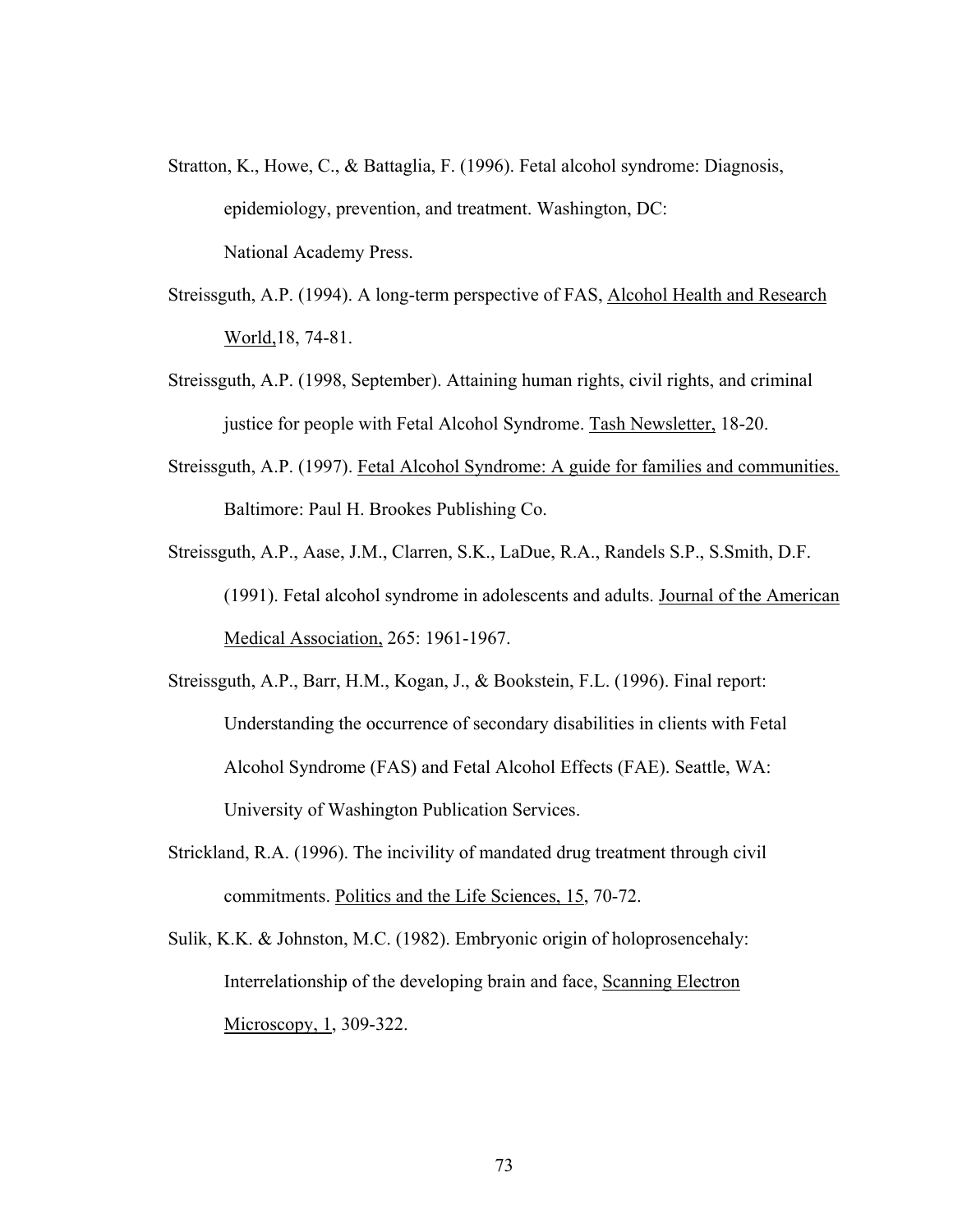Tanner-Halverson, P. National Organization on Fetal Alcohol Syndrome.

www.nofas.org

- U.S. Department of Health and Human Services Substance Abuse and Mental Health Services Administration. (2003). www.fascenter.samhsa.gov
- Warren, M.A. (1973, January). On the moral and legal status of abortion. The Monist,  $57, (1)$ .
- Weiss, R. (2003, October 7). Two developers of MRI awarded Nobel Prize. Washington Post, A02.
- Wilkemeyer, M.F., Menkari, C.E., Spong, C.Y., Carness, M.E. (2002). Peptide antagonists of ethanol inhibition of L1-mediatedcell-cell adhesion. Journal of Pharmacology and Experimental Therapeutics, 303(1), 110-116.